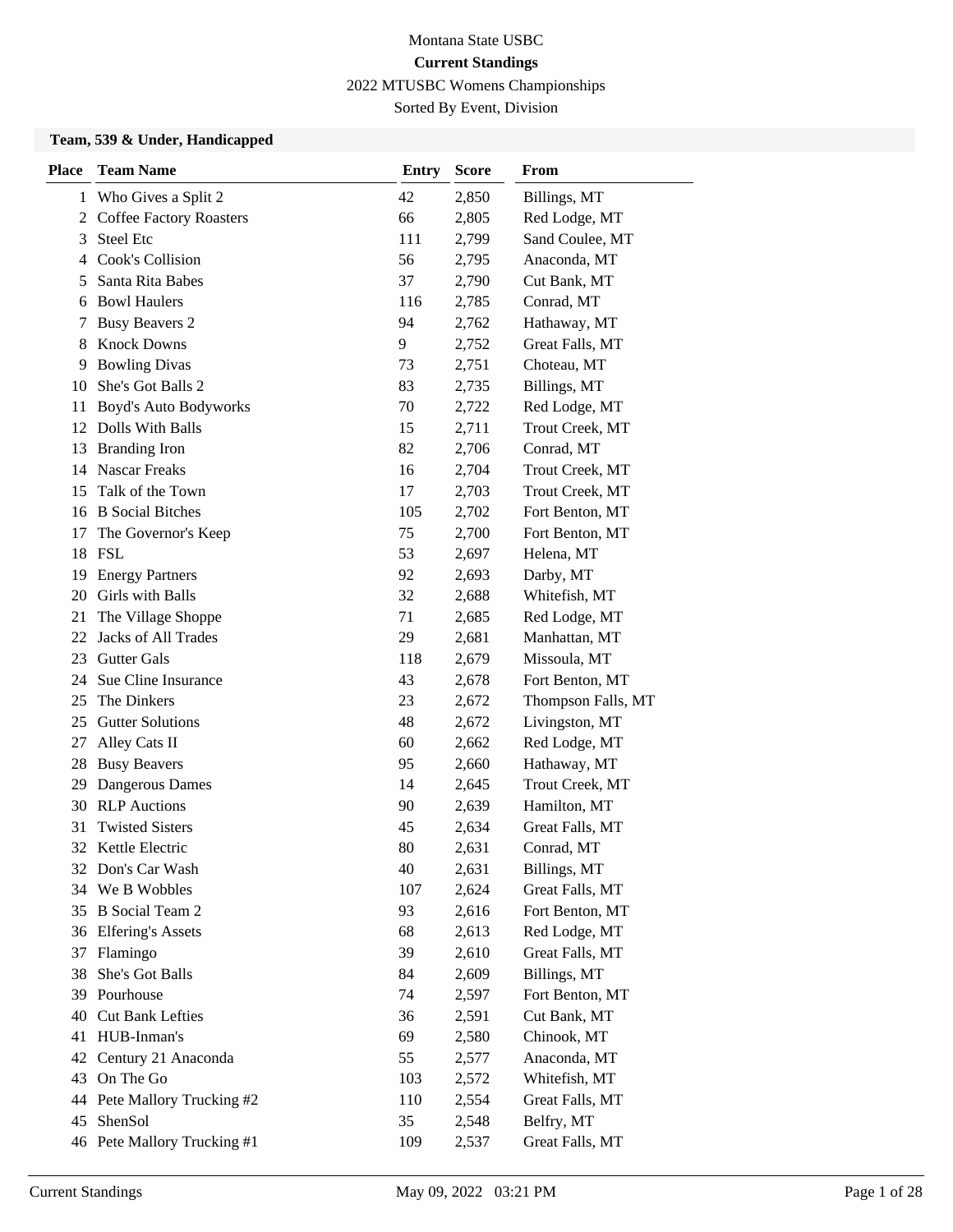Sorted By Event, Division

### **Team, 539 & Under, Handicapped**

| <b>Place</b> Team Name    | <b>Entry Score</b> |       | From          |
|---------------------------|--------------------|-------|---------------|
| 47 Off Duty               | 13                 | 2.524 | Whitefish, MT |
| 48 Stockman Bank - Conrad | 64                 | 2.481 | Conrad. MT    |
| 49 Alley Kittens          | 12                 | 2.472 | Havre, MT     |
| 50 Montana Vixens         | 25                 | 2.411 | Helena, MT    |

#### **Team, 540 - 599, Handicapped**

| <b>Place</b> | <b>Team Name</b>               | <b>Entry</b> | <b>Score</b> | From               |
|--------------|--------------------------------|--------------|--------------|--------------------|
|              | 1 Pins Be Gone                 | 128          | 2,869        | HELENA, MT         |
|              | 2 Missoula Women               | 44           | 2,861        | Missoula, MT       |
| 3            | Mirror Image                   | 76           | 2,797        | GLASGOW, MT        |
| 4            | CD Pro Solutions               | 28           | 2,795        | Vaughn, MT         |
| 5            | <b>Stam</b>                    | 125          | 2,785        | Polson, MT         |
| 6            | Guild Mortgage                 | 61           | 2,771        | Havre, MT          |
| 6            | Fun Time                       | 115          | 2,771        | Clinton, MT        |
| 8            | Mel's Pumping                  | 81           | 2,749        | Columbia Falls, MT |
| 9            | The Pin Pals                   | 31           | 2,748        | Havre, MT          |
| 10           | <b>Silver Strike Skirts</b>    | 67           | 2,741        | Red Lodge, MT      |
| 10           | <b>Slashy Thing</b>            | 100          | 2,741        | Helena, MT         |
| 12           | One for All                    | 50           | 2,740        | Livingston, MT     |
| 12           | <b>Westside Pro Shop</b>       | 106          | 2,740        | Missoula, MT       |
| 14           | Pioneer Gals                   | 51           | 2,739        | Fort Benton, MT    |
| 15           | Spare Socks                    | 101          | 2,732        | Billings, MT       |
|              | 16 We Were Framed              | 38           | 2,721        | Livingston, MT     |
| 17           | Fireballs                      | 85           | 2,716        | Kalispell, MT      |
| 18           | <b>Busted Knuckle Taproom</b>  | 79           | 2,715        | Glasgow, MT        |
| 19           | SGL <sub>3</sub>               | 86           | 2,711        | Helena, MT         |
| 20           | El Cor Del                     | 77           | 2,702        | GLASGOW, MT        |
| 21           | <b>Alley Cats</b>              | 59           | 2,700        | Red Lodge, MT      |
| 22           | <b>Thrivent Financial</b>      | 114          | 2,699        | Glasgow, MT        |
| 23           | All for One                    | 49           | 2,695        | Livingston, MT     |
| 24           | <b>Longfellow Funeral Home</b> | 57           | 2,692        | Anaconda, MT       |
| 25           | <b>Bud Girlz</b>               | 54           | 2,673        | Cut Bank, MT       |
| 26           | Hub Insurance                  | 63           | 2,672        | Havre, MT          |
| 27           | Daniel Financial               | 5            | 2,671        | Butte, MT          |
| 28           | Peppermint Patty's             | 58           | 2,664        | Anaconda, MT       |
| 29           | Yaeger Bombshells              | 97           | 2,625        | Lewistown, MT      |
| 30           | <b>Montana Trumpettes</b>      | 108          | 2,624        | Hamilton, MT       |
| 31           | Renegade                       | 124          | 2,619        | Butte, MT          |
|              | 32 Pin Counters                | 20           | 2,606        | Helena, MT         |
|              | 33 Mane Getaway                | 123          | 2,576        | Butte, MT          |
|              | 34 Trenz                       | 30           | 2,571        | Ennis, MT          |
| 35           | <b>Top Rung Painters</b>       | 10           | 2,564        | Highwood, MT       |
|              | 36 Beartooth Construction      | 21           | 2,561        | Billings, MT       |
| 37           | <b>Alley Cougars</b>           | 11           | 2,554        | Havre, MT          |
| 38           | Wild Bunch                     | 26           | 2,550        | Great Falls, MT    |
|              | 39 Who Gives a Split           | 41           | 2,544        | Billings, MT       |
| 40           | <b>Family Ties</b>             | 24           | 2,527        | Helena, MT         |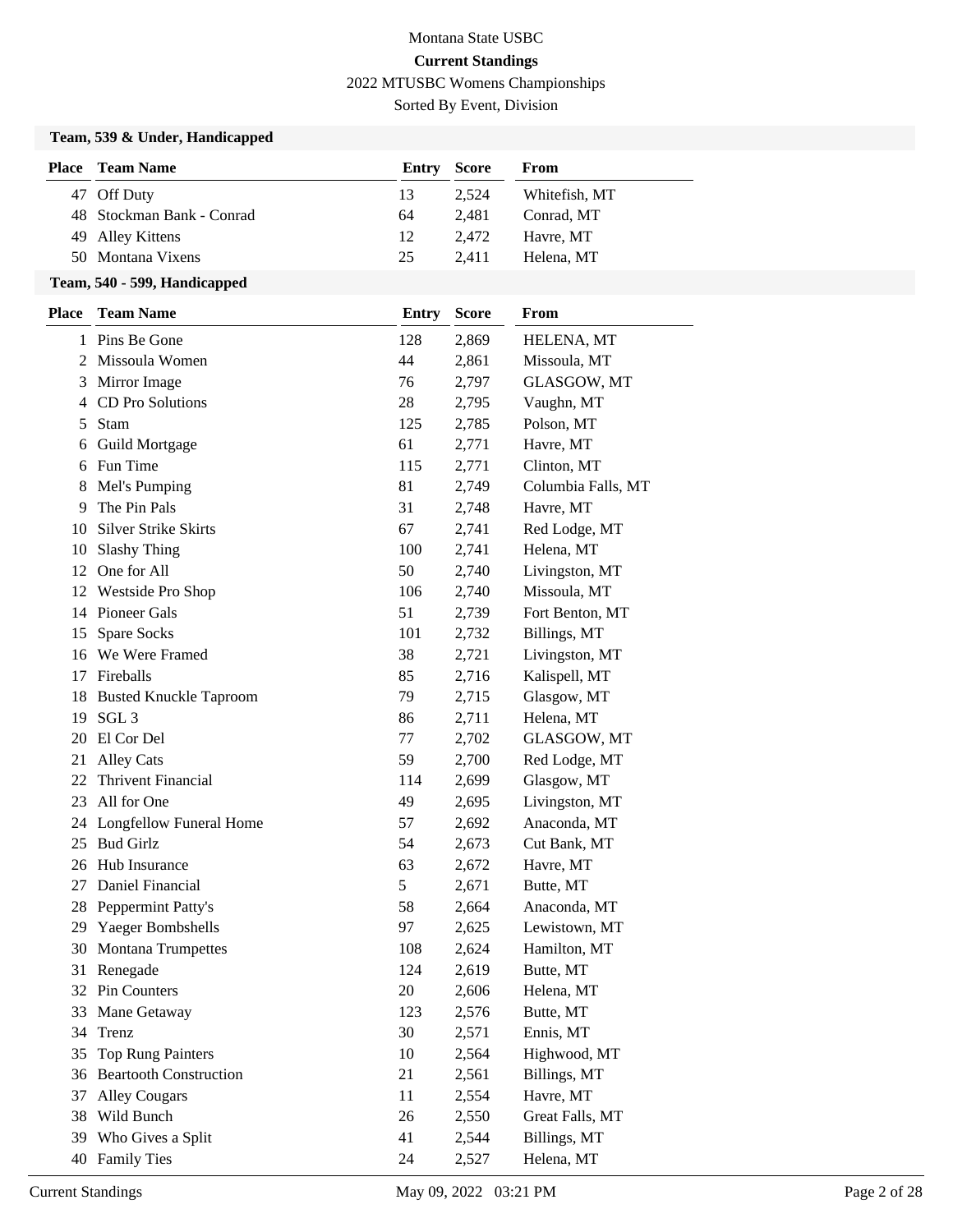Sorted By Event, Division

### **Team, 540 - 599, Handicapped**

| Place | Team Name              | Entry Score |       | From               |
|-------|------------------------|-------------|-------|--------------------|
|       | 41 Busy Bee Embroidery | 78          | 2.505 | Glasgow, MT        |
|       | 42 Elbow Benders       | 4           | 2.462 | Florence, MT       |
|       | 43 Ball Babes          | 47          | 2.460 | Thompson Falls, MT |
|       | 44 Fab Four            | 33          | 2.454 | Billings, MT       |

### **Team, 600 & Up, Handicapped**

| <b>Place</b> | <b>Team Name</b>               | <b>Entry</b> | <b>Score</b> | From            |
|--------------|--------------------------------|--------------|--------------|-----------------|
|              | 1 Mark Tripp Construction      | 65           | 3,041        | Butte, MT       |
| 2            | <b>Littles Ladies</b>          | 91           | 2,958        | Great Falls, MT |
| 3            | Bugz Casino/Town & Country Lan | 1            | 2,875        | Billings, MT    |
| 4            | <b>Lady Twisters</b>           | 126          | 2,855        | Arlee, MT       |
| 5            | <b>Pink Ladies</b>             | 104          | 2,840        | Missoula, MT    |
| 6            | The Ice Cream Place            | 119          | 2,839        | Bonner, MT      |
| 7            | SGL 1                          | 88           | 2,806        | Helena, MT      |
| 8            | Spare No One                   | 102          | 2,779        | Missoula, MT    |
| 9            | Walk N Roll Proshop            | 99           | 2,775        | Lewistown, MT   |
| 10           | Fluffy Bun & Crew              | 96           | 2,757        | Lewistown, MT   |
| 11           | Stofa's Service                | 98           | 2,749        | Lewistown, MT   |
| 12           | SaLLLsa Sisters                | 46           | 2,745        | Great Falls, MT |
| 13           | SGL <sub>2</sub>               | 89           | 2,692        | Helena, MT      |
| 14           | SGL <sub>4</sub>               | 87           | 2,687        | Helena, MT      |
| 15           | <b>Brunette Bowling Babes</b>  | 2            | 2,659        | Laurel, MT      |
| 16           | <b>Ressler Motors</b>          | 19           | 2,656        | Bozeman, MT     |
| 17           | Garden City Plumbing           | 8            | 2,641        | Missoula, MT    |
| 18           | <b>Sillerud Resurfacing</b>    | 62           | 2,619        | Glasgow, MT     |
| 19           | Lynn's Drive In                | 27           | 2,617        | Ronan, MT       |
| 20           | 4 for Fun                      | 52           | 2,589        | Frenchtown, MT  |
| 21           | The Bozeman Bowl Outlaws       | 18           | 2,584        | Bozeman, MT     |
| 22           | Just Us Ladies                 | 117          | 2,577        | Lolo, MT        |
| 23           | Daniel Financial 2             | 6            | 2,569        | Butte, MT       |
| 24           | <b>Crystal City</b>            | 22           | 2,541        | Havre, MT       |
|              |                                |              |              |                 |

#### **Team, Scratch, Scratch**

|    | <b>Place</b> Team Name     | Entry | <b>Score</b> | From               |
|----|----------------------------|-------|--------------|--------------------|
|    | 1 Mark Tripp Construction  | 65    | 2,747        | Butte, MT          |
|    | 2 Littles Ladies           | 91    | 2,607        | Great Falls, MT    |
| 3  | SGL 1                      | 88    | 2,167        | Helena, MT         |
|    | 4 Walk N Roll Proshop      | 99    | 2.141        | Lewistown, MT      |
| 5  | SGL 4                      | 87    | 2,129        | Helena, MT         |
| 6  | SGL <sub>2</sub>           | 89    | 1,990        | Helena, MT         |
| 7  | Mirror Image               | 76    | 1,920        | <b>GLASGOW, MT</b> |
| 8  | El Cor Del                 | 77    | 1,849        | GLASGOW, MT        |
| 9  | <b>Busy Bee Embroidery</b> | 78    | 1,690        | Glasgow, MT        |
| 10 | Off Duty                   | 13    | 1,544        | Whitefish, MT      |
| 11 | On The Go                  | 103   | 1.479        | Whitefish, MT      |
|    |                            |       |              |                    |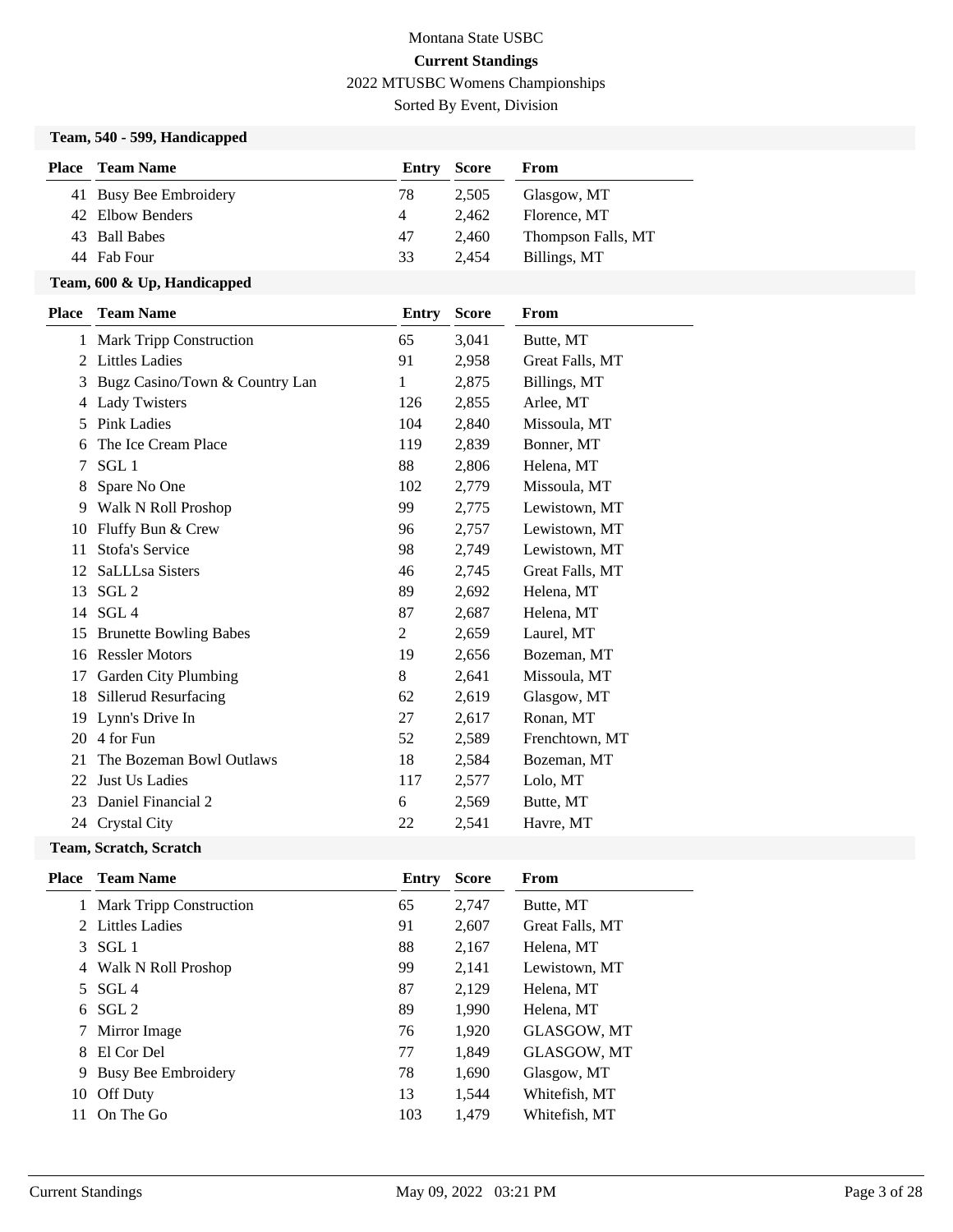Sorted By Event, Division

#### **Doubles, 269 & Under, Handicapped**

| <b>Place</b> | <b>Team Name</b>                                     | <b>Entry</b> | <b>Score</b> | From               |
|--------------|------------------------------------------------------|--------------|--------------|--------------------|
|              | 1 Baecht Jaunita \ Barr Marilyn K.                   | 90           | 1,450        | Hamilton, MT       |
|              | 2 Rhoads Stacie \ Boese Rachel                       | 76           | 1,449        | GLASGOW, MT        |
| 3            | Thompson Vanessa \ Gilbert Cheryl S.                 | 109          | 1,445        | Great Falls, MT    |
| 4            | Knecht Caro L. \ Campbell Darcey D.                  | 53           | 1,443        | Helena, MT         |
| 5            | Rickard Marcia L. \ Smith Verna                      | 124          | 1,434        | Butte, MT          |
| 6            | Halstead Lisa D. \ Marlowe Nikki J.                  | 115          | 1,430        | Clinton, MT        |
| 7            | Smith Sharon R. \ Nevins Joann C.                    | 25           | 1,415        | Helena, MT         |
| 8            | Walsh Debbie L. \ Jewell Lisa M.                     | 39           | 1,408        | Great Falls, MT    |
| 9            | Salveson Chasiti M. \ Dedmore Rosalie F.             | 40           | 1,406        | Billings, MT       |
|              | 10 Henderson Paige C. \ Malone Delonna               | 31           | 1,395        | Havre, MT          |
| 11           | Buck Linda \ Jones Sandra K.                         | 74           | 1,394        | Fort Benton, MT    |
|              | 12 Keilman Patricia I. \ McCann Sandra               | 100          | 1,389        | Helena, MT         |
| 13           | Stoll Margaret A. \ Lohrenz Elaine                   | 21           | 1,385        | Billings, MT       |
|              | 14 Lartch Jolene \ Crawford Niki L.                  | 109          | 1,383        | Great Falls, MT    |
|              | 15 Petersen Tammy S. \ Davis Claudia L.              | 53           | 1,369        | Helena, MT         |
|              | 16 Tilleman Donna \ Thompson Jennifer L.             | 61           | 1,367        | Havre, MT          |
| 17           | Heinert Cindy R. \ Edgar Andrea K.                   | 128          | 1,364        | HELENA, MT         |
| 18           | Powell Joselyn M. \ Downey Samantha                  | 50           | 1,361        | Livingston, MT     |
| 19           | George Shelly M. \ Lawrence Janice G.                | 114          | 1,357        | Glasgow, MT        |
| 20           | Aspevig Barbara A. \ Rooney Delores J.               | 37           | 1,356        | Cut Bank, MT       |
|              | 20 Stevenson Judy M. \ Jennison Judy A.              | 47           | 1,356        | Thompson Falls, MT |
|              | 20 Lindeman Rosanne M. \Taylor KimberlyAnne 75<br>J. |              | 1,356        | Fort Benton, MT    |
| 23           | Brekhus Betty A. \ Dukart Linda J.                   | 70           | 1,353        | Red Lodge, MT      |
| 24           | Daly Andrea J. \ Gress Julie                         | 57           | 1,352        | Anaconda, MT       |
| 25           | Twete Brenda \ Wartnow Shannon M.                    | 32           | 1,347        | Whitefish, MT      |
| 26           | Turk Eileen R. \ Hart Mitzi L.                       | 14           | 1,345        | Trout Creek, MT    |
| 27           | Tucker Marge \ Nehir Summer                          | 55           | 1,343        | Anaconda, MT       |
| 28           | Smith Patti A. \ Lockwood Margaret R.                | 38           | 1,341        | Livingston, MT     |
| 29           | Bowman Kathy \ Kleinsasser Julia B.                  | 29           | 1,337        | Manhattan, MT      |
|              | 29 Keller Cameo \ Clark Julie M.                     | 41           | 1,337        | Billings, MT       |
| 29           | Hartman Heather M. \ Mosser-Rodriguez<br>Jeannine N. | 43           | 1,337        | Fort Benton, MT    |
|              | 32 Fossen Ellen \ Fietz Carol                        | 28           | 1,334        | Vaughn, MT         |
|              | 32 Stevens Tamala \ McKenzie Sharyn                  | 35           | 1,334        | Belfry, MT         |
| 32           | Ekstedt Sheila K. \ Shaulis Sue                      | 39           | 1,334        | Great Falls, MT    |
|              | 32 Wick Ashley T. \ Ferrendelli Leslie J.            | 48           | 1,334        | Livingston, MT     |
|              | 36 D'Ambrosia Sharon \ Brown Ann                     | 101          | 1,333        | Billings, MT       |
| 37           | Russell Amy \ Emineth Tracy                          | 66           | 1,328        | Red Lodge, MT      |
| 38           | Vielleux Katie L. \ Reeves Amanda R.                 | 75           | 1,326        | Fort Benton, MT    |
| 39           | Benson Erin S. \ Johnson Jessica A.                  | 20           | 1,325        | Helena, MT         |
| 40           | McKinney Shawnna P. \ Schwarz Kerry A.               | 17           | 1,319        | Trout Creek, MT    |
| 40           | Keller Laurie L. $\setminus$ Bailey Julie R.         | 42           | 1,319        | Billings, MT       |
| 40           | Nelson Dana D. \ Glasoe Janette                      | 77           | 1,319        | GLASGOW, MT        |
| 40           | Stevens Mandi J. \ Reikofski-Rhine Kerry G.          | 81           | 1,319        | Columbia Falls, MT |
|              | 40 Walker Lavelle M. \ Ames Joni W.                  | 90           | 1,319        | Hamilton, MT       |
| 45           | Beals Nancy A. \ Ball Liz T.                         | 94           | 1,318        | Hathaway, MT       |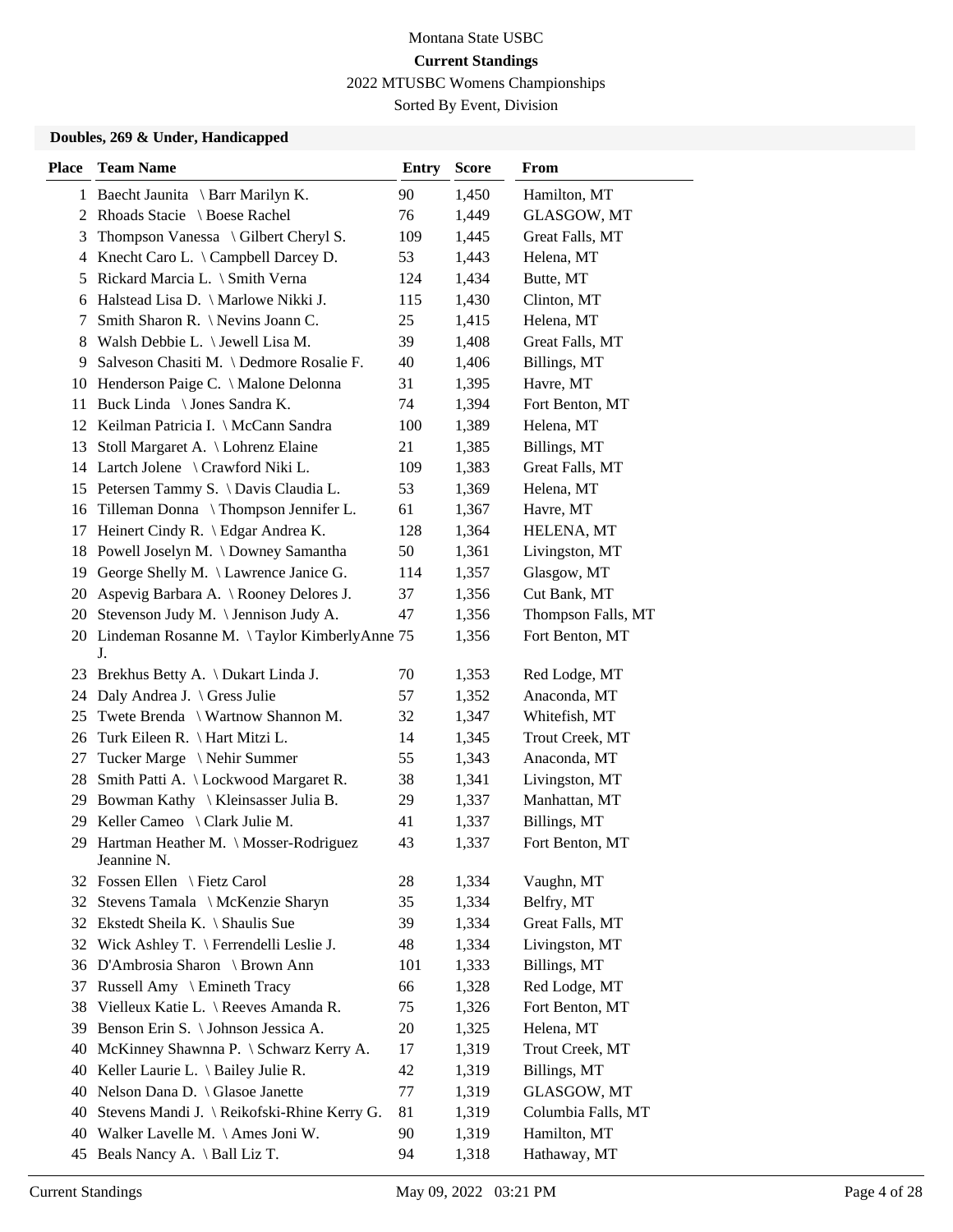Sorted By Event, Division

#### **Doubles, 269 & Under, Handicapped**

| <b>Place</b> | <b>Team Name</b>                          | <b>Entry</b> | <b>Score</b> | From               |
|--------------|-------------------------------------------|--------------|--------------|--------------------|
|              | 46 Beckley Helen M. \ Schmidt Joanie M.   | 9            | 1,315        | Great Falls, MT    |
| 47           | Sauvageau Evelyn M. \ Meirhofer Sharon A. | 29           | 1,314        | Manhattan, MT      |
|              | 48 Emineth Lauren \ Rae Patty E.          | 66           | 1,313        | Red Lodge, MT      |
| 49           | Kissner Connie \ Finley Julie             | 69           | 1,312        | Chinook, MT        |
| 50           | Armitage Nell H. \ Harper Jolene          | 49           | 1,305        | Livingston, MT     |
| 51           | Nevins Judy J. \ Stewart Ginger           | 24           | 1,303        | Helena, MT         |
| 52           | Steiner Jill C. \ Linder Jules            | 85           | 1,301        | Kalispell, MT      |
|              | 53 Denham Cassidy M. \ Fischer Julie M.   | 79           | 1,298        | Glasgow, MT        |
| 54           | Drop Marshanna L. \ Brown Anita           | 16           | 1,296        | Trout Creek, MT    |
| 55           | Martin Mikel-Jane R. \ Diedrich Kylie A.  | 82           | 1,295        | Conrad, MT         |
|              | 56 Koch Rosemary A. \ Fuller Amanda       | 43           | 1,294        | Fort Benton, MT    |
| 57           | Urban LeAnn S. \ Salle Jan                | 56           | 1,293        | Anaconda, MT       |
| 58           | Pausanos Denise \ Gayner Kerin S.         | 13           | 1,292        | Whitefish, MT      |
| 59           | SEARL CAROL \ Fields Nancy J.             | 23           | 1,291        | Thompson Falls, MT |
| 60           | Moore Connie L. \ Rounds Cheryl A.        | 45           | 1,287        | Great Falls, MT    |
| 61           | Finlayson Mary L. \ Nickol Megan M.       | 111          | 1,286        | Sand Coulee, MT    |
| 62           | Gilbert Sara J. \ Gifford Darleena F.     | 110          | 1,285        | Great Falls, MT    |
| 63           | Racki Darcie R. \ Watson Susan O.         | 95           | 1,284        | Hathaway, MT       |
|              | 64 Pruett Joann \ Klinger Renee L.        | 7            | 1,283        | Trout Creek, MT    |
| 65           | Armstrong Abra \ Nesbit Connie J.         | 73           | 1,282        | Choteau, MT        |
| 66           | Gregoire Rhonda \ Warneke Linda           | 22           | 1,281        | Havre, MT          |
| 66           | Hill Jolinda \ Prophet Penny              | 70           | 1,281        | Red Lodge, MT      |
| 68           | Weigel Jacy A. \ Daniel Katherine A.      | 12           | 1,280        | Havre, MT          |
|              | 69 Lowe Karissa A. \ Franck Brenda J.     | 15           | 1,279        | Trout Creek, MT    |
| 69           | Zell Gay L. $\setminus$ Shaff Jane V.     | 25           | 1,279        | Helena, MT         |
| 71           | Frelich Bonnie \ Gallagher Roxie          | 103          | 1,278        | Whitefish, MT      |
| 72           | Watson Mandi M. \ Vanderhoef Kendra R.    | 94           | 1,274        | Hathaway, MT       |
|              | 72 Honeycutt Gwendolyn A. \ Bowers Arnie  | 105          | 1,274        | Fort Benton, MT    |
| 74           | Hinkle Stephanie A. \ Breum Hailey J.     | 12           | 1,272        | Havre, MT          |
| 75           | Nickol Monique M. \ Nickol Melissa S.     | 111          | 1,271        | Sand Coulee, MT    |
|              | 76 Gibson Julie A. \ Carlson Cari Ann     | 40           | 1,270        | Billings, MT       |
|              | 76 Azure Linda N. \ Darrah Pam            | 69           | 1,270        | Chinook, MT        |
| 78           | Shilliday Jone M. \ Floyd Lori A.         | 35           | 1,268        | Belfry, MT         |
| 79           | Gwiazdon Lin \ Morris Nesta F.            | 32           | 1,263        | Whitefish, MT      |
| 79           | Moritz Melissa J. \Tangen Brittany E.     | 82           | 1,263        | Conrad, MT         |
| 79           | Tallis Wendy L. \ LAMBERT DAWN D.         | 92           | 1,263        | Darby, MT          |
| 82           | Massar Susan J. \ Brown Jenna M.          | 105          | 1,258        | Fort Benton, MT    |
| 82           | Miller Brittainy \ McMickle Becki D.      | 107          | 1,258        | Great Falls, MT    |
| 84           | Eichler Therese E. \ Chambard Denise L.   | 106          | 1,252        | Missoula, MT       |
| 85           | Volkmar Jennifer L. \ Reeve Sheila M.     | 26           | 1,243        | Great Falls, MT    |
| 86           | Boyer Sarah R. \ Gordon Sara J.           | 36           | 1,227        | Cut Bank, MT       |
| 86           | Kirk Sandra K. \ Skillman Lynn M.         | 45           | 1,227        | Great Falls, MT    |
| 88           | Smith Patricia E. \ Converse Pam L.       | 64           | 1,221        | Conrad, MT         |
| 89           | Goodnough Lanette G. \ Stratman Stacey    | 80           | 1,219        | Conrad, MT         |
| 90           | Fugle Beth A. \ Eaton Lynn B.             | 36           | 1,215        | Cut Bank, MT       |
| 90           | Reiding Ronda L. \ Wilson Kat             | 73           | 1,215        | Choteau, MT        |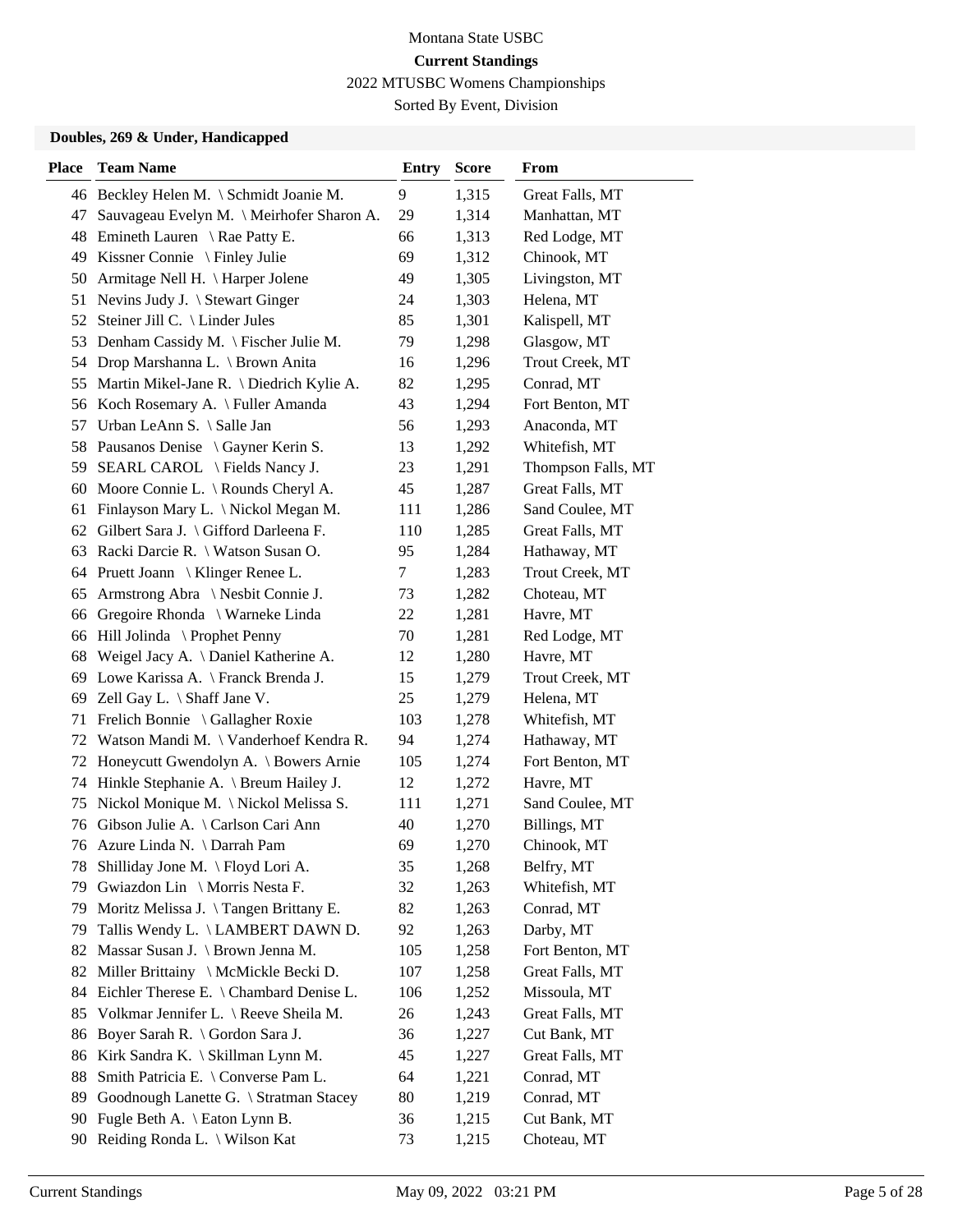Sorted By Event, Division

### **Doubles, 269 & Under, Handicapped**

| <b>Place</b> | <b>Team Name</b>                          | <b>Entry</b>   | <b>Score</b> | From               |
|--------------|-------------------------------------------|----------------|--------------|--------------------|
|              | 90 Meyer Paula L. \ Meyer Sylvia M.       | 103            | 1,215        | Whitefish, MT      |
|              | 93 Nack Michelle \ Kalanick Brenda M.     | 93             | 1,210        | Fort Benton, MT    |
|              | Doubles, 270 - 299, Handicapped           |                |              |                    |
| <b>Place</b> | <b>Team Name</b>                          | <b>Entry</b>   | <b>Score</b> | From               |
|              | 1 Jauquet Gloria M. \Jauquet Nicolle D.   | 102            | 1,425        | Missoula, MT       |
|              | 2 Luloff Sharon K. \ Bailey Julie R.      | 41             | 1,414        | Billings, MT       |
| 3            | Brown Susanne \ Wood Jennifer N.          | 120            | 1,410        | Missoula, MT       |
| 4            | Lohse Fern \ Farmer Lacy A.               | 61             | 1,378        | Havre, MT          |
| 5            | Dorsey Veva Lee R. \ Suurendonk Elaine    | 10             | 1,377        | Highwood, MT       |
|              | 6 Lowe Angela K. \ Wrightson Shelly M.    | 15             | 1,376        | Trout Creek, MT    |
| 7            | Malone Delonna \ Kline Kristi             | 63             | 1,375        | Havre, MT          |
| 8            | Hall Rita J. $\langle$ Glass Wendy K.     | 85             | 1,373        | Kalispell, MT      |
| 9            | Mariani Julie \ Lilletvedt Terry          | 63             | 1,372        | Havre, MT          |
| 10           | Skocilich Keri S. \ Edwards Amanda R.     | 58             | 1,367        | Anaconda, MT       |
| 11           | Umber Holly L. \ Mackenzie Sarah G.       | 101            | 1,363        | Billings, MT       |
| 12           | Johnson Randi J. \ Days Lorna R.          | 24             | 1,353        | Helena, MT         |
|              | 12 Schlink Danielle M. \ Suta Dawn "Miki" | 54             | 1,353        | Cut Bank, MT       |
| 14           | Dorendorf Terri A. \ Freeck Iris E.       | 33             | 1,350        | Billings, MT       |
| 15           | Hatcher Loretta C. \ Hodges Teri L.       | 44             | 1,345        | Missoula, MT       |
| 16           | Pavlik Linde S. \ Herreid Koko            | 16             | 1,339        | Trout Creek, MT    |
| 17           | Cameron Ronnie A. \ Cameron Shirley A.    | 81             | 1,338        | Columbia Falls, MT |
| 17           | Garcia Phyllis J. \ Manning Shawna J.     | 123            | 1,338        | Butte, MT          |
| 19           | Deaton Lucy C. \ Quinones Leslie M.       | $\overline{4}$ | 1,331        | Florence, MT       |
| 19           | Schulte Kathy A. \Collins Joy             | 56             | 1,331        | Anaconda, MT       |
| 21           | Blanchard Debra J. \ Schaff Eileen L.     | 8              | 1,329        | Missoula, MT       |
| 21           | Jackson Jamie J. \ Maul Tammy             | 52             | 1,329        | Frenchtown, MT     |
| 23           | Bragg Amanda N. \ Kump Anita D.           | 5              | 1,328        | Butte, MT          |
| 24           | Stenberg Jolene \ Heinen Grace L.         | 49             | 1,327        | Livingston, MT     |
| 25           | Beckler Marissa D. \ Edelen April M.      | 6              | 1,324        | Butte, MT          |
| 26           | Kline Carol A. \ Farwick Cindy S.         | 51             | 1,321        | Fort Benton, MT    |
| 27           | Williams Kallie M. \Tichenor Melinda J.   | 30             | 1,312        | Ennis, MT          |
| 27           | Waltari Cheran \ Nelson Pamela J.         | 108            | 1,312        | Hamilton, MT       |
| 29           | Orcutt Michaela A. \ Vaughn Donna         | 80             | 1,311        | Conrad, MT         |
| 30           | Burke Maureen V. \ Hightower Linda L.     | $\overline{4}$ | 1,310        | Florence, MT       |
| 30           | Clewley Julie M. \Hagen Lori M.           | 107            | 1,310        | Great Falls, MT    |
| 32           | Reighard Judith \ Basurto Angela M.       | 37             | 1,309        | Cut Bank, MT       |
| 32           | Triplett Aline G. \ Scholler Tina S.      | 55             | 1,309        | Anaconda, MT       |
| 34           | Samsel Michele \ Axtell Randi L.          | 108            | 1,308        | Hamilton, MT       |
| 34           | Hall Patty A. \ Duffy Donna M.            | 121            | 1,308        | Missoula, MT       |
| 36           | Showers Lorraine \ Hopp Lori L.           | 28             | 1,306        | Vaughn, MT         |
| 37           | Bowers Julie K. \ Jewell Janet L.         | 93             | 1,305        | Fort Benton, MT    |
| 38           | Edwards Heather J. \ Sullivan Barb A.     | 57             | 1,303        | Anaconda, MT       |
| 39           | McCombs Taffy C. \ Jensen Melanie F.      | 54             | 1,301        | Cut Bank, MT       |
| 40           | Rae Elizabeth J. \ Whale Laura E          | 86             | 1,298        | Helena, MT         |
| 41           | Hostetler Jaci M. \Candelaria Kim L.      | 44             | 1,296        | Missoula, MT       |
| 42           | Cummings Judy L. \ LeVeque Renee          | 9              | 1,293        | Great Falls, MT    |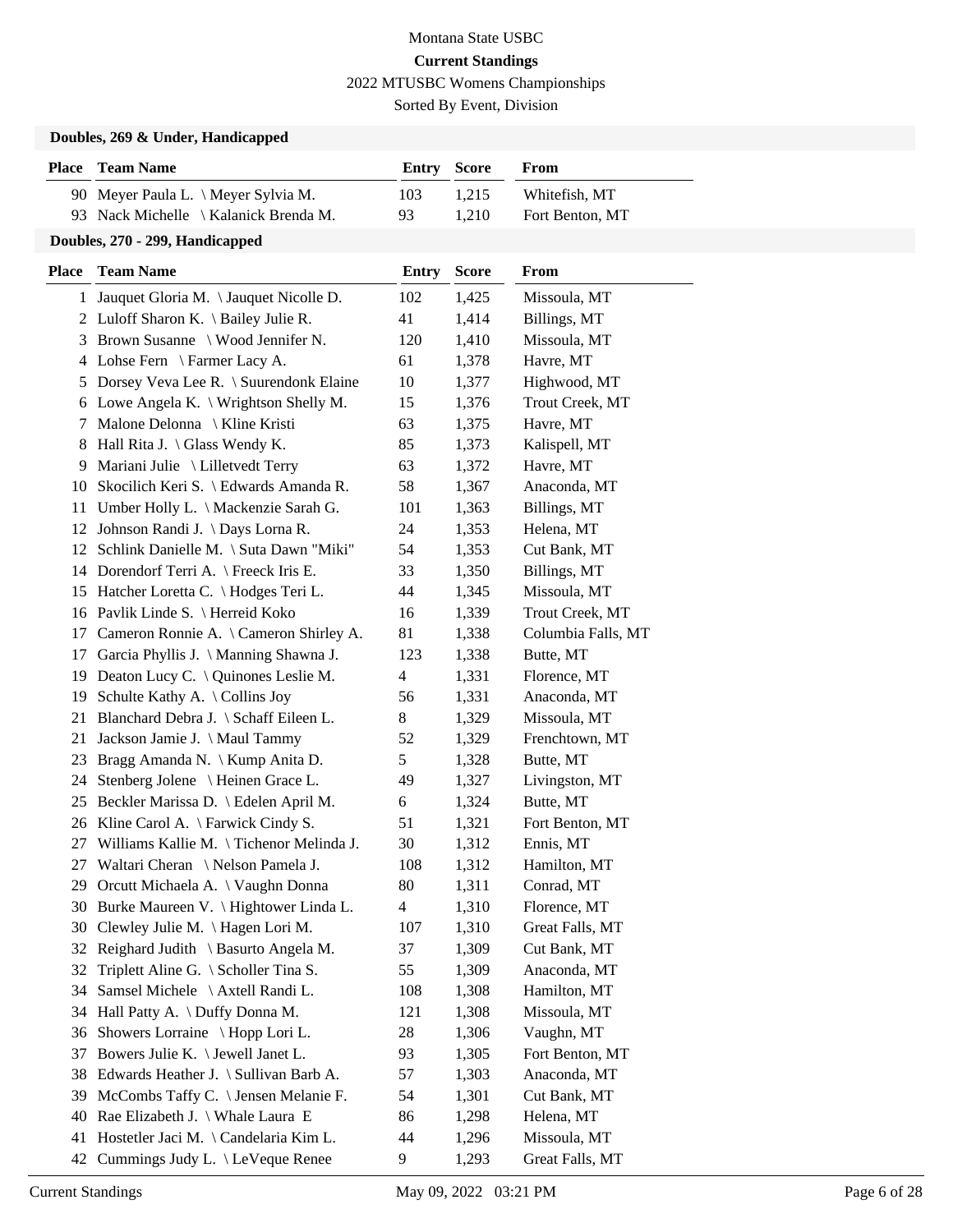Sorted By Event, Division

### **Doubles, 270 - 299, Handicapped**

| <b>Place</b> | <b>Team Name</b>                                | <b>Entry</b> | <b>Score</b> | From               |
|--------------|-------------------------------------------------|--------------|--------------|--------------------|
| 43           | Johnson Cynthia A. \ Bender Rhonda M.           | 64           | 1,285        | Conrad, MT         |
| 44           | Chatlain Jane \ Kreatz Kathy                    | 59           | 1,270        | Red Lodge, MT      |
| 45           | Yaeger Amber L. \ Kelly Alyssa M.               | 97           | 1,269        | Lewistown, MT      |
| 45           | Balcerzak Nicole T. \ Balcerzak Valerie         | 100          | 1,269        | Helena, MT         |
| 47           | Borland Erin L. \ Webster Jaspen A.             | 110          | 1,268        | Great Falls, MT    |
| 48           | Jordan Janet K. \ Yager Susie                   | 51           | 1,267        | Fort Benton, MT    |
| 49           | Steen Beth A. \ Wright Kim D.                   | 59           | 1,260        | Red Lodge, MT      |
| 50           | Robinson Janet K. \ Allee Julie L.              | 11           | 1,253        | Havre, MT          |
| 50           | Yaeger Betty J. \ Bedosky Tia C.                | 97           | 1,253        | Lewistown, MT      |
| 52           | Howard Donna C. \ Kelley Wendy                  | 14           | 1,251        | Trout Creek, MT    |
| 53           | Resner Rebecca H. \ Sandbloom Amanda            | 16           | 1,249        | Trout Creek, MT    |
| 54           | Conatser Pam \ Pozega Tammy M.                  | 11           | 1,248        | Havre, MT          |
| 55           | Deschamps Shirley G. \ Lynch Ramona C.          | 27           | 1,243        | Ronan, MT          |
| 56           | Johnson Alice M. \ Erickson Vicki L.            | 125          | 1,241        | Polson, MT         |
| 57           | Salsbury Andrea G. \ Baker Brenda L.            | 18           | 1,240        | Bozeman, MT        |
| 57           | Dern Bonnie L. \ Christensen Jennifer M.        | 72           | 1,240        | Columbia Falls, MT |
| 59           | Sharpe Judy A. \ Kelley Deanna K.               | 13           | 1,235        | Whitefish, MT      |
| 60           | O'Neil Carol W. \ Clausen Casie (VanLuchene) 18 |              | 1,230        | Bozeman, MT        |
| 60           | Fisk Leann M. \Tuss Ruth L.                     | 96           | 1,230        | Lewistown, MT      |
| 62           | Stam Kaye \ Roat Wanda                          | 125          | 1,229        | Polson, MT         |
| 63           | Resner Rebecca H. \ Wakefield Linda K.          | 17           | 1,224        | Trout Creek, MT    |
| 64           | Jennings Lory A. \ Solheim Margaret             | 112          | 1,216        | Billings, MT       |
| 65           | Anderson Reenie K. \ Nelson Jancie J.           | 58           | 1,212        | Anaconda, MT       |
| 65           | Shipman Darla S. \ Belleau Staci L.             | 78           | 1,212        | Glasgow, MT        |
| 67           | Young Paula R. \ Peterson Betty B.              | 74           | 1,209        | Fort Benton, MT    |
| 68           | Knudson Sharon L. \ Schroeder Donna L.          | 10           | 1,203        | Highwood, MT       |
| 69           | Altman Kathy \ Ward Ginger L.                   | 23           | 1,191        | Thompson Falls, MT |
|              | 70 Foley Vivian R. \ Sullivan Dolores F.        | 92           | 1,190        | Darby, MT          |

### **Doubles, 300 & Above, Handicapped**

| Place | <b>Team Name</b>                                 | Entry | <b>Score</b> | From            |
|-------|--------------------------------------------------|-------|--------------|-----------------|
|       | 1 Dotson Tara L. \ McFarland Deidra A.           | 115   | 1,504        | Clinton, MT     |
|       | 2 Zacher Nilda J. \ Link Joelle A.               | 65    | 1,475        | Butte, MT       |
| 3     | Schultz Katie M. $\backslash$ Obrecht Lindsey L. | 1     | 1,471        | Billings, MT    |
| 4     | Streit Guyla A. $\Delta$ Dehn Kristen M.         | 91    | 1,448        | Great Falls, MT |
| 5     | Shaffer Brenda E. $\Im$ Tripp Kalee D.           | 65    | 1,444        | Butte, MT       |
| 6     | Gabriel Launi C. \ Sickler Laurie A.             | 46    | 1,437        | Great Falls, MT |
|       | Daniels Megan M. \ Ehman Amanda                  | 119   | 1,431        | Bonner, MT      |
| 8     | <b>BOLAN DANIELLE \BOLAN KIMBERLY 87</b>         |       | 1,409        | Helena, MT      |
|       | D.                                               |       |              |                 |
| 9     | Brendgord Pam J. \ Friedrich Crystal L.          | 1     | 1,407        | Billings, MT    |
| 10    | Dart Brooke A. \ Solomon Amanda L.               | 98    | 1,403        | Lewistown, MT   |
| 11    | Tate Rita I. \ Daniels Laurel A.                 | 119   | 1,390        | Bonner, MT      |
| 12    | Davis Jennifer D. \ Weivoda Carolyn L.           | 27    | 1,388        | Ronan, MT       |
| 13    | Gaglia Alex L. $\setminus$ Brown Nichole M.      | 2     | 1,380        | Laurel, MT      |
| 13    | Kruse Krystal A. $\Set$ Schaff Billie J.         | 127   | 1,380        | Arlee, MT       |
| 15    | Budys Amanda J. \ Keyser Alyssa                  | 18    | 1,379        | Bozeman, MT     |
|       |                                                  |       |              |                 |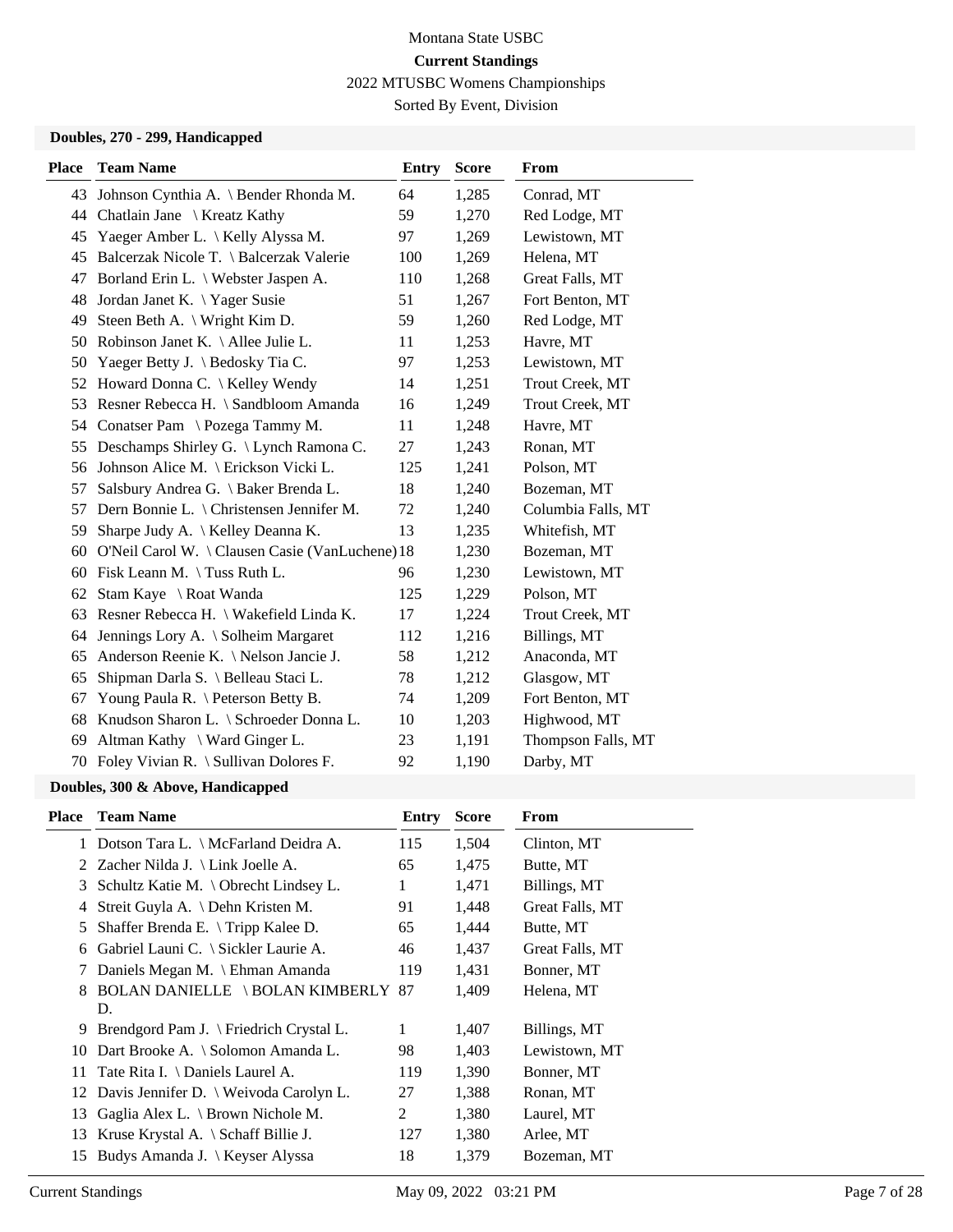Sorted By Event, Division

#### **Doubles, 300 & Above, Handicapped**

| <b>Place</b> | <b>Team Name</b>                                        | <b>Entry</b>   | <b>Score</b> | From               |
|--------------|---------------------------------------------------------|----------------|--------------|--------------------|
|              | 16 Meagor Mollie E. \ Kindt Kira D.                     | 6              | 1,378        | Butte, MT          |
| 17           | Carlson Patti \ Kimmerle Doris A.                       | 91             | 1,373        | Great Falls, MT    |
| 18           | Bickerton Debbie L. \ Lien Sherri R.                    | 106            | 1,369        | Missoula, MT       |
| 19           | Wade Sarah A. \ Clark Debb                              | 102            | 1,366        | Missoula, MT       |
| 20           | Rieb Mary \ Barker Shelle L.                            | 41             | 1,364        | Billings, MT       |
| 21           | Fischer Jennifer L. \ Stahl Ann D.                      | 79             | 1,356        | Glasgow, MT        |
|              | 22 Parr Tammy L. \ Bruch Brandy M.                      | 52             | 1,347        | Frenchtown, MT     |
| 23           | Borgen Donna C. \ Feit Kristi L.                        | 77             | 1,346        | GLASGOW, MT        |
| 24           | Dunbar Maryann G. \ Sickles Colleen Q.                  | 104            | 1,342        | Missoula, MT       |
| 25           | Martinich Kyanna M. \ Martinich Debbie                  | 5              | 1,333        | Butte, MT          |
| 26           | Wright Terry \ Rodgers Julie                            | 22             | 1,332        | Havre, MT          |
| 26           | Sheridan Barbara M. \CHAMBERS JENNY                     | 87             | 1,332        | Helena, MT         |
| 28           | Ferkovich Marie J. \ Robertson Aquilla M.               | 117            | 1,331        | Lolo, MT           |
| 29           | Black Sandra A. \ Cook LouAnn                           | 30             | 1,324        | Ennis, MT          |
| 30           | Rodgers Adria L. \ Hicks Amy C.                         | 50             | 1,320        | Livingston, MT     |
| 31           | Roberts Kaitlyn M. \ Kadrmas Kym K.                     | 38             | 1,314        | Livingston, MT     |
|              | 32 Burch Katie \ Kremer Trista                          | 123            | 1,311        | Butte, MT          |
| 33           | Kottwitz Lori J. \ Jons Kassi (Ham)                     | 18             | 1,307        | Bozeman, MT        |
|              | 34 Waltari Cheran \ Waltari Terri R.                    | 98             | 1,305        | Lewistown, MT      |
| 35           | Elensky Geana L. \ Hartley Marilyn N.                   | 48             | 1,301        | Livingston, MT     |
| 36           | Frank Jacki \ Collick Nancy                             | 20             | 1,298        | Helena, MT         |
| 36           | Anderson Brenda J. \ Jensen Diane M.                    | 76             | 1,298        | GLASGOW, MT        |
| 38           | Baszczuk Rebecca I. \ Reeve Kayla M.                    | 96             | 1,296        | Lewistown, MT      |
| 39           | Morehouse Juanita K. \ Ellsworth Terri L.               | 78             | 1,294        | Glasgow, MT        |
| 40           | Cowling Tanya M. \ Pinkston Pat M.                      | 113            | 1,289        | Belgrade, MT       |
| 41           | Gee Terry M. \ Harberts Janette E.                      | 104            | 1,284        | Missoula, MT       |
| 42           | Porter Mary E. \ Schaff Billie J.                       | 126            | 1,277        | Arlee, MT          |
| 43           | Painter Jeannie L. \ Nelson Eileen                      | 8              | 1,269        | Missoula, MT       |
| 43           | Kohlman Keilei D. \ Foran Jill L.                       | 33             | 1,269        | Billings, MT       |
| 45           | Dodge Judy L. \ Bruno Kathy E.                          | 124            | 1,265        | Butte, MT          |
| 46           | Crossler Lynn \ Seidel Dana E.                          | 31             | 1,264        | Havre, MT          |
| 47           | EDGAR MICKEY \ Johnson Terri E.                         | 128            | 1,253        | HELENA, MT         |
|              | 48 Sillerud Darci \ Jensen Diane M.                     | 62             | 1,248        | Glasgow, MT        |
| 49           | Ostlie Jean C. \ Dunn Lisa M.                           | 26             | 1,245        | Great Falls, MT    |
| 50           | Sinerivs Melissa \ Elensky Geana L.                     | 114            | 1,240        | Glasgow, MT        |
| 51           | Duke Christal M. \ Gonzalez Heather M.                  | $\overline{c}$ | 1,239        | Laurel, MT         |
| 52           | Brothers Babe N. \Torres Sandi                          | 47             | 1,228        | Thompson Falls, MT |
| 53           | Ravndal Sabrina L. \ Ravndal Christine L.               | 86             | 1,226        | Helena, MT         |
|              | 54 MCGOWAN-SROCZYK THERESA J.<br><b>Cloninger Peggy</b> | 86             | 1,221        | Helena, MT         |
|              | 55 McNulty Carole L. \ Degner Donna J.                  | 21             | 1,214        | Billings, MT       |
|              | Doubles, Scratch, Scratch                               |                |              |                    |
|              |                                                         |                |              |                    |

| <b>Place</b> Team Name                   |      | <b>Entry Score</b> | From            |
|------------------------------------------|------|--------------------|-----------------|
| 1 Shaffer Brenda E. $\Im$ Tripp Kalee D. | 65   | 1.334              | Butte, MT       |
| 2 Zacher Nilda J. \ Link Joelle A.       | 65   | 1.292              | Butte, MT       |
| 3 Streit Guyla A. \ Dehn Kristen M.      | -91- | 1.276              | Great Falls, MT |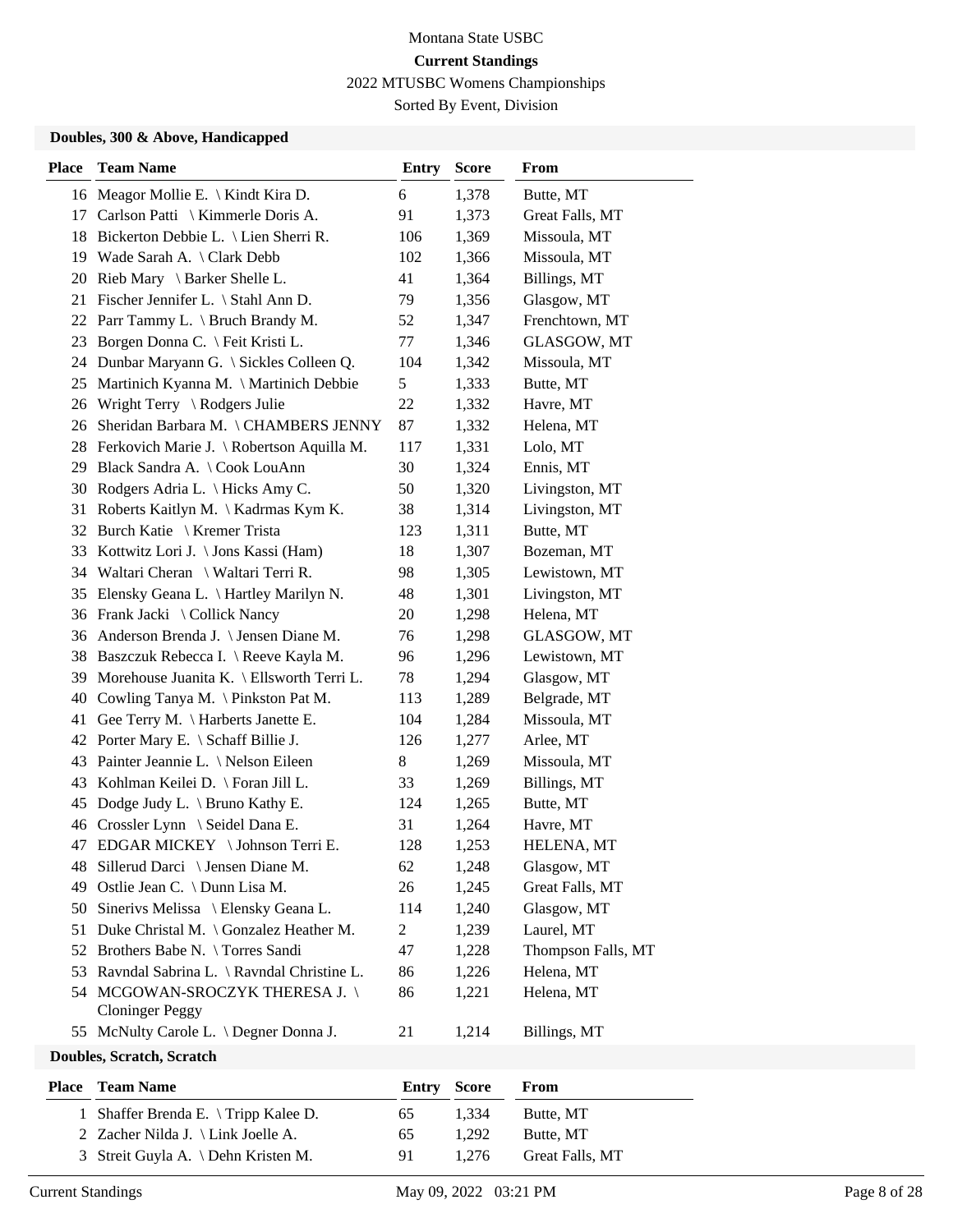Sorted By Event, Division

#### **Doubles, Scratch, Scratch**

| <b>Place</b> | <b>Team Name</b>                               | Entry | <b>Score</b> | From               |
|--------------|------------------------------------------------|-------|--------------|--------------------|
|              | 4 Daniels Megan M. \ Ehman Amanda              | 119   | 1,253        | Bonner, MT         |
| 5            | Carlson Patti $\setminus$ Kimmerle Doris A.    | 91    | 1,195        | Great Falls, MT    |
| 6            | <b>BOLAN DANIELLE \BOLAN KIMBERLY 87</b><br>D. |       | 1,158        | Helena, MT         |
| 7            | Kruse Krystal A. $\Set$ Schaff Billie J.       | 127   | 1,108        | Arlee, MT          |
| 8            | Porter Mary E. $\Set$ Schaff Billie J.         | 126   | 1,072        | Arlee, MT          |
| 9            | Sheridan Barbara M. \ CHAMBERS JENNY           | 87    | 1,054        | Helena, MT         |
| 10           | Borgen Donna C. \ Feit Kristi L.               | 77    | 1,028        | <b>GLASGOW, MT</b> |
| 11           | Anderson Brenda J. \ Jensen Diane M.           | 76    | 972          | GLASGOW, MT        |
| 12           | Baszczuk Rebecca I. \ Reeve Kayla M.           | 96    | 962          | Lewistown, MT      |
| 13           | Morehouse Juanita K. \ Ellsworth Terri L.      | 78    | 911          | Glasgow, MT        |
| 14           | Rhoads Stacie $\setminus$ Boese Rachel         | 76    | 855          | GLASGOW, MT        |
| 15           | Nelson Dana D. $\langle$ Glasoe Janette        | 77    | 828          | GLASGOW, MT        |
| 16           | Shipman Darla S. \ Belleau Staci L.            | 78    | 780          | Glasgow, MT        |
| 17           | Pausanos Denise $\setminus$ Gayner Kerin S.    | 13    | 779          | Whitefish, MT      |
| 18           | Sharpe Judy A.   Kelley Deanna K.              | 13    | 768          | Whitefish, MT      |
| 19           | Frelich Bonnie \ Gallagher Roxie               | 103   | 701          | Whitefish, MT      |
| 20           | Meyer Paula L. $\setminus$ Meyer Sylvia M.     | 103   | 700          | Whitefish, MT      |
|              |                                                |       |              |                    |

| <b>Place</b> | <b>Team Name</b>        | Entry | <b>Score</b> | From               |
|--------------|-------------------------|-------|--------------|--------------------|
| 1            | Robinson Janet K.       | 11    | 824          | Havre, MT          |
| 2            | Campbell Darcey D.      | 53    | 774          | Helena, MT         |
| 2            | <b>Thompson Vanessa</b> | 109   | 774          | Great Falls, MT    |
| 4            | Hartman Heather M.      | 43    | 771          | Fort Benton, MT    |
| 5            | Rounds Cheryl A.        | 45    | 759          | Great Falls, MT    |
| 6            | <b>Boese Rachel</b>     | 76    | 758          | GLASGOW, MT        |
| 7            | Davis Claudia L.        | 53    | 753          | Helena, MT         |
| 7            | Rickard Marcia L.       | 124   | 753          | Butte, MT          |
| 9            | Twete Brenda            | 32    | 743          | Whitefish, MT      |
| 10           | Weigel Jacy A.          | 12    | 739          | Havre, MT          |
| 10           | Days Lorna R.           | 24    | 739          | Helena, MT         |
| 12           | Beckley Helen M.        | 9     | 736          | Great Falls, MT    |
| 13           | Steen Beth A.           | 59    | 735          | Red Lodge, MT      |
| 14           | Kleinsasser Julia B.    | 29    | 733          | Manhattan, MT      |
| 15           | Fischer Julie M.        | 79    | 732          | Glasgow, MT        |
| 16           | Barr Marilyn K.         | 90    | 725          | Hamilton, MT       |
| 17           | Azure Linda N.          | 69    | 723          | Chinook, MT        |
| 17           | Stevens Mandi J.        | 81    | 723          | Columbia Falls, MT |
| 19           | Smith Patti A.          | 38    | 722          | Livingston, MT     |
| 19           | <b>Emineth Lauren</b>   | 66    | 722          | Red Lodge, MT      |
| 21           | Lartch Jolene           | 109   | 721          | Great Falls, MT    |
| 22           | Gayner Kerin S.         | 13    | 713          | Whitefish, MT      |
| 22           | Ferrendelli Leslie J.   | 48    | 713          | Livingston, MT     |
| 24           | Skillman Lynn M.        | 45    | 712          | Great Falls, MT    |
| 24           | Eichler Therese E.      | 106   | 712          | Missoula, MT       |
| 26           | Marlowe Nikki J.        | 115   | 711          | Clinton, MT        |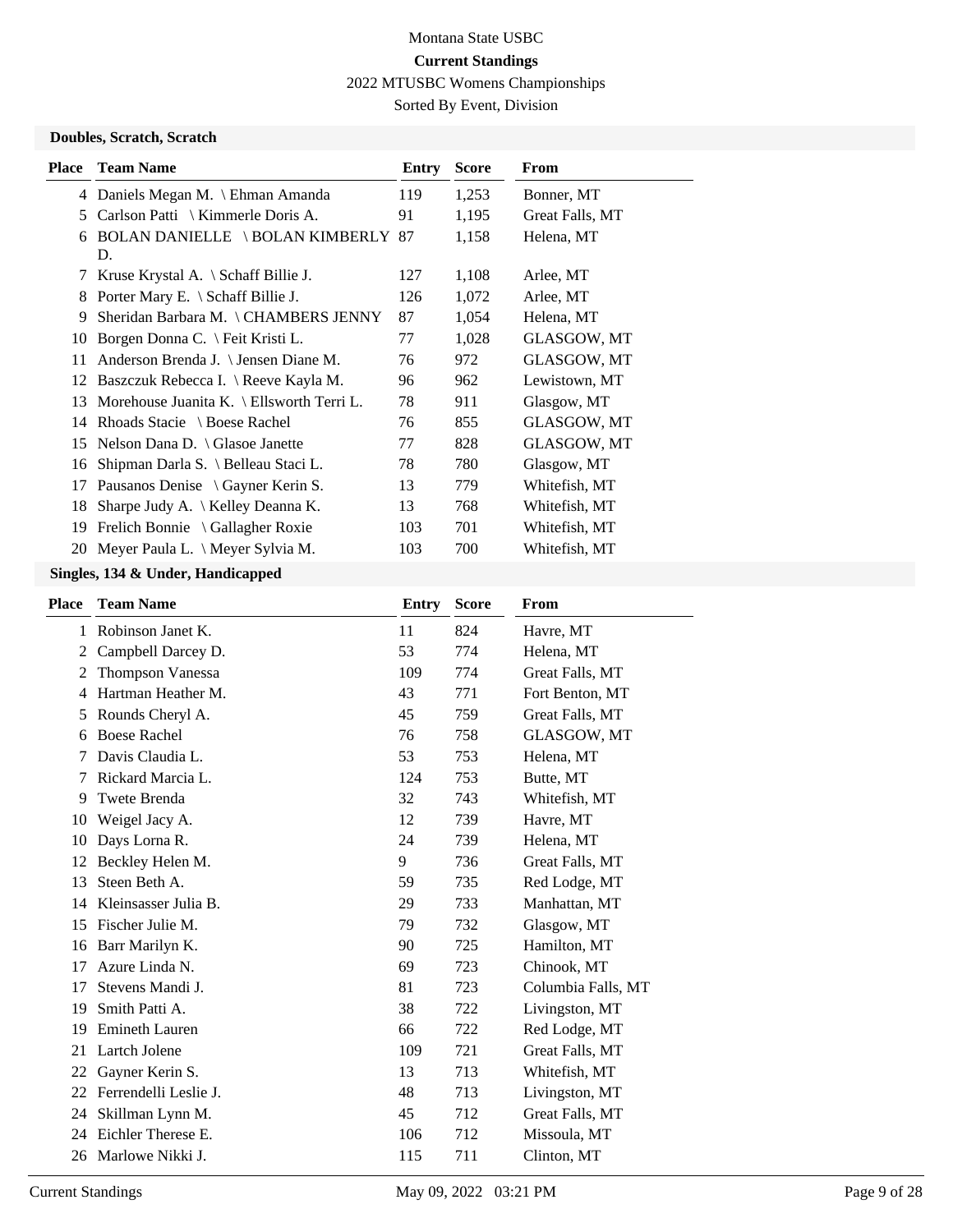Sorted By Event, Division

| <b>Place</b> | <b>Team Name</b>             | <b>Entry</b>   | <b>Score</b> | From               |
|--------------|------------------------------|----------------|--------------|--------------------|
| 27           | Halstead Lisa D.             | 115            | 708          | Clinton, MT        |
| 28           | Burke Maureen V.             | $\overline{4}$ | 707          | Florence, MT       |
| 28           | Lohse Fern                   | 61             | 707          | Havre, MT          |
| 30           | Brekhus Betty A.             | 70             | 704          | Red Lodge, MT      |
| 31           | Jackson Jamie J.             | 52             | 703          | Frenchtown, MT     |
| 32           | Sullivan Barb A.             | 57             | 702          | Anaconda, MT       |
| 33           | Bowers Julie K.              | 93             | 700          | Fort Benton, MT    |
|              | 34 Glasoe Janette            | 77             | 699          | GLASGOW, MT        |
| 35           | <b>SEARL CAROL</b>           | 23             | 698          | Thompson Falls, MT |
| 36           | Walsh Debbie L.              | 39             | 696          | Great Falls, MT    |
| 36           | <b>Miller Brittainy</b>      | 107            | 696          | Great Falls, MT    |
| 38           | Beckler Marissa D.           | 6              | 695          | Butte, MT          |
| 38           | Lowe Karissa A.              | 15             | 695          | Trout Creek, MT    |
| 38           | Johnson Jessica A.           | 20             | 695          | Helena, MT         |
| 38           | <b>Russell Amy</b>           | 66             | 695          | Red Lodge, MT      |
| 38           | <b>LAMBERT DAWN D.</b>       | 92             | 695          | Darby, MT          |
| 38           | Garcia Phyllis J.            | 123            | 695          | Butte, MT          |
| 44           | Baecht Jaunita               | 90             | 694          | Hamilton, MT       |
| 45           | Taylor KimberlyAnne J.       | 75             | 692          | Fort Benton, MT    |
| 45           | Beals Nancy A.               | 94             | 692          | Hathaway, MT       |
| 47           | Heinert Cindy R.             | 128            | 690          | HELENA, MT         |
| 48           | D'Ambrosia Sharon            | 101            | 689          | Billings, MT       |
| 49           | Drop Marshanna L.            | 16             | 688          | Trout Creek, MT    |
| 49           | Downey Samantha              | 50             | 688          | Livingston, MT     |
| 51           | Harper Jolene                | 49             | 687          | Livingston, MT     |
| 52           | Volkmar Jennifer L.          | 26             | 686          | Great Falls, MT    |
| 52           | Moore Connie L.              | 45             | 686          | Great Falls, MT    |
| 54           | Meyer Sylvia M.              | 103            | 684          | Whitefish, MT      |
| 55           | Nevins Joann C.              | 25             | 683          | Helena, MT         |
| 55           | Heinen Grace L.              | 49             | 683          | Livingston, MT     |
| 55           | <b>Bowers Arnie</b>          | 105            | 683          | Fort Benton, MT    |
| 58           | Pruett Joann                 | 7              | 682          | Trout Creek, MT    |
| 58           | <b>Brown Ann</b>             | 101            | 682          | Billings, MT       |
| 60           | Ames Joni W.                 | 90             | 681          | Hamilton, MT       |
| 60           | Edgar Andrea K.              | 128            | 681          | HELENA, MT         |
|              | 62 Dedmore Rosalie F.        | 40             | 680          | Billings, MT       |
| 62           | Gallagher Roxie              | 103            | 680          | Whitefish, MT      |
|              | 64 Fietz Carol               | 28             | 678          | Vaughn, MT         |
| 64           | Bender Rhonda M.             | 64             | 678          | Conrad, MT         |
| 64           | Bedosky Tia C.               | 97             | 678          | Lewistown, MT      |
| 67           | Koch Rosemary A.             | 43             | 677          | Fort Benton, MT    |
| 67           | Fuller Amanda                | 43             | 677          | Fort Benton, MT    |
| 69           | Yaeger Amber L.              | 97             | 676          | Lewistown, MT      |
| 70           | Mosser-Rodriguez Jeannine N. | 43             | 675          | Fort Benton, MT    |
| 70           | Borland Erin L.              | 110            | 675          | Great Falls, MT    |
| 72           | Gibson Julie A.              | 40             | 674          | Billings, MT       |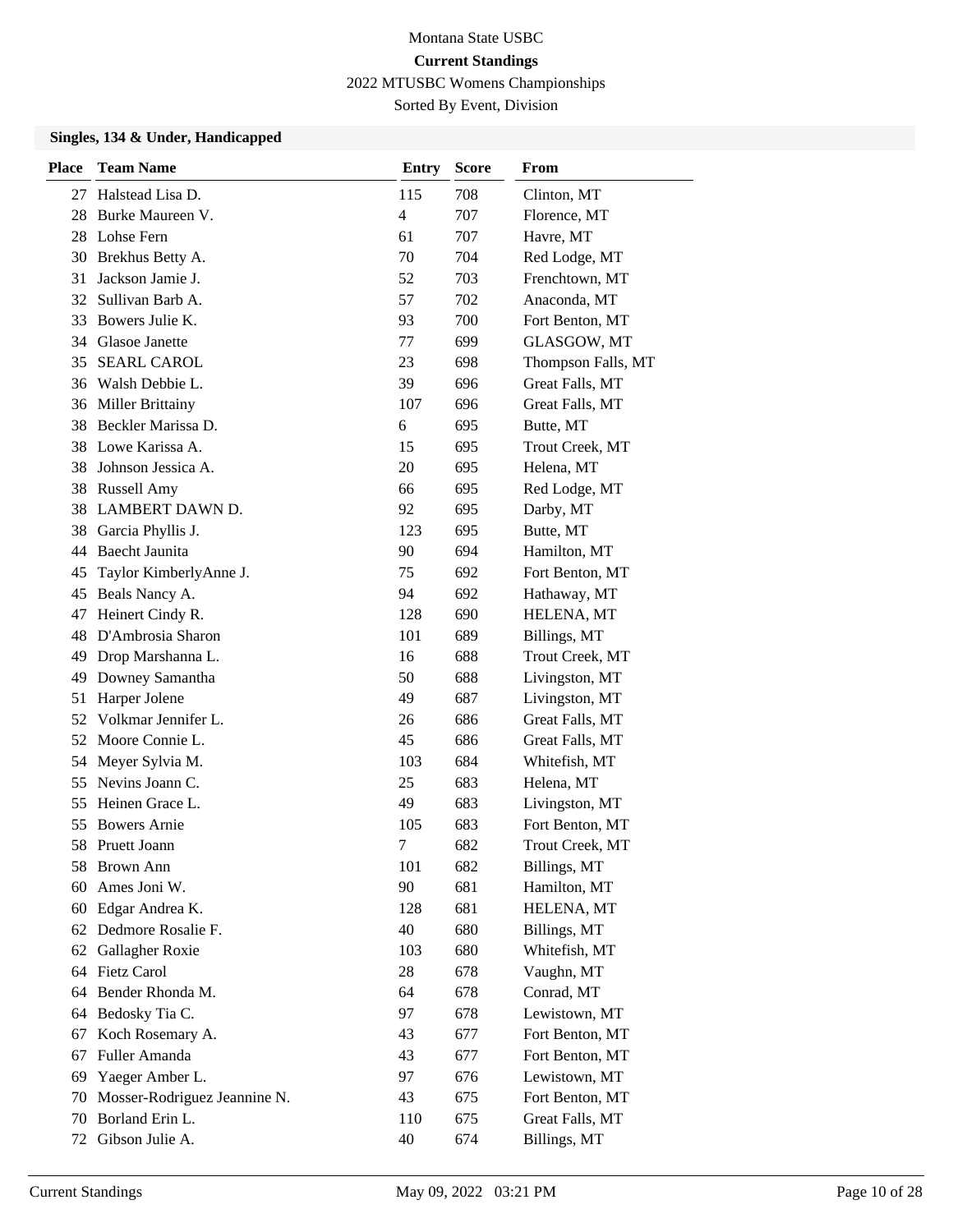Sorted By Event, Division

| <b>Place</b> | <b>Team Name</b>       | <b>Entry</b> | <b>Score</b> | From               |
|--------------|------------------------|--------------|--------------|--------------------|
| 72           | Hatcher Loretta C.     | 44           | 674          | Missoula, MT       |
| 72           | Petersen Tammy S.      | 53           | 674          | Helena, MT         |
| 72           | Nehir Summer           | 55           | 674          | Anaconda, MT       |
| 72           | Mariani Julie          | 63           | 674          | Havre, MT          |
| 72           | Nickol Melissa S.      | 111          | 674          | Sand Coulee, MT    |
| 72           | Nickol Megan M.        | 111          | 674          | Sand Coulee, MT    |
| 79           | Keller Cameo           | 41           | 670          | Billings, MT       |
| 79           | Wilson Kat             | 73           | 670          | Choteau, MT        |
| 79           | Reeves Amanda R.       | 75           | 670          | Fort Benton, MT    |
| 82           | Vielleux Katie L.      | 75           | 669          | Fort Benton, MT    |
| 83           | Lowe Angela K.         | 15           | 668          | Trout Creek, MT    |
| 83           | Walker Lavelle M.      | 90           | 668          | Hamilton, MT       |
| 85           | Stevenson Judy M.      | 47           | 667          | Thompson Falls, MT |
| 85           | George Shelly M.       | 114          | 667          | Glasgow, MT        |
| 85           | Dotson Tara L.         | 115          | 667          | Clinton, MT        |
| 88           | Denham Cassidy M.      | 79           | 666          | Glasgow, MT        |
| 88           | Rae Elizabeth J.       | 86           | 666          | Helena, MT         |
| 90           | Sauvageau Evelyn M.    | 29           | 665          | Manhattan, MT      |
| 90           | Urban LeAnn S.         | 56           | 665          | Anaconda, MT       |
|              | 92 Sineriys Melissa    | 114          | 664          | Glasgow, MT        |
| 93           | Young Paula R.         | 74           | 663          | Fort Benton, MT    |
| 93           | Finlayson Mary L.      | 111          | 663          | Sand Coulee, MT    |
| 95           | Shaff Jane V.          | 25           | 662          | Helena, MT         |
|              | 96 Kirk Sandra K.      | 45           | 661          | Great Falls, MT    |
| 96           | <b>Stratman Stacey</b> | 80           | 661          | Conrad, MT         |
|              | 96 Lawrence Janice G.  | 114          | 661          | Glasgow, MT        |
| 99           | <b>Bowman Kathy</b>    | 29           | 660          | Manhattan, MT      |
| 99           | Ball Liz T.            | 94           | 660          | Hathaway, MT       |
| 101          | Hart Mitzi L.          | 14           | 659          | Trout Creek, MT    |
| 101          | Gabriel Launi C.       | 46           | 659          | Great Falls, MT    |
| 101          | Hill Jolinda           | 70           | 659          | Red Lodge, MT      |
| 101          | McMickle Becki D.      | 107          | 659          | Great Falls, MT    |
|              | 105 Henderson Paige C. | 31           | 657          | Havre, MT          |
| 106          | Salveson Chasiti M.    | 40           | 656          | Billings, MT       |
| 107          | Turk Eileen R.         | 14           | 655          | Trout Creek, MT    |
|              | 107 Massar Susan J.    | 105          | 655          | Fort Benton, MT    |
| 107          | Smith Verna            | 124          | 655          | Butte, MT          |
| 110          | Smith Sharon R.        | 25           | 654          | Helena, MT         |
| 110          | Hall Patty A.          | 121          | 654          | Missoula, MT       |
| 112          | Thompson Jennifer L.   | 61           | 653          | Havre, MT          |
| 113          | Wick Ashley T.         | 48           | 651          | Livingston, MT     |
| 113          | Armstrong Abra         | 73           | 651          | Choteau, MT        |
| 115          | Hinkle Stephanie A.    | 12           | 650          | Havre, MT          |
|              | 115 Carlson Cari Ann   | 40           | 650          | Billings, MT       |
|              | 115 Keller Laurie L.   | 42           | 650          | Billings, MT       |
|              | 118 Rieb Mary          | 41           | 649          | Billings, MT       |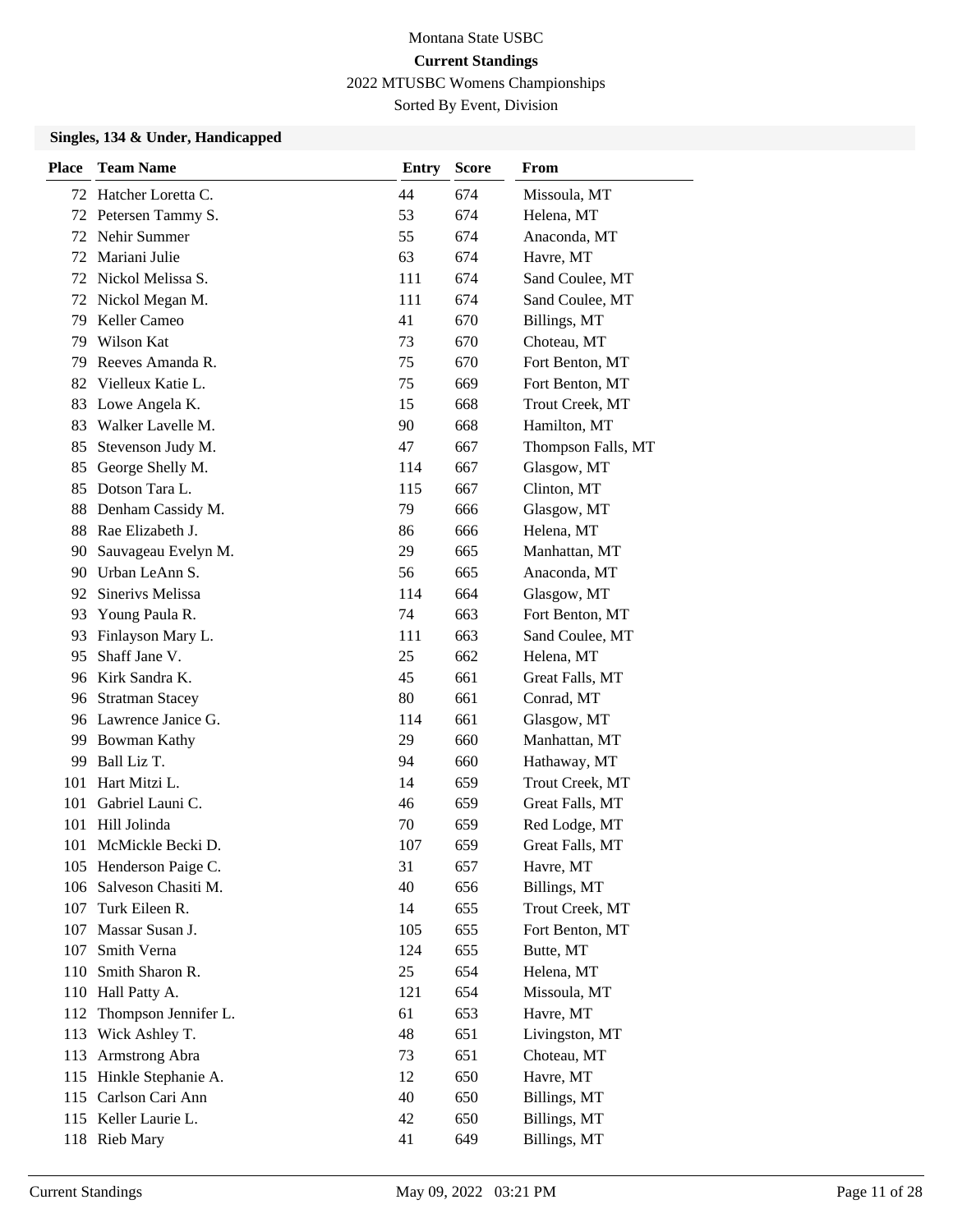Sorted By Event, Division

| Place | <b>Team Name</b>               | <b>Entry</b> | <b>Score</b> | From               |
|-------|--------------------------------|--------------|--------------|--------------------|
|       | 118 Lindeman Rosanne M.        | 75           | 649          | Fort Benton, MT    |
|       | 120 Breum Hailey J.            | 12           | 648          | Havre, MT          |
|       | 120 Prophet Penny              | 70           | 648          | Red Lodge, MT      |
| 122   | Salle Jan                      | 56           | 646          | Anaconda, MT       |
| 122   | Skocilich Keri S.              | 58           | 646          | Anaconda, MT       |
|       | 122 Converse Pam L.            | 64           | 646          | Conrad, MT         |
|       | 125 Buck Linda                 | 74           | 644          | Fort Benton, MT    |
| 125   | Steiner Jill C.                | 85           | 644          | Kalispell, MT      |
| 127   | Brothers Babe N.               | 47           | 643          | Thompson Falls, MT |
| 128   | Balcerzak Nicole T.            | 100          | 642          | Helena, MT         |
| 129   | Fugle Beth A.                  | 36           | 640          | Cut Bank, MT       |
| 129   | Aspevig Barbara A.             | 37           | 640          | Cut Bank, MT       |
| 131   | Keilman Patricia I.            | 100          | 637          | Helena, MT         |
| 132   | Gwiazdon Lin                   | 32           | 634          | Whitefish, MT      |
|       | 132 Ekstedt Sheila K.          | 39           | 634          | Great Falls, MT    |
|       | 132 Crawford Niki L.           | 109          | 634          | Great Falls, MT    |
|       | 135 Lohrenz Elaine             | 21           | 633          | Billings, MT       |
|       | 136 Bragg Amanda N.            | 5            | 632          | Butte, MT          |
|       | 136 Armitage Nell H.           | 49           | 632          | Livingston, MT     |
|       | 136 Brown Jenna M.             | 105          | 632          | Fort Benton, MT    |
|       | 139 Clausen Casie (VanLuchene) | 18           | 631          | Bozeman, MT        |
|       | 139 Boyer Sarah R.             | 36           | 631          | Cut Bank, MT       |
| 141   | <b>Suurendonk Elaine</b>       | 10           | 630          | Highwood, MT       |
|       | 141 Vanderhoef Kendra R.       | 94           | 630          | Hathaway, MT       |
|       | 143 Howard Donna C.            | 14           | 629          | Trout Creek, MT    |
|       | 144 Lockwood Margaret R.       | 38           | 625          | Livingston, MT     |
| 145   | Tichenor Melinda J.            | 30           | 624          | Ennis, MT          |
| 145   | <b>Stevens Tamala</b>          | 35           | 624          | Belfry, MT         |
|       | 147 Powell Joselyn M.          | 50           | 622          | Livingston, MT     |
| 148   | Shaulis Sue                    | 39           | 621          | Great Falls, MT    |
| 149   | Reiding Ronda L.               | 73           | 619          | Choteau, MT        |
| 149   | Orcutt Michaela A.             | 80           | 619          | Conrad, MT         |
|       | 149 Nack Michelle              | 93           | 619          | Fort Benton, MT    |
| 149   | Gilbert Sara J.                | 110          | 619          | Great Falls, MT    |
| 153   | Gregoire Rhonda                | 22           | 618          | Havre, MT          |
| 153   | Daly Andrea J.                 | 57           | 618          | Anaconda, MT       |
| 155   | Cummings Judy L.               | 9            | 617          | Great Falls, MT    |
| 155   | Eaton Lynn B.                  | 36           | 617          | Cut Bank, MT       |
| 155   | <b>Emineth Tracy</b>           | 66           | 617          | Red Lodge, MT      |
| 158   | <b>Brown Anita</b>             | 16           | 616          | Trout Creek, MT    |
|       | 158 Racki Darcie R.            | 95           | 616          | Hathaway, MT       |
| 158   | Meyer Paula L.                 | 103          | 616          | Whitefish, MT      |
| 161   | Herreid Koko                   | 16           | 615          | Trout Creek, MT    |
|       | 162 Fossen Ellen               | 28           | 614          | Vaughn, MT         |
|       | 162 Gordon Sara J.             | 36           | 614          | Cut Bank, MT       |
|       | 162 Honeycutt Gwendolyn A.     | 105          | 614          | Fort Benton, MT    |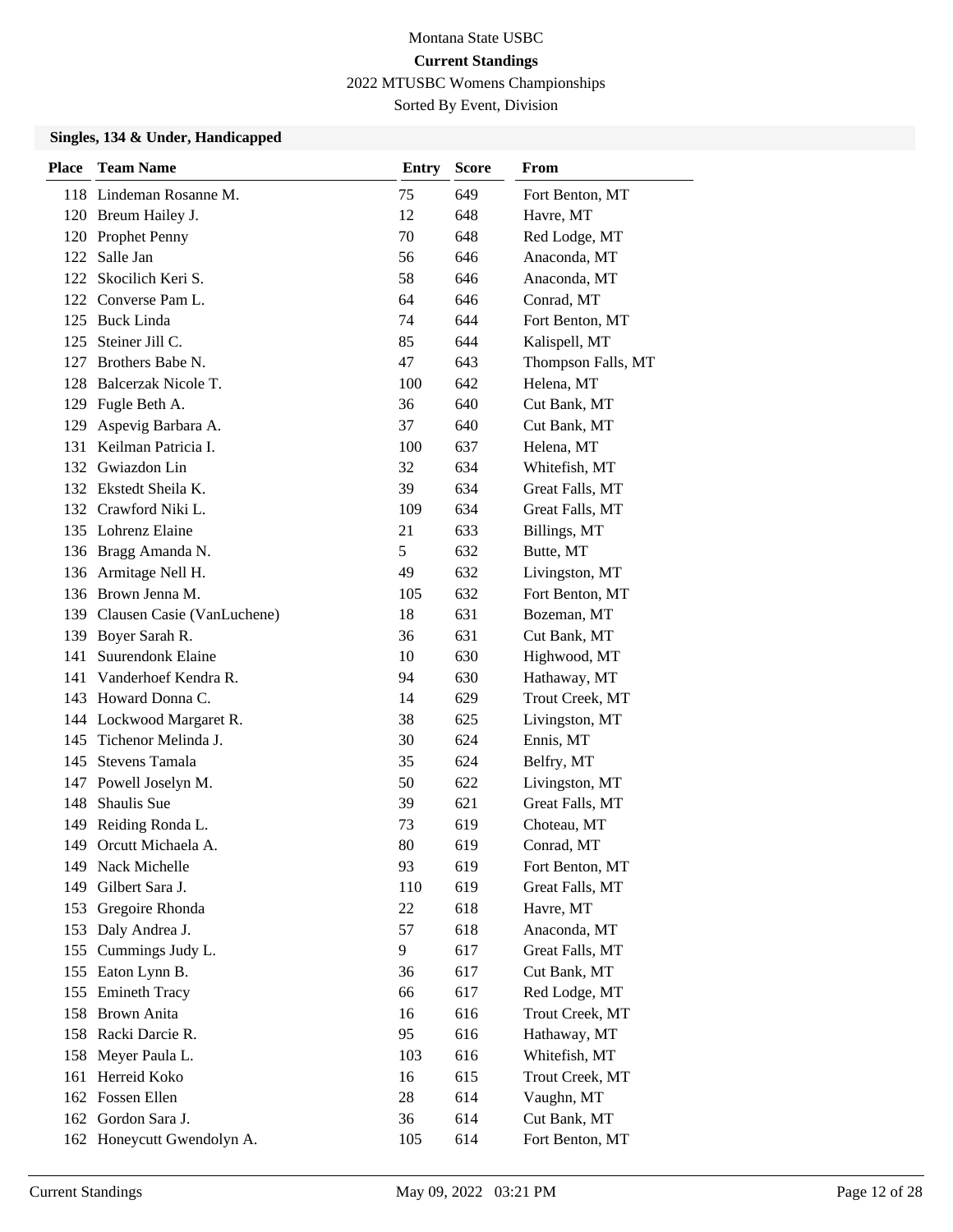Sorted By Event, Division

### **Singles, 134 & Under, Handicapped**

| <b>Place</b> | <b>Team Name</b>        | Entry          | <b>Score</b> | From               |
|--------------|-------------------------|----------------|--------------|--------------------|
|              | 165 McKinney Shawnna P. | 17             | 613          | Trout Creek, MT    |
| 166          | Shilliday Jone M.       | 35             | 611          | Belfry, MT         |
| 167          | Goodnough Lanette G.    | 80             | 610          | Conrad, MT         |
| 168          | Waltari Cheran          | 98             | 609          | Lewistown, MT      |
| 168          | Nickol Monique M.       | 111            | 609          | Sand Coulee, MT    |
| 170          | Solheim Margaret        | 112            | 608          | Billings, MT       |
| 171          | Deaton Lucy C.          | $\overline{4}$ | 602          | Florence, MT       |
| 172          | McCombs Taffy C.        | 54             | 595          | Cut Bank, MT       |
| 173          | Nevins Judy J.          | 24             | 594          | Helena, MT         |
| 173          | Moritz Melissa J.       | 82             | 594          | Conrad, MT         |
| 175          | Anderson Reenie K.      | 58             | 592          | Anaconda, MT       |
| 176          | Schlink Danielle M.     | 54             | 584          | Cut Bank, MT       |
| 177          | Tallis Wendy L.         | 92             | 580          | Darby, MT          |
| 178          | Frelich Bonnie          | 103            | 579          | Whitefish, MT      |
| 179          | Kelley Deanna K.        | 13             | 578          | Whitefish, MT      |
| 180          | Kline Carol A.          | 51             | 569          | Fort Benton, MT    |
| 180          | Smith Patricia E.       | 64             | 569          | Conrad, MT         |
| 182          | Martin Mikel-Jane R.    | 82             | 565          | Conrad, MT         |
| 183          | Altman Kathy            | 23             | 562          | Thompson Falls, MT |
| 183          | <b>Burch Katie</b>      | 123            | 562          | Butte, MT          |
| 185          | Kissner Connie          | 69             | 527          | Chinook, MT        |
|              | 186 Stewart Ginger      | 24             | 368          | Helena, MT         |

### **Singles, 135 - 149, Handicapped**

| <b>Team Name</b>           | Entry | <b>Score</b> | From               |
|----------------------------|-------|--------------|--------------------|
| Martinich Kyanna M.        | 5     | 783          | Butte, MT          |
| Schultz Katie M.           | 1     | 776          | Billings, MT       |
| Jewell Lisa M.             | 39    | 749          | Great Falls, MT    |
| Jauquet Nicolle D.         | 102   | 740          | Missoula, MT       |
| Nelson Pamela J.           | 108   | 723          | Hamilton, MT       |
| Basurto Angela M.          | 37    | 722          | Cut Bank, MT       |
| Collins Joy                | 56    | 720          | Anaconda, MT       |
| Kline Kristi               | 63    | 719          | Havre, MT          |
| Stoll Margaret A.          | 21    | 715          | Billings, MT       |
| Williams Kallie M.         | 30    | 715          | Ennis, MT          |
| <b>Brown Susanne</b>       | 120   | 715          | Missoula, MT       |
| Hartley Marilyn N.         | 48    | 712          | Livingston, MT     |
| <b>Rhoads Stacie</b>       | 76    | 711          | GLASGOW, MT        |
| Jensen Melanie F.          | 54    | 707          | Cut Bank, MT       |
| MCGOWAN-SROCZYK THERESA J. | 86    | 706          | Helena, MT         |
| Clewley Julie M.           | 107   | 703          | Great Falls, MT    |
| Cameron Shirley A.         | 81    | 702          | Columbia Falls, MT |
| Scholler Tina S.           | 55    | 701          | Anaconda, MT       |
| Klinger Renee L.           | 7     | 699          | Trout Creek, MT    |
| Fisk Leann M.              | 96    | 697          | Lewistown, MT      |
| Luloff Sharon K.           | 41    | 696          | Billings, MT       |
| Reighard Judith            | 37    | 695          | Cut Bank, MT       |
|                            |       |              |                    |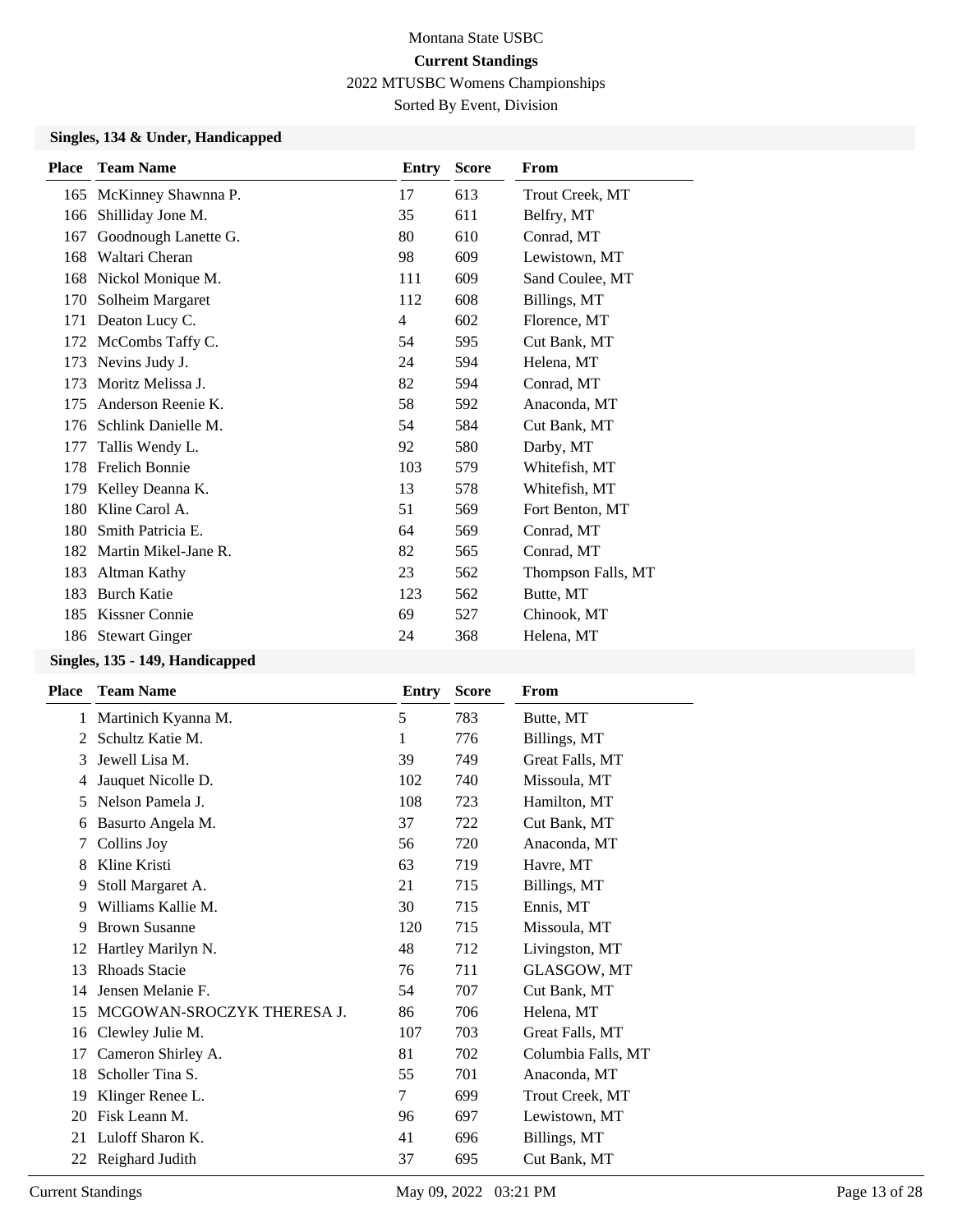Sorted By Event, Division

#### **Singles, 135 - 149, Handicapped**

| Place | <b>Team Name</b>        | <b>Entry</b> | <b>Score</b> | From               |
|-------|-------------------------|--------------|--------------|--------------------|
| 23    | Schwarz Kerry A.        | 17           | 694          | Trout Creek, MT    |
| 24    | Bailey Julie R.         | 42           | 692          | Billings, MT       |
| 24    | Knecht Caro L.          | 53           | 692          | Helena, MT         |
| 26    | <b>Showers Lorraine</b> | 28           | 691          | Vaughn, MT         |
| 26    | Yaeger Betty J.         | 97           | 691          | Lewistown, MT      |
| 28    | Triplett Aline G.       | 55           | 690          | Anaconda, MT       |
| 29    | Malone Delonna          | 63           | 689          | Havre, MT          |
| 30    | Farwick Cindy S.        | 51           | 688          | Fort Benton, MT    |
| 31    | Pausanos Denise         | 13           | 687          | Whitefish, MT      |
| 31    | Fischer Jennifer L.     | 79           | 687          | Glasgow, MT        |
| 31    | Sullivan Dolores F.     | 92           | 687          | Darby, MT          |
| 34    | Jones Sandra K.         | 74           | 686          | Fort Benton, MT    |
| 35    | Clark Julie M.          | 41           | 684          | Billings, MT       |
| 36    | Fields Nancy J.         | 23           | 683          | Thompson Falls, MT |
| 37    | Freeck Iris E.          | 33           | 682          | Billings, MT       |
| 38    | Finley Julie            | 69           | 681          | Chinook, MT        |
| 39    | Tilleman Donna          | 61           | 680          | Havre, MT          |
| 40    | Cook LouAnn             | 30           | 679          | Ennis, MT          |
| 40    | Bruno Kathy E.          | 124          | 679          | Butte, MT          |
| 42    | Hostetler Jaci M.       | 44           | 677          | Missoula, MT       |
| 42    | Sandbloom Amanda        | 16           | 677          | Trout Creek, MT    |
| 44    | Reeve Sheila M.         | 26           | 676          | Great Falls, MT    |
| 45    | Wrightson Shelly M.     | 15           | 675          | Trout Creek, MT    |
| 45    | Gress Julie             | 57           | 675          | Anaconda, MT       |
| 47    | Daniel Katherine A.     | 12           | 668          | Havre, MT          |
| 48    | Lilletvedt Terry        | 63           | 666          | Havre, MT          |
| 49    | Dart Brooke A.          | 98           | 665          | Lewistown, MT      |
| 50    | Meagor Mollie E.        | 6            | 664          | Butte, MT          |
| 51    | Allee Julie L.          | 11           | 659          | Havre, MT          |
| 51    | Pozega Tammy M.         | 11           | 659          | Havre, MT          |
| 51    | McKenzie Sharyn         | 35           | 659          | Belfry, MT         |
| 51    | Rodgers Adria L.        | 50           | 659          | Livingston, MT     |
| 51    | Resner Rebecca H.       | 16           | 659          | Trout Creek, MT    |
| 51    | Jennings Lory A.        | 112          | 659          | Billings, MT       |
| 57    | LeVeque Renee           | 9            | 657          | Great Falls, MT    |
| 57    | Weivoda Carolyn L.      | 27           | 657          | Ronan, MT          |
| 59    | Lynch Ramona C.         | 27           | 656          | Ronan, MT          |
| 59    | Meirhofer Sharon A.     | 29           | 656          | Manhattan, MT      |
| 61    | Chatlain Jane           | 59           | 653          | Red Lodge, MT      |
| 62    | Dukart Linda J.         | 70           | 649          | Red Lodge, MT      |
| 63    | <b>Tucker Marge</b>     | 55           | 648          | Anaconda, MT       |
| 63    | Nesbit Connie J.        | 73           | 648          | Choteau, MT        |
| 65    | Hodges Teri L.          | 44           | 647          | Missoula, MT       |
| 65    | Dern Bonnie L.          | 72           | 647          | Columbia Falls, MT |
| 67    | Samsel Michele          | 108          | 646          | Hamilton, MT       |
| 67    | Axtell Randi L.         | 108          | 646          | Hamilton, MT       |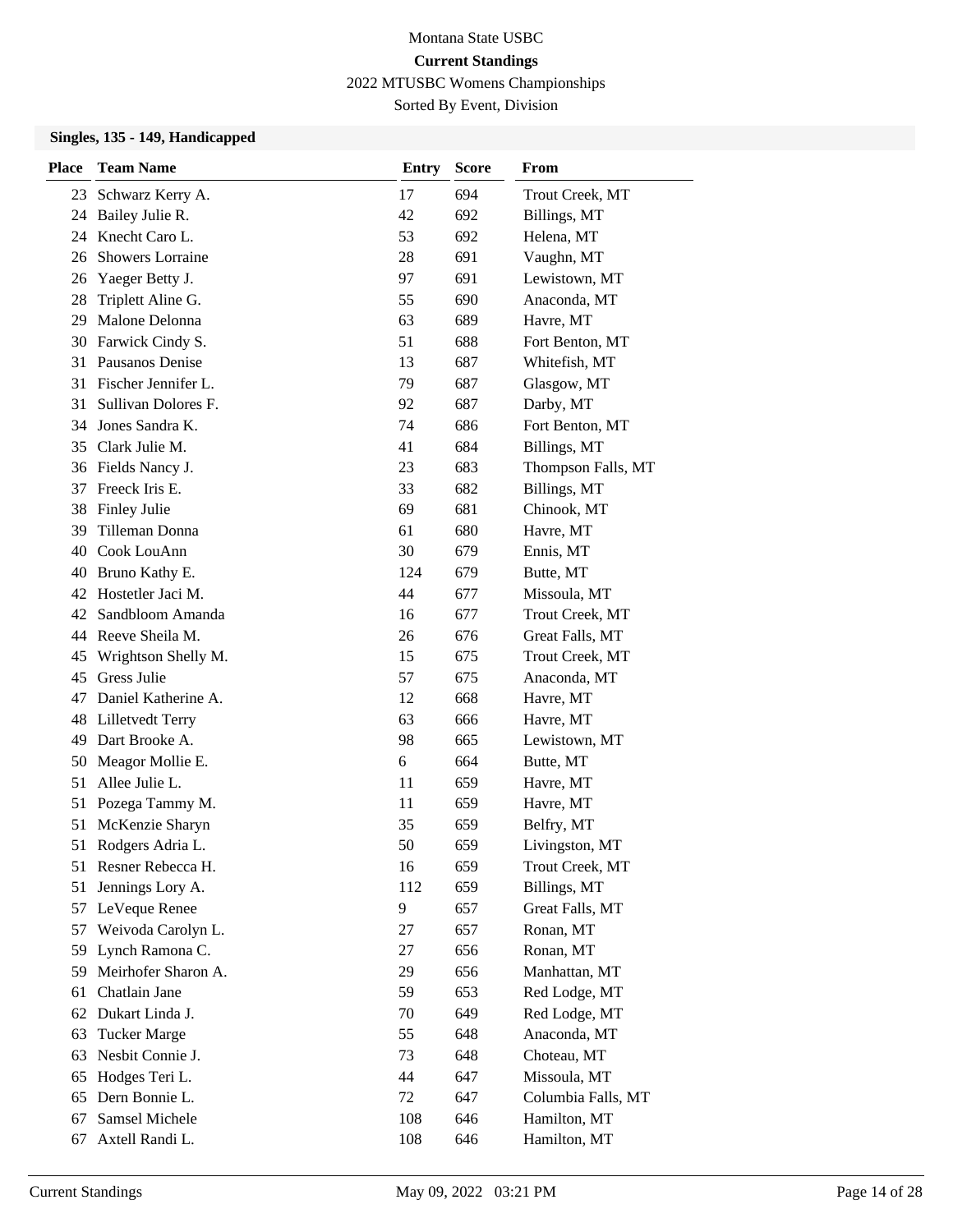Sorted By Event, Division

### **Singles, 135 - 149, Handicapped**

| <b>Place</b> | <b>Team Name</b>      | <b>Entry</b> | <b>Score</b> | From               |
|--------------|-----------------------|--------------|--------------|--------------------|
| 67           | Gifford Darleena F.   | 110          | 646          | Great Falls, MT    |
| 70           | Glass Wendy K.        | 85           | 644          | Kalispell, MT      |
| 71           | Schmidt Joanie M.     | 9            | 643          | Great Falls, MT    |
| 71           | Jennison Judy A.      | 47           | 643          | Thompson Falls, MT |
| 71           | Linder Jules          | 85           | 643          | Kalispell, MT      |
| 74           | Yager Susie           | 51           | 642          | Fort Benton, MT    |
| 75           | Diedrich Kylie A.     | 82           | 641          | Conrad, MT         |
| 76           | Umber Holly L.        | 101          | 639          | Billings, MT       |
| 77           | Hagen Lori M.         | 107          | 636          | Great Falls, MT    |
| 78           | <b>Conatser Pam</b>   | 11           | 633          | Havre, MT          |
| 78           | Roat Wanda            | 125          | 633          | Polson, MT         |
| 80           | Knudson Sharon L.     | 10           | 632          | Highwood, MT       |
| 81           | Mackenzie Sarah G.    | 101          | 631          | Billings, MT       |
| 82           | Vaughn Donna          | 80           | 630          | Conrad, MT         |
| 83           | Rooney Delores J.     | 37           | 626          | Cut Bank, MT       |
| 83           | Hall Rita J.          | 85           | 626          | Kalispell, MT      |
| 85           | Farmer Lacy A.        | 61           | 625          | Havre, MT          |
| 86           | Blanchard Debra J.    | 8            | 622          | Missoula, MT       |
| 87           | Baker Brenda L.       | 18           | 618          | Bozeman, MT        |
| 88           | Jons Kassi (Ham)      | 18           | 613          | Bozeman, MT        |
| 89           | Jauquet Gloria M.     | 102          | 612          | Missoula, MT       |
| 90           | Dorendorf Terri A.    | 33           | 611          | Billings, MT       |
| 90           | <b>EDGAR MICKEY</b>   | 128          | 611          | HELENA, MT         |
|              | 92 Ravndal Sabrina L. | 86           | 607          | Helena, MT         |
| 93           | Robertson Aquilla M.  | 117          | 604          | Lolo, MT           |
| 94           | Edwards Amanda R.     | 58           | 600          | Anaconda, MT       |
| 94           | Johnson Alice M.      | 125          | 600          | Polson, MT         |
|              | 96 Jewell Janet L.    | 93           | 595          | Fort Benton, MT    |
| 97           | Erickson Vicki L.     | 125          | 594          | Polson, MT         |
| 98           | Darrah Pam            | 69           | 593          | Chinook, MT        |
| 98           | Nelson Dana D.        | 77           | 593          | GLASGOW, MT        |
| 100          | Schroeder Donna L.    | 10           | 590          | Highwood, MT       |
|              | 101 Kelley Wendy      | 14           | 588          | Trout Creek, MT    |
| 102          | Kalanick Brenda M.    | 93           | 587          | Fort Benton, MT    |
| 103          | Stam Kaye             | 125          | 586          | Polson, MT         |
|              | 104 Ostlie Jean C.    | 26           | 581          | Great Falls, MT    |
| 105          | Jordan Janet K.       | 51           | 579          | Fort Benton, MT    |
|              | 106 Watson Mandi M.   | 94           | 578          | Hathaway, MT       |
| 107          | Suta Dawn "Miki"      | 54           | 576          | Cut Bank, MT       |
|              | 108 Kelly Alyssa M.   | 97           | 571          | Lewistown, MT      |
| 109          | Floyd Lori A.         | 35           | 569          | Belfry, MT         |
| 110          | Gee Terry M.          | 104          | 565          | Missoula, MT       |
| 111          | Belleau Staci L.      | 78           | 564          | Glasgow, MT        |
|              | 112 Warneke Linda     | 22           | 554          | Havre, MT          |
|              |                       |              |              |                    |

#### **Singles, 150 & Above, Handicapped**

**Place Team Name Entry Score From**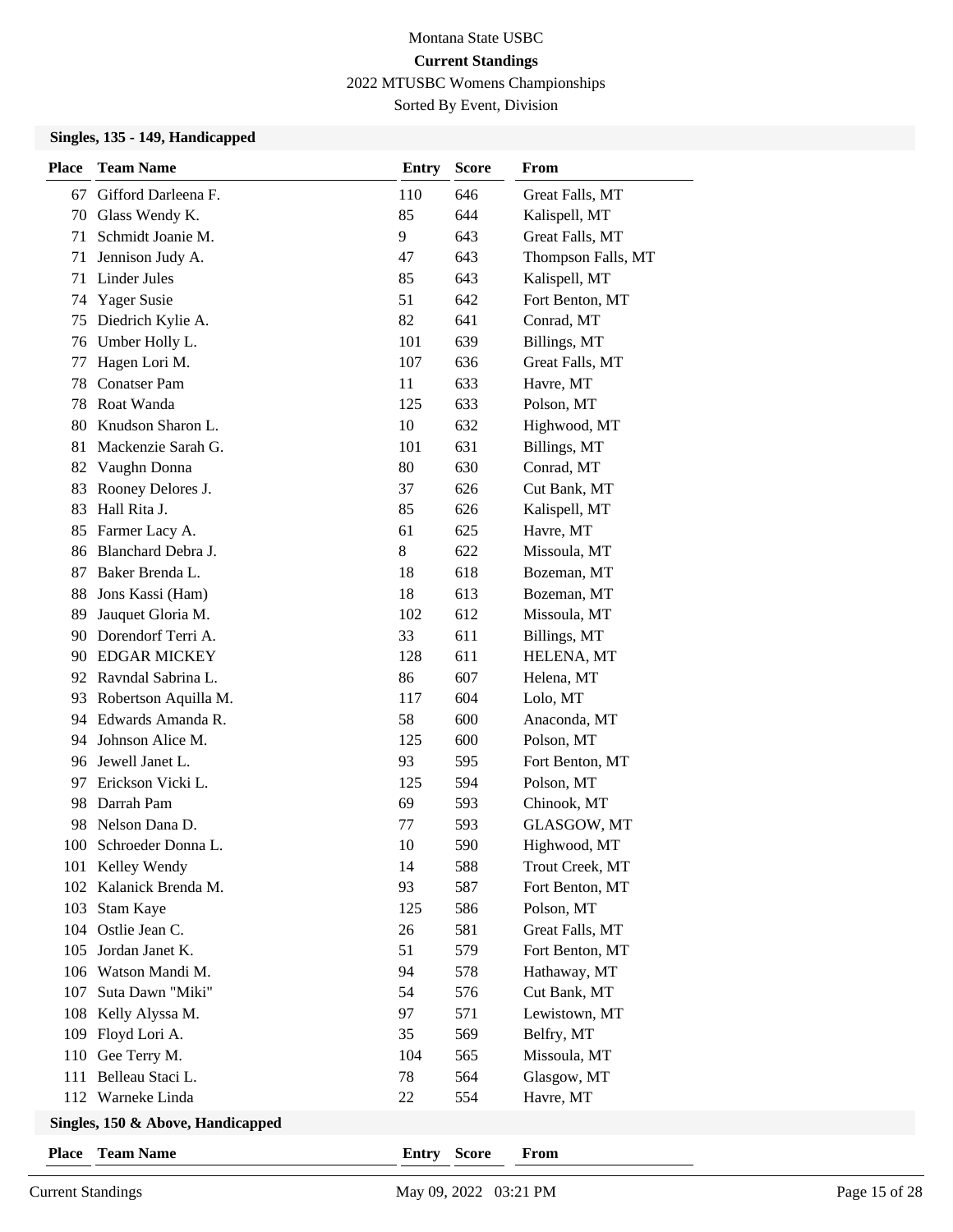Sorted By Event, Division

### **Singles, 150 & Above, Handicapped**

| <b>Place</b> | <b>Team Name</b>            | <b>Entry</b>   | <b>Score</b> | From               |
|--------------|-----------------------------|----------------|--------------|--------------------|
| 1            | Solomon Amanda L.           | 98             | 810          | Lewistown, MT      |
| 2            | Roberts Kaitlyn M.          | 38             | 797          | Livingston, MT     |
| 3            | Waltari Terri R.            | 98             | 796          | Lewistown, MT      |
| 4            | <b>BOLAN DANIELLE</b>       | 87             | 788          | Helena, MT         |
| 5            | Schulte Kathy A.            | 56             | 779          | Anaconda, MT       |
| 6            | Benson Erin S.              | 20             | 773          | Helena, MT         |
| 7            | Kruse Krystal A.            | 127            | 765          | Arlee, MT          |
| 8            | Anderson Brenda J.          | 76             | 758          | GLASGOW, MT        |
| 8            | Gilbert Cheryl S.           | 109            | 758          | Great Falls, MT    |
| 10           | Ellsworth Terri L.          | 78             | 748          | Glasgow, MT        |
| 11           | Shaffer Brenda E.           | 65             | 743          | Butte, MT          |
| 12           | Tripp Kalee D.              | 65             | 740          | Butte, MT          |
| 13           | Candelaria Kim L.           | 44             | 739          | Missoula, MT       |
| 14           | Brendgord Pam J.            | $\mathbf{1}$   | 738          | Billings, MT       |
| 15           | Wartnow Shannon M.          | 32             | 730          | Whitefish, MT      |
| 16           | Edelen April M.             | 6              | 725          | Butte, MT          |
| 16           | Zacher Nilda J.             | 65             | 725          | Butte, MT          |
| 18           | Hopp Lori L.                | 28             | 723          | Vaughn, MT         |
| 19           | Sheridan Barbara M.         | 87             | 720          | Helena, MT         |
| 20           | Davis Jennifer D.           | 27             | 717          | Ronan, MT          |
| 21           | Christensen Jennifer M.     | 72             | 716          | Columbia Falls, MT |
| 21           | Ehman Amanda                | 119            | 716          | Bonner, MT         |
| 23           | McCann Sandra               | 100            | 711          | Helena, MT         |
|              | 24 Kimmerle Doris A.        | 91             | 709          | Great Falls, MT    |
| 25           | Dehn Kristen M.             | 91             | 707          | Great Falls, MT    |
| 25           | Watson Susan O.             | 95             | 707          | Hathaway, MT       |
| 25           | Daniels Megan M.            | 119            | 707          | Bonner, MT         |
| 28           | Lien Sherri R.              | 106            | 704          | Missoula, MT       |
| 29           | Frank Jacki                 | 20             | 703          | Helena, MT         |
| 30           | Franck Brenda J.            | 15             | 702          | Trout Creek, MT    |
| 30           | Edwards Heather J.          | 57             | 702          | Anaconda, MT       |
|              | 30 Cowling Tanya M.         | 113            | 702          | Belgrade, MT       |
|              | 33 Friedrich Crystal L.     | $\mathbf{1}$   | 701          | Billings, MT       |
| 33           | <b>Collick Nancy</b>        | 20             | 701          | Helena, MT         |
|              | 33 Feit Kristi L.           | 77             | 701          | GLASGOW, MT        |
|              | 36 Obrecht Lindsey L.       | $\mathbf{1}$   | 700          | Billings, MT       |
|              | 36 Reikofski-Rhine Kerry G. | 81             | 700          | Columbia Falls, MT |
| 38           | Duke Christal M.            | $\overline{c}$ | 697          | Laurel, MT         |
| 39           | Wade Sarah A.               | 102            | 695          | Missoula, MT       |
| 40           | Hicks Amy C.                | 50             | 694          | Livingston, MT     |
| 40           | Dunbar Maryann G.           | 104            | 694          | Missoula, MT       |
|              | 42 Rae Patty E.             | 66             | 693          | Red Lodge, MT      |
|              | 42 Harberts Janette E.      | 104            | 693          | Missoula, MT       |
| 42           | Schaff Billie J.            | 126            | 693          | Arlee, MT          |
| 45           | Bickerton Debbie L.         | 106            | 690          | Missoula, MT       |
|              | 46 Parr Tammy L.            | 52             | 689          | Frenchtown, MT     |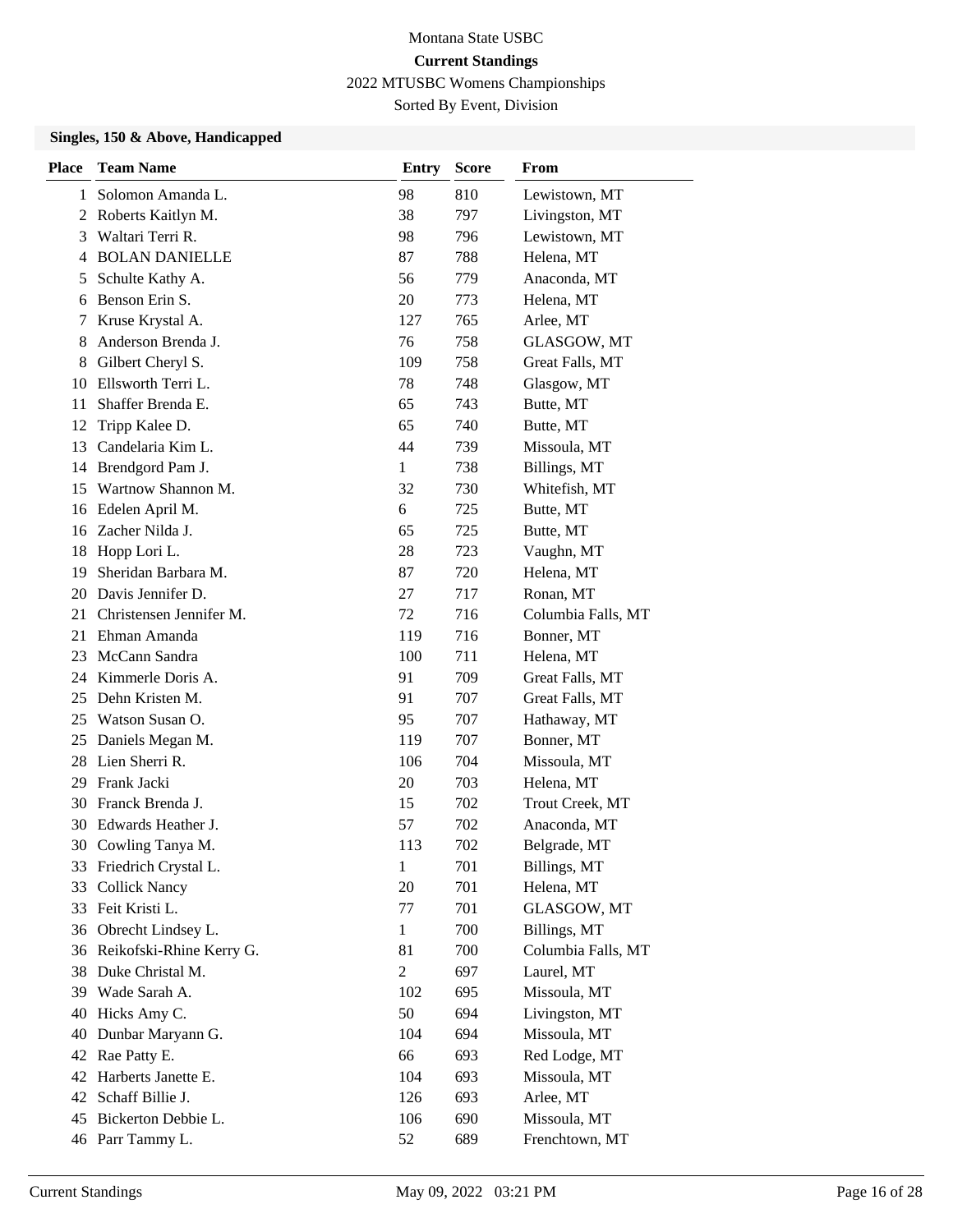Sorted By Event, Division

#### **Singles, 150 & Above, Handicapped**

| <b>Place</b> | <b>Team Name</b>         | <b>Entry</b>   | <b>Score</b> | From               |
|--------------|--------------------------|----------------|--------------|--------------------|
| 46           | <b>Cloninger Peggy</b>   | 86             | 689          | Helena, MT         |
| 48           | McFarland Deidra A.      | 115            | 687          | Clinton, MT        |
| 49           | Kadrmas Kym K.           | 38             | 685          | Livingston, MT     |
| 50           | Elensky Geana L.         | 48             | 682          | Livingston, MT     |
| 51           | Borgen Donna C.          | 77             | 681          | GLASGOW, MT        |
| 52           | <b>BOLAN KIMBERLY D.</b> | 87             | 679          | Helena, MT         |
| 52           | Tate Rita I.             | 119            | 679          | Bonner, MT         |
| 54           | Reeve Kayla M.           | 96             | 677          | Lewistown, MT      |
| 55           | Sickler Laurie A.        | 46             | 675          | Great Falls, MT    |
| 56           | Jensen Diane M.          | 62             | 673          | Glasgow, MT        |
| 57           | Dorsey Veva Lee R.       | 10             | 672          | Highwood, MT       |
| 58           | Sharpe Judy A.           | 13             | 670          | Whitefish, MT      |
| 59           | Peterson Betty B.        | 74             | 669          | Fort Benton, MT    |
| 60           | Foley Vivian R.          | 92             | 668          | Darby, MT          |
| 61           | Keyser Alyssa            | 18             | 667          | Bozeman, MT        |
| 61           | Cameron Ronnie A.        | 81             | 667          | Columbia Falls, MT |
| 63           | Kindt Kira D.            | 6              | 666          | Butte, MT          |
| 64           | <b>Kreatz Kathy</b>      | 59             | 665          | Red Lodge, MT      |
| 64           | Morehouse Juanita K.     | 78             | 665          | Glasgow, MT        |
| 66           | Johnson Randi J.         | 24             | 664          | Helena, MT         |
| 66           | Kohlman Keilei D.        | 33             | 664          | Billings, MT       |
| 68           | Stahl Ann D.             | 79             | 663          | Glasgow, MT        |
| 69           | Stenberg Jolene          | 49             | 660          | Livingston, MT     |
| 69           | Link Joelle A.           | 65             | 660          | Butte, MT          |
| 71           | Clark Debb               | 102            | 659          | Missoula, MT       |
| 72           | Maul Tammy               | 52             | 657          | Frenchtown, MT     |
| 73           | Pavlik Linde S.          | 16             | 656          | Trout Creek, MT    |
| 73           | Seidel Dana E.           | 31             | 656          | Havre, MT          |
| 75           | Foran Jill L.            | 33             | 655          | Billings, MT       |
| 75           | Deschamps Shirley G.     | 27             | 655          | Ronan, MT          |
| 77           | Nelson Jancie J.         | 58             | 654          | Anaconda, MT       |
| 78           | Black Sandra A.          | 30             | 652          | Ennis, MT          |
| 78           | Shipman Darla S.         | 78             | 652          | Glasgow, MT        |
| 78           | Manning Shawna J.        | 123            | 652          | Butte, MT          |
| 81           | Wood Jennifer N.         | 120            | 651          | Missoula, MT       |
| 82           | Barker Shelle L.         | 41             | 650          | Billings, MT       |
| 83           | Brown Nichole M.         | $\overline{c}$ | 649          | Laurel, MT         |
| 83           | Porter Mary E.           | 126            | 649          | Arlee, MT          |
| 85           | Tuss Ruth L.             | 96             | 648          | Lewistown, MT      |
| 86           | O'Neil Carol W.          | 18             | 646          | Bozeman, MT        |
| 87           | Ravndal Christine L.     | 86             | 645          | Helena, MT         |
| 87           | Webster Jaspen A.        | 110            | 645          | Great Falls, MT    |
| 89           | Bruch Brandy M.          | 52             | 643          | Frenchtown, MT     |
| 89           | Chambard Denise L.       | 106            | 643          | Missoula, MT       |
| 89           | Daniels Laurel A.        | 119            | 643          | Bonner, MT         |
| 92           | Wright Terry             | 22             | 642          | Havre, MT          |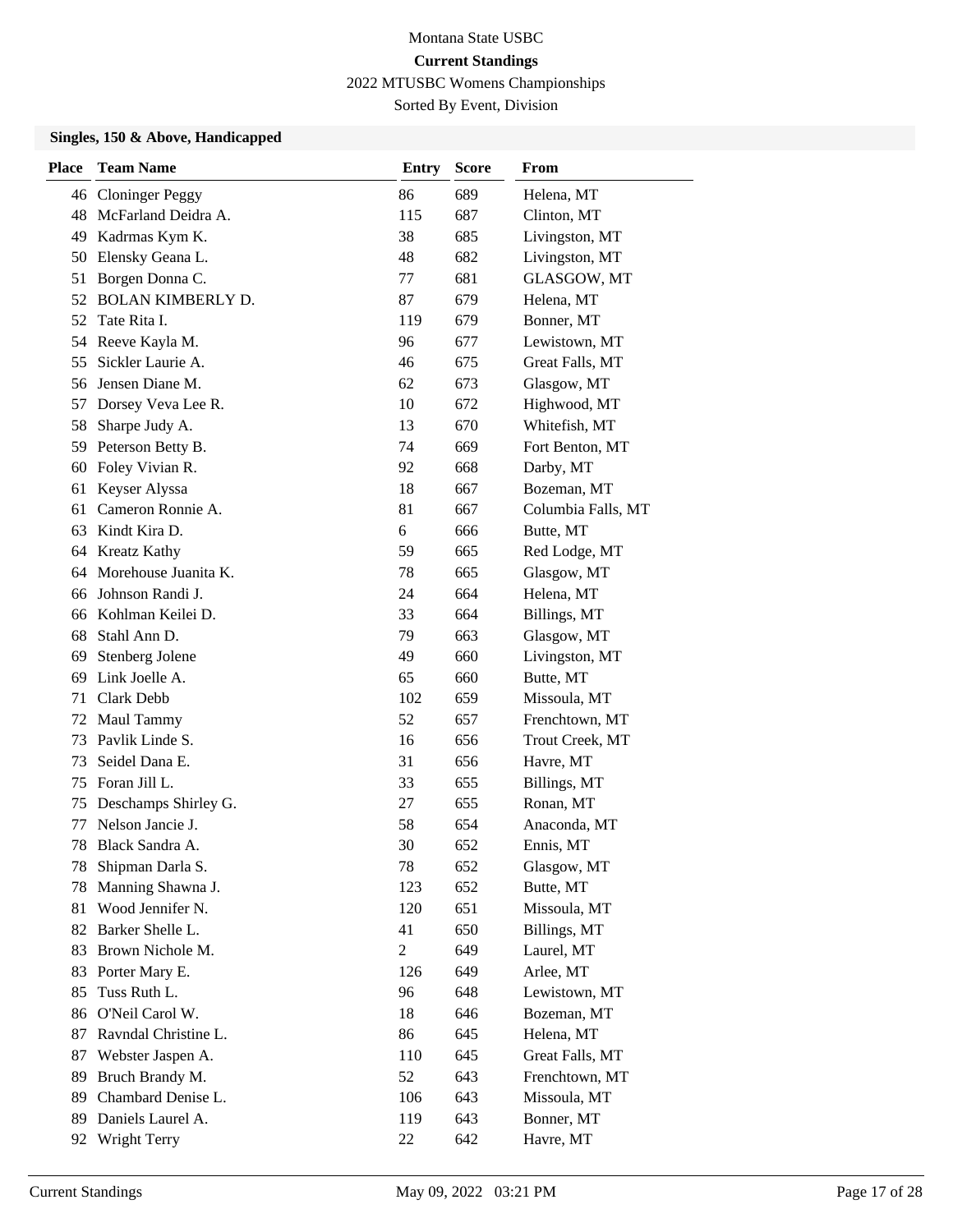Sorted By Event, Division

#### **Singles, 150 & Above, Handicapped**

| <b>Place</b> | <b>Team Name</b>        | Entry                    | <b>Score</b> | From               |
|--------------|-------------------------|--------------------------|--------------|--------------------|
|              | 92 Wright Kim D.        | 59                       | 642          | Red Lodge, MT      |
|              | 94 Morris Nesta F.      | 32                       | 641          | Whitefish, MT      |
|              | 94 Baszczuk Rebecca I.  | 96                       | 641          | Lewistown, MT      |
|              | 96 Ward Ginger L.       | 23                       | 639          | Thompson Falls, MT |
|              | 97 Gonzalez Heather M.  | $\overline{2}$           | 638          | Laurel, MT         |
|              | 97 Quinones Leslie M.   | $\overline{\mathcal{L}}$ | 638          | Florence, MT       |
|              | 97 Painter Jeannie L.   | 8                        | 638          | Missoula, MT       |
|              | 100 Whale Laura E       | 86                       | 636          | Helena, MT         |
| 101          | Budys Amanda J.         | 18                       | 633          | Bozeman, MT        |
|              | 102 Schaff Eileen L.    | 8                        | 632          | Missoula, MT       |
| 103          | Tangen Brittany E.      | 82                       | 628          | Conrad, MT         |
|              | 104 Nelson Eileen       | 8                        | 626          | Missoula, MT       |
|              | 105 Carlson Patti       | 91                       | 625          | Great Falls, MT    |
|              | 106 Hightower Linda L.  | $\overline{\mathcal{L}}$ | 623          | Florence, MT       |
| 107          | Sickles Colleen Q.      | 104                      | 619          | Missoula, MT       |
|              | 108 Streit Guyla A.     | 91                       | 614          | Great Falls, MT    |
|              | 109 Kremer Trista       | 123                      | 613          | Butte, MT          |
|              | 110 Gaglia Alex L.      | $\overline{c}$           | 612          | Laurel, MT         |
| 111          | Kump Anita D.           | 5                        | 611          | Butte, MT          |
|              | 112 Rodgers Julie       | 22                       | 610          | Havre, MT          |
|              | 112 Torres Sandi        | 47                       | 610          | Thompson Falls, MT |
|              | 114 Johnson Cynthia A.  | 64                       | 607          | Conrad, MT         |
|              | 115 Dunn Lisa M.        | 26                       | 601          | Great Falls, MT    |
|              | 116 Salsbury Andrea G.  | 18                       | 596          | Bozeman, MT        |
|              | 116 Degner Donna J.     | 21                       | 596          | Billings, MT       |
|              | 118 Ferkovich Marie J.  | 117                      | 594          | Lolo, MT           |
|              | 119 Dodge Judy L.       | 124                      | 591          | Butte, MT          |
|              | 120 Duffy Donna M.      | 121                      | 589          | Missoula, MT       |
| 121          | <b>Martinich Debbie</b> | 5                        | 587          | Butte, MT          |
|              | 122 Pinkston Pat M.     | 113                      | 578          | Belgrade, MT       |
|              | 123 CHAMBERS JENNY      | 87                       | 572          | Helena, MT         |
|              | 124 Johnson Terri E.    | 128                      | 571          | HELENA, MT         |
|              | 125 McNulty Carole L.   | 21                       | 570          | Billings, MT       |
|              | 126 Balcerzak Valerie   | 100                      | 567          | Helena, MT         |
| 127          | Kottwitz Lori J.        | 18                       | 554          | Bozeman, MT        |
| 128          | Sillerud Darci          | 62                       | 472          | Glasgow, MT        |

### **Singles, Scratch Singles, Scratch**

| Place | <b>Team Name</b>    | Entry | <b>Score</b> | From            |
|-------|---------------------|-------|--------------|-----------------|
|       | 1 Tripp Kalee D.    | 65    | 689          | Butte, MT       |
|       | 2 Shaffer Brenda E. | 65    | 684          | Butte, MT       |
|       | 3 Solomon Amanda L. | 98    | 659          | Lewistown, MT   |
|       | 4 BOLAN DANIELLE    | 87    | 653          | Helena, MT      |
| 5.    | Waltari Terri R.    | 98    | 648          | Lewistown, MT   |
|       | 6 Ehman Amanda      | 119   | 627          | Bonner, MT      |
|       | 7 Dehn Kristen M.   | 91    | 626          | Great Falls, MT |
|       | 8 Kimmerle Doris A. | 91    | 620          | Great Falls, MT |
|       |                     |       |              |                 |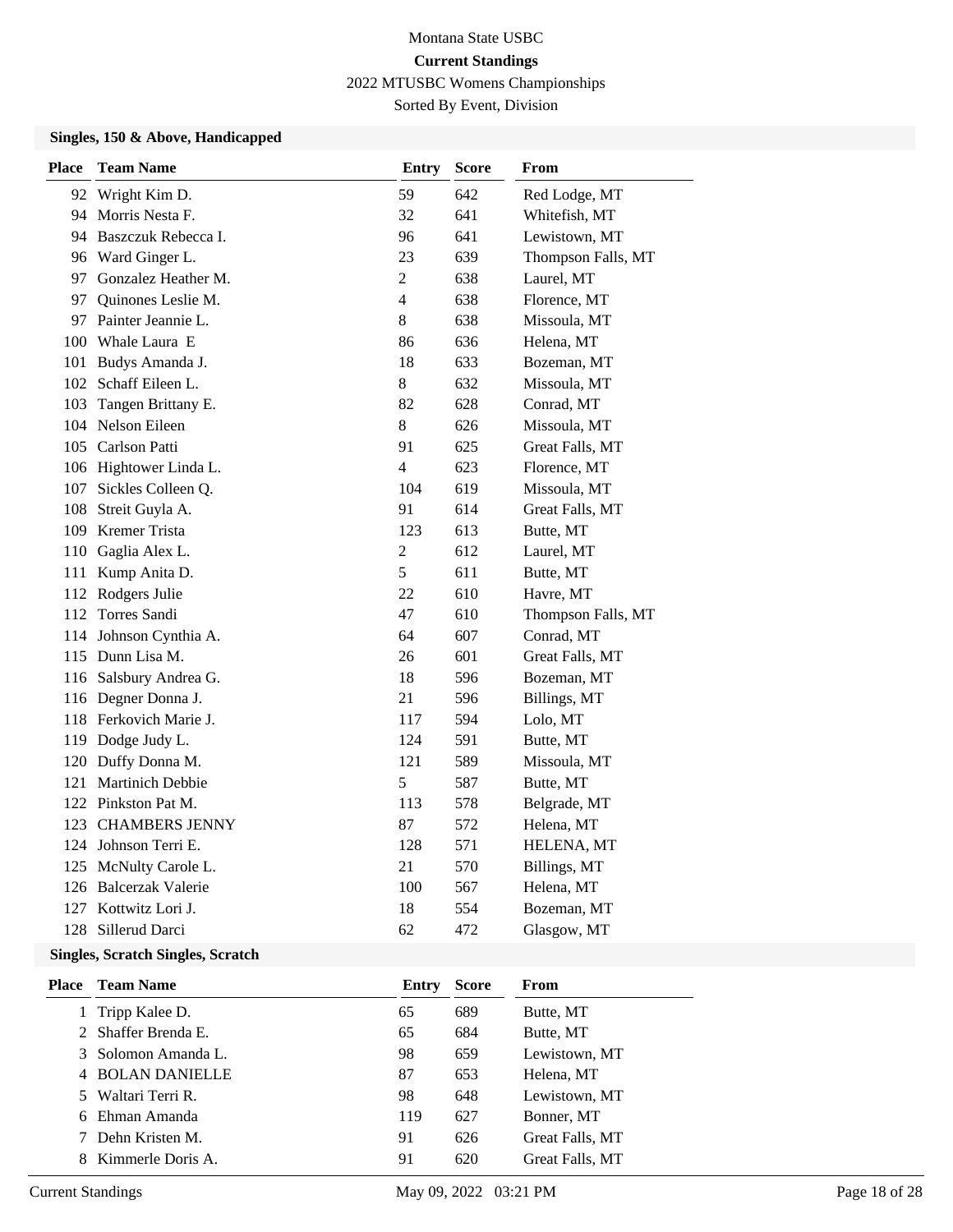# Montana State USBC **Current Standings**

2022 MTUSBC Womens Championships

Sorted By Event, Division

### **Singles, Scratch Singles, Scratch**

| <b>Place</b> | <b>Team Name</b>         | Entry        | <b>Score</b> | From            |
|--------------|--------------------------|--------------|--------------|-----------------|
| 9            | Daniels Megan M.         | 119          | 618          | Bonner, MT      |
|              | 10 Zacher Nilda J.       | 65           | 615          | Butte, MT       |
| 11           | Kruse Krystal A.         | 127          | 614          | Arlee, MT       |
|              | 12 Lien Sherri R.        | 106          | 591          | Missoula, MT    |
| 13           | Link Joelle A.           | 65           | 588          | Butte, MT       |
| 14           | Sheridan Barbara M.      | 87           | 583          | Helena, MT      |
| 15           | Obrecht Lindsey L.       | 1            | 576          | Billings, MT    |
| 16           | Schaff Billie J.         | 126          | 572          | Arlee, MT       |
| 17           | Porter Mary E.           | 126          | 566          | Arlee, MT       |
| 18           | Robinson Janet K.        | 11           | 565          | Havre, MT       |
| 19           | <b>BOLAN KIMBERLY D.</b> | 87           | 563          | Helena, MT      |
| 20           | Ellsworth Terri L.       | 78           | 554          | Glasgow, MT     |
| 21           | Reeve Kayla M.           | 96           | 540          | Lewistown, MT   |
| 22           | Friedrich Crystal L.     | $\mathbf{1}$ | 537          | Billings, MT    |
| 23           | Carlson Patti            | 91           | 536          | Great Falls, MT |
| 24           | Streit Guyla A.          | 91           | 523          | Great Falls, MT |
| 25           | Keyser Alyssa            | 18           | 519          | Bozeman, MT     |
| 26           | Watson Susan O.          | 95           | 516          | Hathaway, MT    |
| 27           | Budys Amanda J.          | 18           | 501          | Bozeman, MT     |
| 28           | Sharpe Judy A.           | 13           | 479          | Whitefish, MT   |
| 29           | Rodgers Julie            | 22           | 478          | Havre, MT       |
| 30           | Morehouse Juanita K.     | 78           | 476          | Glasgow, MT     |
| 31           | Shipman Darla S.         | 78           | 461          | Glasgow, MT     |
|              | 32 Pausanos Denise       | 13           | 447          | Whitefish, MT   |
| 33           | Baszczuk Rebecca I.      | 96           | 444          | Lewistown, MT   |
| 34           | Johnson Terri E.         | 128          | 442          | HELENA, MT      |
| 35           | Gayner Kerin S.          | 13           | 441          | Whitefish, MT   |
| 36           | <b>CHAMBERS JENNY</b>    | 87           | 432          | Helena, MT      |
| 37           | Meyer Sylvia M.          | 103          | 428          | Whitefish, MT   |
| 38           | Diedrich Kylie A.        | 82           | 409          | Conrad, MT      |
| 39           | Jons Kassi (Ham)         | 18           | 408          | Bozeman, MT     |
| 40           | Vaughn Donna             | 80           | 406          | Conrad, MT      |
| 41           | Gallagher Roxie          | 103          | 375          | Whitefish, MT   |
| 42           | Orcutt Michaela A.       | 80           | 363          | Conrad, MT      |
| 43           | Meyer Paula L.           | 103          | 357          | Whitefish, MT   |
| 44           | Belleau Staci L.         | 78           | 324          | Glasgow, MT     |
| 45           | Frelich Bonnie           | 103          | 307          | Whitefish, MT   |
|              | 46 Kelley Deanna K.      | 13           | 303          | Whitefish, MT   |

### **All Events - Hdcp, 134 & Below, Handicapped**

| Place | <b>Team Name</b>    | Entry | <b>Score</b> | From               |
|-------|---------------------|-------|--------------|--------------------|
|       | 1 Boese Rachel      | 76    | 2.440        | <b>GLASGOW, MT</b> |
|       | 2 Rickard Marcia L. | 124   | 2.195        | Butte, MT          |
|       | 3 Lohse Fern        | 61    | 2.177        | Havre, MT          |
|       | 4 Beckley Helen M.  | 9     | 2.174        | Great Falls, MT    |
|       | 5 Halstead Lisa D.  | 115   | 2.163        | Clinton, MT        |
|       | 6 Heinert Cindy R.  | 128   | 2.157        | HELENA, MT         |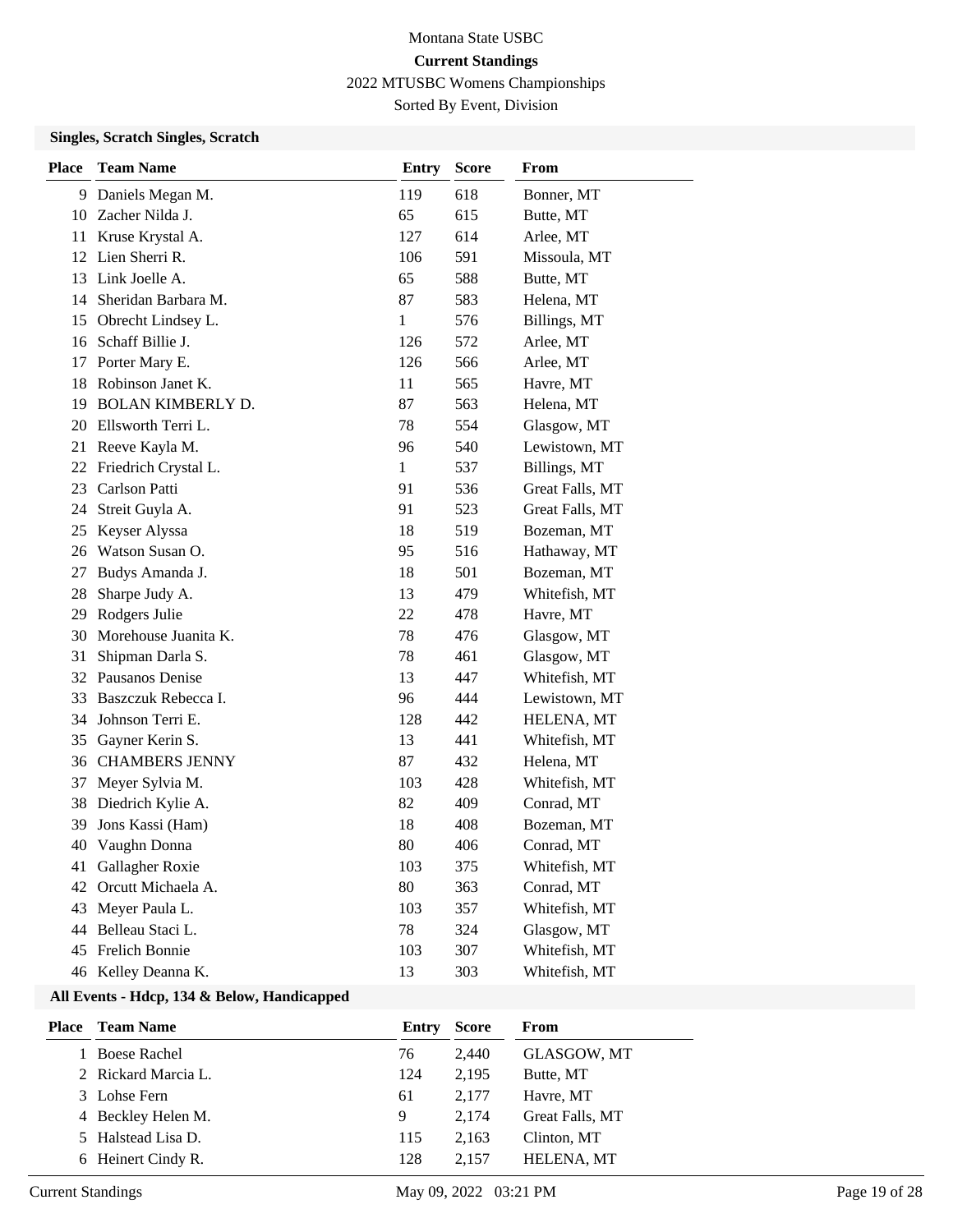Sorted By Event, Division

#### **All Events - Hdcp, 134 & Below, Handicapped**

| <b>Place</b> | <b>Team Name</b>             | <b>Entry</b> | <b>Score</b> | From               |
|--------------|------------------------------|--------------|--------------|--------------------|
| 7            | Robinson Janet K.            | 11           | 2,150        | Havre, MT          |
| 8            | Heinen Grace L.              | 49           | 2,149        | Livingston, MT     |
| 9            | Stevens Mandi J.             | 81           | 2,148        | Columbia Falls, MT |
| 10           | Days Lorna R.                | 24           | 2,133        | Helena, MT         |
| 11           | Barr Marilyn K.              | 90           | 2,116        | Hamilton, MT       |
| 12           | <b>Emineth Lauren</b>        | 66           | 2,113        | Red Lodge, MT      |
| 13           | Downey Samantha              | 50           | 2,112        | Livingston, MT     |
| 14           | Salveson Chasiti M.          | 40           | 2,110        | Billings, MT       |
| 15           | Jackson Jamie J.             | 52           | 2,108        | Frenchtown, MT     |
| 15           | Eichler Therese E.           | 106          | 2,108        | Missoula, MT       |
| 17           | Marlowe Nikki J.             | 115          | 2,102        | Clinton, MT        |
| 18           | Dotson Tara L.               | 115          | 2,100        | Clinton, MT        |
| 19           | Fischer Julie M.             | 79           | 2,090        | Glasgow, MT        |
| 20           | Hatcher Loretta C.           | 44           | 2,084        | Missoula, MT       |
| 21           | Harper Jolene                | 49           | 2,080        | Livingston, MT     |
| 22           | Rae Elizabeth J.             | 86           | 2,078        | Helena, MT         |
| 23           | Bowers Julie K.              | 93           | 2,076        | Fort Benton, MT    |
| 24           | Beckler Marissa D.           | 5            | 2,074        | Butte, MT          |
|              | 24 Beals Nancy A.            | 94           | 2,074        | Hathaway, MT       |
| 26           | Baecht Jaunita               | 90           | 2,072        | Hamilton, MT       |
| 27           | Azure Linda N.               | 69           | 2,064        | Chinook, MT        |
| 28           | <b>Rieb Mary</b>             | 42           | 2,062        | Billings, MT       |
| 29           | Gabriel Launi C.             | 46           | 2,055        | Great Falls, MT    |
| 30           | Twete Brenda                 | 32           | 2,054        | Whitefish, MT      |
| 30           | Orcutt Michaela A.           | 80           | 2,054        | Conrad, MT         |
|              | 32 Brekhus Betty A.          | 70           | 2,048        | Red Lodge, MT      |
| 33           | Fuller Amanda                | 43           | 2,047        | Fort Benton, MT    |
| 34           | <b>SEARL CAROL</b>           | 23           | 2,046        | Thompson Falls, MT |
| 35           | Gayner Kerin S.              | 13           | 2,045        | Whitefish, MT      |
| 36           | Stevenson Judy M.            | 47           | 2,041        | Thompson Falls, MT |
| 37           | Thompson Jennifer L.         | 61           | 2,040        | Havre, MT          |
| 38           | Wick Ashley T.               | 48           | 2,039        | Livingston, MT     |
|              | 39 Edgar Andrea K.           | 128          | 2,037        | HELENA, MT         |
|              | 40 Keller Cameo              | 41           | 2,036        | Billings, MT       |
| 41           | Mosser-Rodriguez Jeannine N. | 43           | 2,035        | Fort Benton, MT    |
|              | 42 Nevins Joann C.           | 24           | 2,034        | Helena, MT         |
| 43           | Lawrence Janice G.           | 114          | 2,033        | Glasgow, MT        |
| 44           | Suurendonk Elaine            | 10           | 2,032        | Highwood, MT       |
|              | 45 Ferrendelli Leslie J.     | 48           | 2,031        | Livingston, MT     |
|              | 46 Lowe Angela K.            | 15           | 2,030        | Trout Creek, MT    |
|              | 46 Moore Connie L.           | 45           | 2,030        | Great Falls, MT    |
|              | 46 Denham Cassidy M.         | 79           | 2,030        | Glasgow, MT        |
|              | 49 Keller Laurie L.          | 42           | 2,022        | Billings, MT       |
| 49           | <b>Emineth Tracy</b>         | 66           | 2,022        | Red Lodge, MT      |
| 51           | Smith Patti A.               | 38           | 2,021        | Livingston, MT     |
|              | 52 Hartman Heather M.        | 43           | 2,020        | Fort Benton, MT    |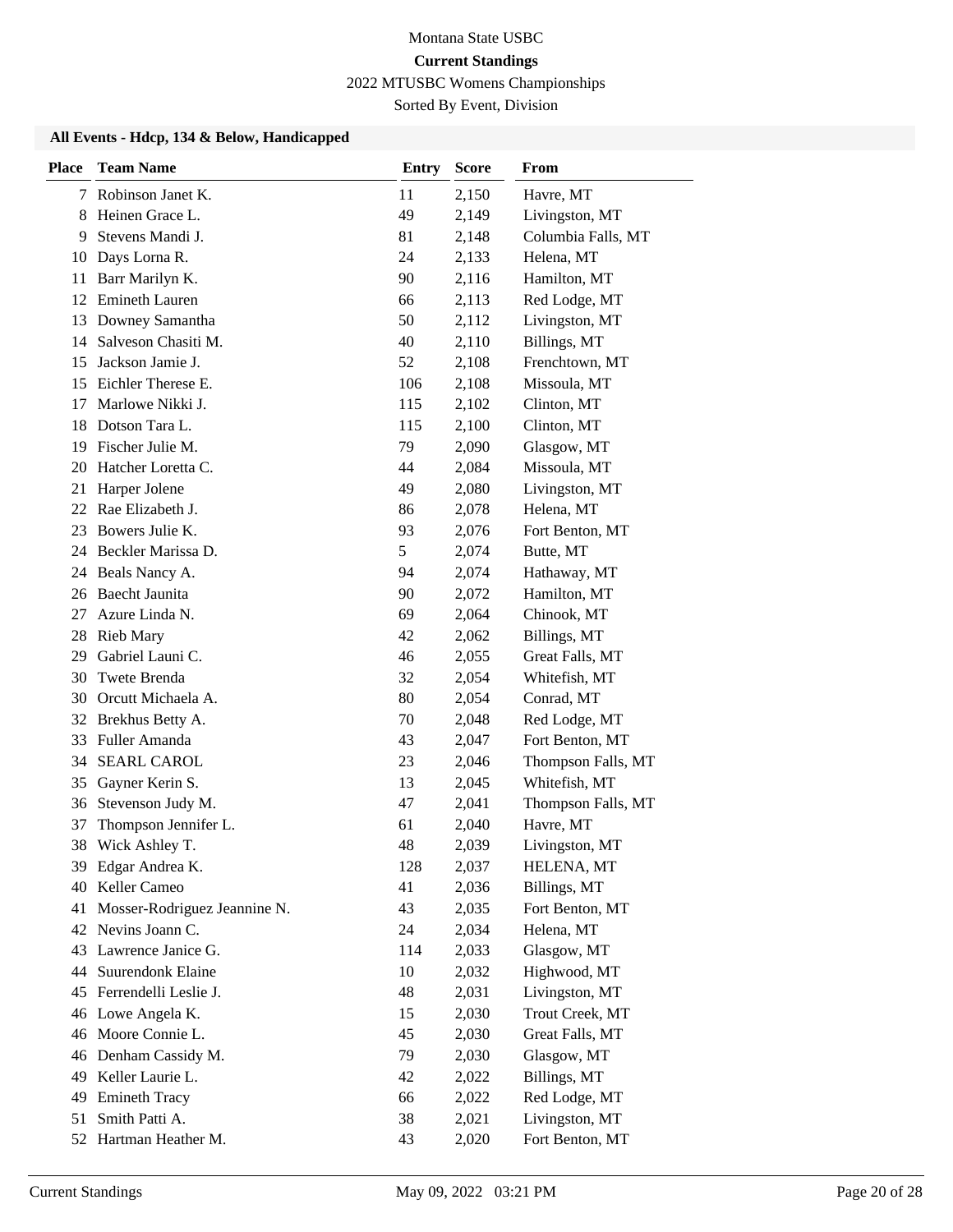Sorted By Event, Division

#### **All Events - Hdcp, 134 & Below, Handicapped**

| <b>Place</b> | <b>Team Name</b>        | <b>Entry</b>   | <b>Score</b> | From            |
|--------------|-------------------------|----------------|--------------|-----------------|
|              | 53 Bender Rhonda M.     | 64             | 2,015        | Conrad, MT      |
| 54           | Drop Marshanna L.       | 16             | 2,014        | Trout Creek, MT |
| 55           | McMickle Becki D.       | 107            | 2,013        | Great Falls, MT |
| 56           | Glasoe Janette          | 77             | 2,009        | GLASGOW, MT     |
| 57           | Rounds Cheryl A.        | 45             | 2,008        | Great Falls, MT |
| 57           | Smith Verna             | 124            | 2,008        | Butte, MT       |
| 59           | Johnson Jessica A.      | 20             | 2,007        | Helena, MT      |
| 60           | <b>Stevens Tamala</b>   | 35             | 2,003        | Belfry, MT      |
| 61           | Koch Rosemary A.        | 43             | 2,002        | Fort Benton, MT |
| 61           | Garcia Phyllis J.       | 123            | 2,002        | Butte, MT       |
|              | 63 Fossen Ellen         | 28             | 2,000        | Vaughn, MT      |
| 64           | Dedmore Rosalie F.      | 40             | 1,999        | Billings, MT    |
| 65           | Ames Joni W.            | 90             | 1,997        | Hamilton, MT    |
| 66           | Hart Mitzi L.           | 14             | 1,995        | Trout Creek, MT |
|              | 66 Hill Jolinda         | 70             | 1,995        | Red Lodge, MT   |
| 68           | Yaeger Amber L.         | 97             | 1,994        | Lewistown, MT   |
| 68           | Keilman Patricia I.     | 100            | 1,994        | Helena, MT      |
| 70           | Lowe Karissa A.         | 15             | 1,993        | Trout Creek, MT |
| 71           | Steen Beth A.           | 59             | 1,992        | Red Lodge, MT   |
| 71           | <b>Brown Ann</b>        | 101            | 1,992        | Billings, MT    |
| 73           | Volkmar Jennifer L.     | 26             | 1,991        | Great Falls, MT |
| 73           | <b>Miller Brittainy</b> | 107            | 1,991        | Great Falls, MT |
| 75           | Skillman Lynn M.        | 45             | 1,990        | Great Falls, MT |
| 75           | Walker Lavelle M.       | 90             | 1,990        | Hamilton, MT    |
| 77           | George Shelly M.        | 114            | 1,982        | Glasgow, MT     |
| 78           | Gallagher Roxie         | 103            | 1,980        | Whitefish, MT   |
| 79           | Aspevig Barbara A.      | 37             | 1,979        | Cut Bank, MT    |
| 80           | Deaton Lucy C.          | $\overline{4}$ | 1,976        | Florence, MT    |
| 81           | Herreid Koko            | 16             | 1,975        | Trout Creek, MT |
|              | 82 Lohrenz Elaine       | 21             | 1,972        | Billings, MT    |
| 83           | Sinerivs Melissa        | 114            | 1,970        | Glasgow, MT     |
|              | 84 LAMBERT DAWN D.      | 92             | 1,968        | Darby, MT       |
| 85           | Steiner Jill C.         | 85             | 1,965        | Kalispell, MT   |
| 86           | Meyer Sylvia M.         | 103            | 1,964        | Whitefish, MT   |
| 87           | Mariani Julie           | 63             | 1,962        | Havre, MT       |
| 88           | Prophet Penny           | 70             | 1,961        | Red Lodge, MT   |
| 89           | Gibson Julie A.         | 40             | 1,953        | Billings, MT    |
| 89           | Waltari Cheran          | 98             | 1,953        | Lewistown, MT   |
| 91           | Fietz Carol             | 28             | 1,950        | Vaughn, MT      |
| 92           | Burke Maureen V.        | $\overline{4}$ | 1,947        | Florence, MT    |
| 93           | Shaff Jane V.           | 25             | 1,944        | Helena, MT      |
| 94           | Russell Amy             | 66             | 1,942        | Red Lodge, MT   |
| 95           | Kirk Sandra K.          | 45             | 1,937        | Great Falls, MT |
| 95           | Vanderhoef Kendra R.    | 94             | 1,937        | Hathaway, MT    |
| 97           | Lockwood Margaret R.    | 38             | 1,934        | Livingston, MT  |
| 97           | Ball Liz T.             | 95             | 1,934        | Hathaway, MT    |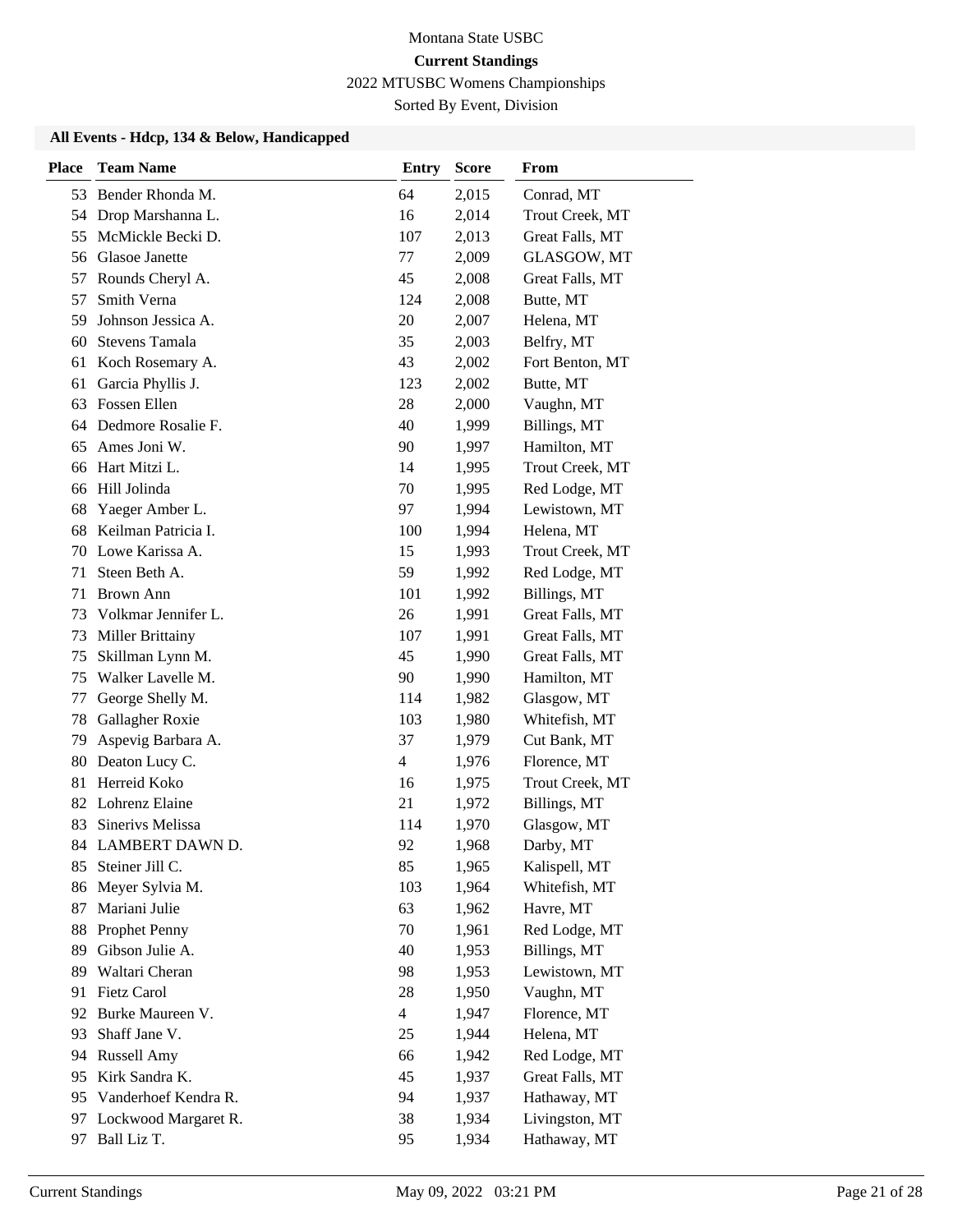Sorted By Event, Division

#### **All Events - Hdcp, 134 & Below, Handicapped**

| <b>Place</b> | <b>Team Name</b>           | <b>Entry</b> | <b>Score</b> | From               |
|--------------|----------------------------|--------------|--------------|--------------------|
| 99           | Nack Michelle              | 93           | 1,929        | Fort Benton, MT    |
| 100          | Smith Sharon R.            | 25           | 1,928        | Helena, MT         |
| 100          | Fugle Beth A.              | 36           | 1,928        | Cut Bank, MT       |
|              | 102 Tallis Wendy L.        | 92           | 1,920        | Darby, MT          |
| 103          | McKinney Shawnna P.        | 17           | 1,919        | Trout Creek, MT    |
|              | 104 Breum Hailey J.        | 12           | 1,914        | Havre, MT          |
|              | 105 Kline Carol A.         | 51           | 1,912        | Fort Benton, MT    |
| 106          | Howard Donna C.            | 14           | 1,910        | Trout Creek, MT    |
| 107          | Turk Eileen R.             | 14           | 1,907        | Trout Creek, MT    |
| 108          | Weigel Jacy A.             | 12           | 1,906        | Havre, MT          |
| 109          | Carlson Cari Ann           | 40           | 1,904        | Billings, MT       |
| 110          | Balcerzak Nicole T.        | 100          | 1,901        | Helena, MT         |
| 111          | Brown Anita                | 16           | 1,900        | Trout Creek, MT    |
| 112          | Converse Pam L.            | 64           | 1,895        | Conrad, MT         |
|              | 113 Hinkle Stephanie A.    | 12           | 1,890        | Havre, MT          |
|              | 114 Bedosky Tia C.         | 97           | 1,886        | Lewistown, MT      |
| 115          | Gwiazdon Lin               | 32           | 1,883        | Whitefish, MT      |
| 116          | Tichenor Melinda J.        | 30           | 1,881        | Ennis, MT          |
| 116          | Shilliday Jone M.          | 35           | 1,881        | Belfry, MT         |
| 118          | Powell Joselyn M.          | 50           | 1,880        | Livingston, MT     |
| 119          | Eaton Lynn B.              | 36           | 1,879        | Cut Bank, MT       |
| 120          | Cummings Judy L.           | 9            | 1,877        | Great Falls, MT    |
| 121          | Meyer Paula L.             | 103          | 1,876        | Whitefish, MT      |
|              | 122 Racki Darcie R.        | 95           | 1,873        | Hathaway, MT       |
| 123          | Gordon Sara J.             | 36           | 1,869        | Cut Bank, MT       |
|              | 124 Boyer Sarah R.         | 36           | 1,856        | Cut Bank, MT       |
| 125          | <b>Burch Katie</b>         | 123          | 1,848        | Butte, MT          |
|              | 126 Nevins Judy J.         | 24           | 1,822        | Helena, MT         |
| 127          | Armitage Nell H.           | 49           | 1,813        | Livingston, MT     |
| 128          | Kelley Deanna K.           | 13           | 1,809        | Whitefish, MT      |
| 129          | <b>Frelich Bonnie</b>      | 103          | 1,803        | Whitefish, MT      |
| 130          | Altman Kathy               | 23           | 1,794        | Thompson Falls, MT |
|              | 131 Bragg Amanda N.        | 6            | 1,787        | Butte, MT          |
|              | 132 Brothers Babe N.       | 47           | 1,773        | Thompson Falls, MT |
| 133          | Smith Patricia E.          | 64           | 1,767        | Conrad, MT         |
|              | 134 Kissner Connie         | 69           | 1,766        | Chinook, MT        |
| 135          | Clausen Casie (VanLuchene) | 18           | 1,762        | Bozeman, MT        |
|              | 136 Stewart Ginger         | 25           | 1,399        | Helena, MT         |
| 137          | Zell Gay L.                | 25           | 1,220        | Helena, MT         |
|              | 138 Wakefield Linda K.     | 17           | 1,212        | Trout Creek, MT    |

#### **All Events - Hdcp, 135-149, Handicapped**

| <b>Place</b> Team Name |               | <b>Entry Score</b> | From            |
|------------------------|---------------|--------------------|-----------------|
| 1 Martinich Kyanna M.  | $\mathcal{D}$ | 2.338              | Butte, MT       |
| 2 Schultz Katie M.     |               | 2.237              | Billings, MT    |
| 3 Jones Sandra K.      | 74            | 2.137              | Fort Benton, MT |
| 4 Williams Kallie M.   | 30            | 2.126              | Ennis, MT       |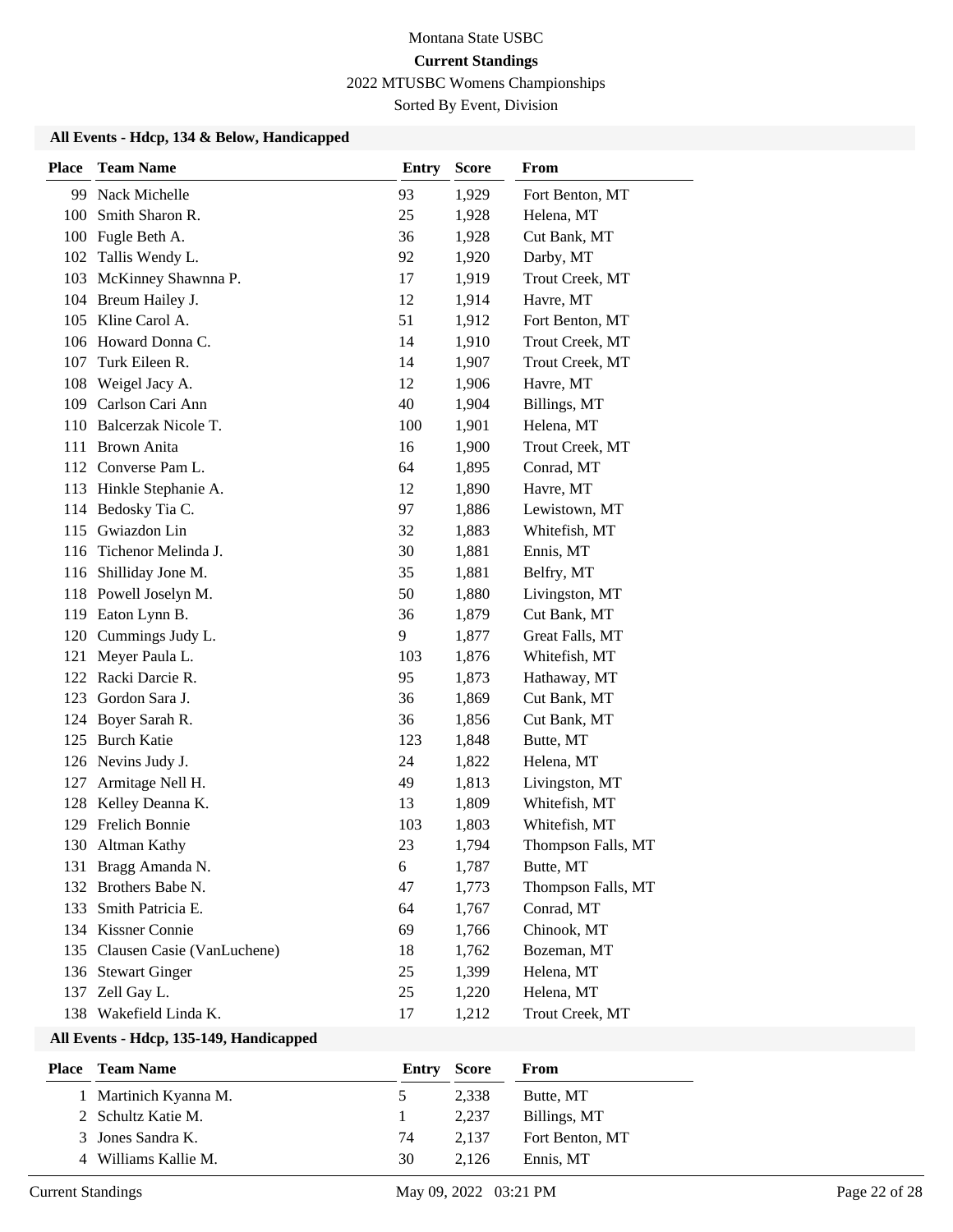Sorted By Event, Division

#### **All Events - Hdcp, 135-149, Handicapped**

| <b>Place</b> | <b>Team Name</b>      | <b>Entry</b> | <b>Score</b> | From               |
|--------------|-----------------------|--------------|--------------|--------------------|
| 5            | Malone Delonna        | 31           | 2,107        | Havre, MT          |
| 6            | Wrightson Shelly M.   | 15           | 2,096        | Trout Creek, MT    |
| 7            | Basurto Angela M.     | 37           | 2,088        | Cut Bank, MT       |
| 8            | Hostetler Jaci M.     | 44           | 2,086        | Missoula, MT       |
| 8            | Lilletvedt Terry      | 63           | 2,086        | Havre, MT          |
| 10           | Fischer Jennifer L.   | 79           | 2,084        | Glasgow, MT        |
| 11           | Finley Julie          | 69           | 2,077        | Chinook, MT        |
| 12           | Showers Lorraine      | 28           | 2,075        | Vaughn, MT         |
| 13           | Glass Wendy K.        | 85           | 2,072        | Kalispell, MT      |
| 14           | Schwarz Kerry A.      | 17           | 2,068        | Trout Creek, MT    |
| 15           | Tilleman Donna        | 61           | 2,063        | Havre, MT          |
| 16           | Cameron Shirley A.    | 81           | 2,061        | Columbia Falls, MT |
| 17           | Hartley Marilyn N.    | 48           | 2,051        | Livingston, MT     |
| 18           | Nelson Pamela J.      | 108          | 2,048        | Hamilton, MT       |
| 19           | Stoll Margaret A.     | 21           | 2,040        | Billings, MT       |
| 19           | Bailey Julie R.       | 41           | 2,040        | Billings, MT       |
| 21           | Reighard Judith       | 37           | 2,036        | Cut Bank, MT       |
| 22           | Rooney Delores J.     | 37           | 2,033        | Cut Bank, MT       |
| 23           | Farwick Cindy S.      | 51           | 2,032        | Fort Benton, MT    |
| 23           | Yaeger Betty J.       | 97           | 2,032        | Lewistown, MT      |
| 25           | LeVeque Renee         | 9            | 2,024        | Great Falls, MT    |
| 25           | Luloff Sharon K.      | 41           | 2,024        | Billings, MT       |
| 27           | Daniel Katherine A.   | 12           | 2,015        | Havre, MT          |
| 28           | Yager Susie           | 51           | 2,014        | Fort Benton, MT    |
| 29           | Dart Brooke A.        | 98           | 2,011        | Lewistown, MT      |
| 30           | Dukart Linda J.       | 70           | 2,010        | Red Lodge, MT      |
| 31           | Kline Kristi          | 63           | 2,009        | Havre, MT          |
|              | 32 Hodges Teri L.     | 44           | 2,008        | Missoula, MT       |
| 33           | Fisk Leann M.         | 96           | 1,998        | Lewistown, MT      |
| 34           | Fields Nancy J.       | 23           | 1,997        | Thompson Falls, MT |
| 35           | Bruno Kathy E.        | 124          | 1,993        | Butte, MT          |
|              | 36 Weivoda Carolyn L. | 27           | 1,981        | Ronan, MT          |
| 37           | Mackenzie Sarah G.    | 101          | 1,980        | Billings, MT       |
| 38           | Jons Kassi (Ham)      | 18           | 1,978        | Bozeman, MT        |
| 38           | Cook LouAnn           | 30           | 1,978        | Ennis, MT          |
| 40           | Baker Brenda L.       | 18           | 1,977        | Bozeman, MT        |
| 41           | Hagen Lori M.         | 107          | 1,975        | Great Falls, MT    |
| 42           | Dorendorf Terri A.    | 33           | 1,969        | Billings, MT       |
| 43           | Freeck Iris E.        | 33           | 1,968        | Billings, MT       |
| 43           | Diedrich Kylie A.     | 82           | 1,968        | Conrad, MT         |
| 45           | Rhoads Stacie         | 77           | 1,965        | GLASGOW, MT        |
| 46           | Meagor Mollie E.      | 6            | 1,963        | Butte, MT          |
| 47           | Roat Wanda            | 125          | 1,961        | Polson, MT         |
| 48           | Kelley Wendy          | 14           | 1,960        | Trout Creek, MT    |
| 48           | Linder Jules          | 85           | 1,960        | Kalispell, MT      |
|              | 50 Resner Rebecca H.  | 17           | 1,959        | Trout Creek, MT    |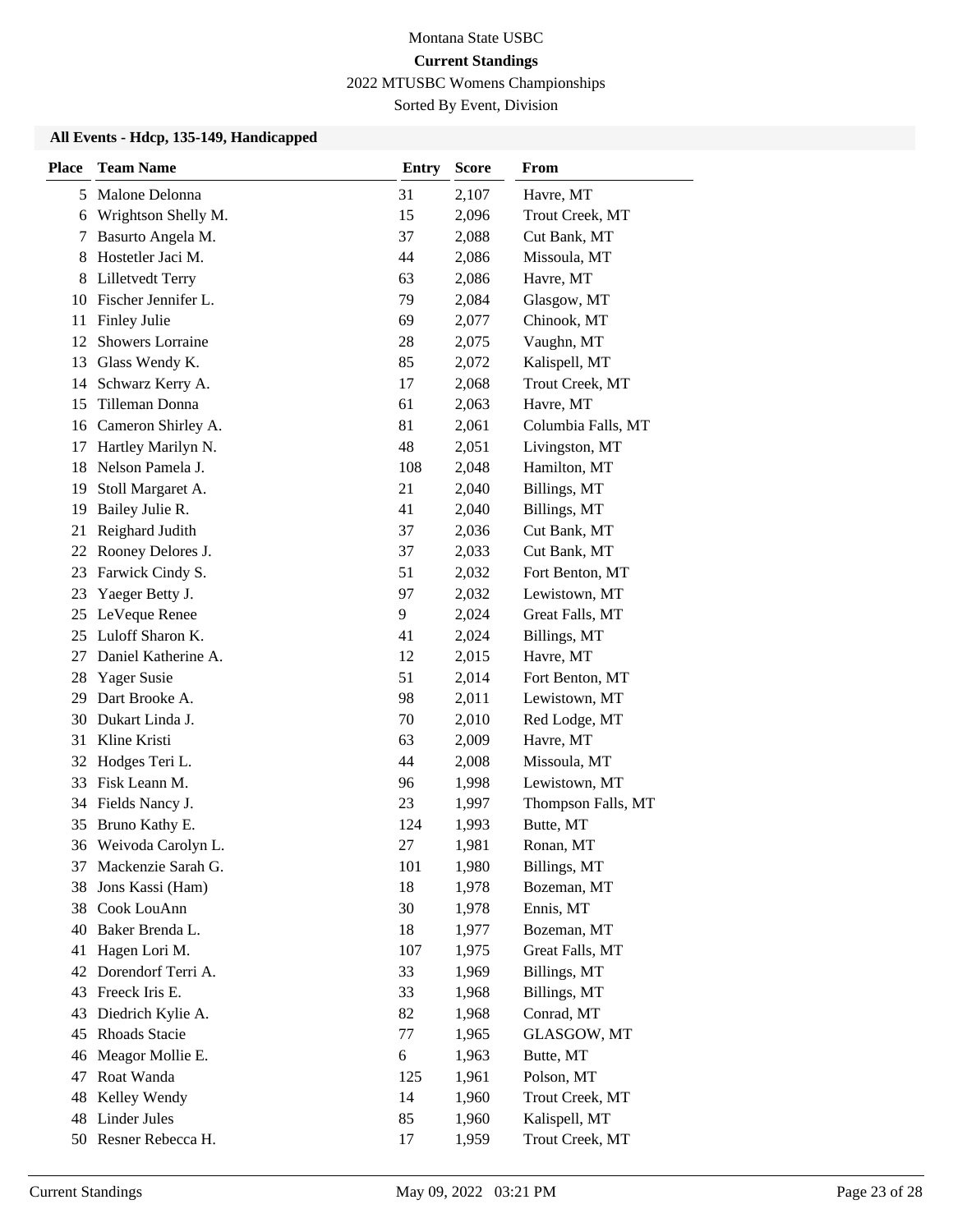Sorted By Event, Division

#### **All Events - Hdcp, 135-149, Handicapped**

| <b>Place</b> | <b>Team Name</b>           | <b>Entry</b> | <b>Score</b> | From               |
|--------------|----------------------------|--------------|--------------|--------------------|
| 51           | Rodgers Adria L.           | 50           | 1,957        | Livingston, MT     |
| 52           | Hall Rita J.               | 85           | 1,949        | Kalispell, MT      |
| 53           | Samsel Michele             | 108          | 1,944        | Hamilton, MT       |
| 54           | Sullivan Dolores F.        | 92           | 1,938        | Darby, MT          |
| 55           | Schmidt Joanie M.          | 9            | 1,936        | Great Falls, MT    |
| 55           | Johnson Alice M.           | 125          | 1,936        | Polson, MT         |
| 57           | <b>EDGAR MICKEY</b>        | 128          | 1,934        | HELENA, MT         |
| 58           | Stam Kaye                  | 125          | 1,931        | Polson, MT         |
| 59           | Pausanos Denise            | 13           | 1,920        | Whitefish, MT      |
| 60           | Ravndal Sabrina L.         | 86           | 1,917        | Helena, MT         |
| 61           | MCGOWAN-SROCZYK THERESA J. | 86           | 1,914        | Helena, MT         |
| 61           | Robertson Aquilla M.       | 117          | 1,914        | Lolo, MT           |
| 63           | Watson Mandi M.            | 94           | 1,912        | Hathaway, MT       |
| 64           | Allee Julie L.             | 11           | 1,909        | Havre, MT          |
| 65           | Clewley Julie M.           | 107          | 1,905        | Great Falls, MT    |
| 66           | Farmer Lacy A.             | 61           | 1,900        | Havre, MT          |
| 67           | Pozega Tammy M.            | 11           | 1,896        | Havre, MT          |
| 68           | Reeve Sheila M.            | 26           | 1,892        | Great Falls, MT    |
| 68           | McKenzie Sharyn            | 35           | 1,892        | Belfry, MT         |
| 70           | Blanchard Debra J.         | 8            | 1,889        | Missoula, MT       |
| 71           | Lynch Ramona C.            | 27           | 1,888        | Ronan, MT          |
| 72           | Chatlain Jane              | 59           | 1,887        | Red Lodge, MT      |
| 73           | Ostlie Jean C.             | 26           | 1,884        | Great Falls, MT    |
| 74           | Gee Terry M.               | 104          | 1,881        | Missoula, MT       |
| 75           | Nelson Dana D.             | 76           | 1,880        | GLASGOW, MT        |
| 76           | Jennison Judy A.           | 47           | 1,877        | Thompson Falls, MT |
| 77           | <b>Conatser Pam</b>        | 11           | 1,873        | Havre, MT          |
| 78           | Schroeder Donna L.         | 10           | 1,871        | Highwood, MT       |
| 79           | Vaughn Donna               | 80           | 1,868        | Conrad, MT         |
| 80           | Jewell Janet L.            | 93           | 1,855        | Fort Benton, MT    |
| 81           | Kelly Alyssa M.            | 97           | 1,847        | Lewistown, MT      |
| 82           | Jordan Janet K.            | 51           | 1,843        | Fort Benton, MT    |
| 83           | Erickson Vicki L.          | 125          | 1,840        | Polson, MT         |
| 84           | Floyd Lori A.              | 35           | 1,836        | Belfry, MT         |
| 85           | Knudson Sharon L.          | 10           | 1,820        | Highwood, MT       |
| 86           | Darrah Pam                 | 69           | 1,778        | Chinook, MT        |
| 87           | Kalanick Brenda M.         | 93           | 1,771        | Fort Benton, MT    |
| 88           | Belleau Staci L.           | 78           | 1,723        | Glasgow, MT        |
| 89           | Crossler Lynn              | 31           | 1,252        | Havre, MT          |

### **All Events - Hdcp, 150 & Above, Handicapped**

| Place | <b>Team Name</b>     | Entry | Score | From            |
|-------|----------------------|-------|-------|-----------------|
|       | Ehman Amanda         | 119   | 2.359 | Bonner, MT      |
|       | 2 Tripp Kalee D.     | 65    | 2.282 | Butte, MT       |
|       | 3 Kruse Krystal A.   | 126   | 2.279 | Arlee, MT       |
|       | 4 Dehn Kristen M.    | 91    | 2.256 | Great Falls, MT |
|       | 5 Roberts Kaitlyn M. | 38    | 2.247 | Livingston, MT  |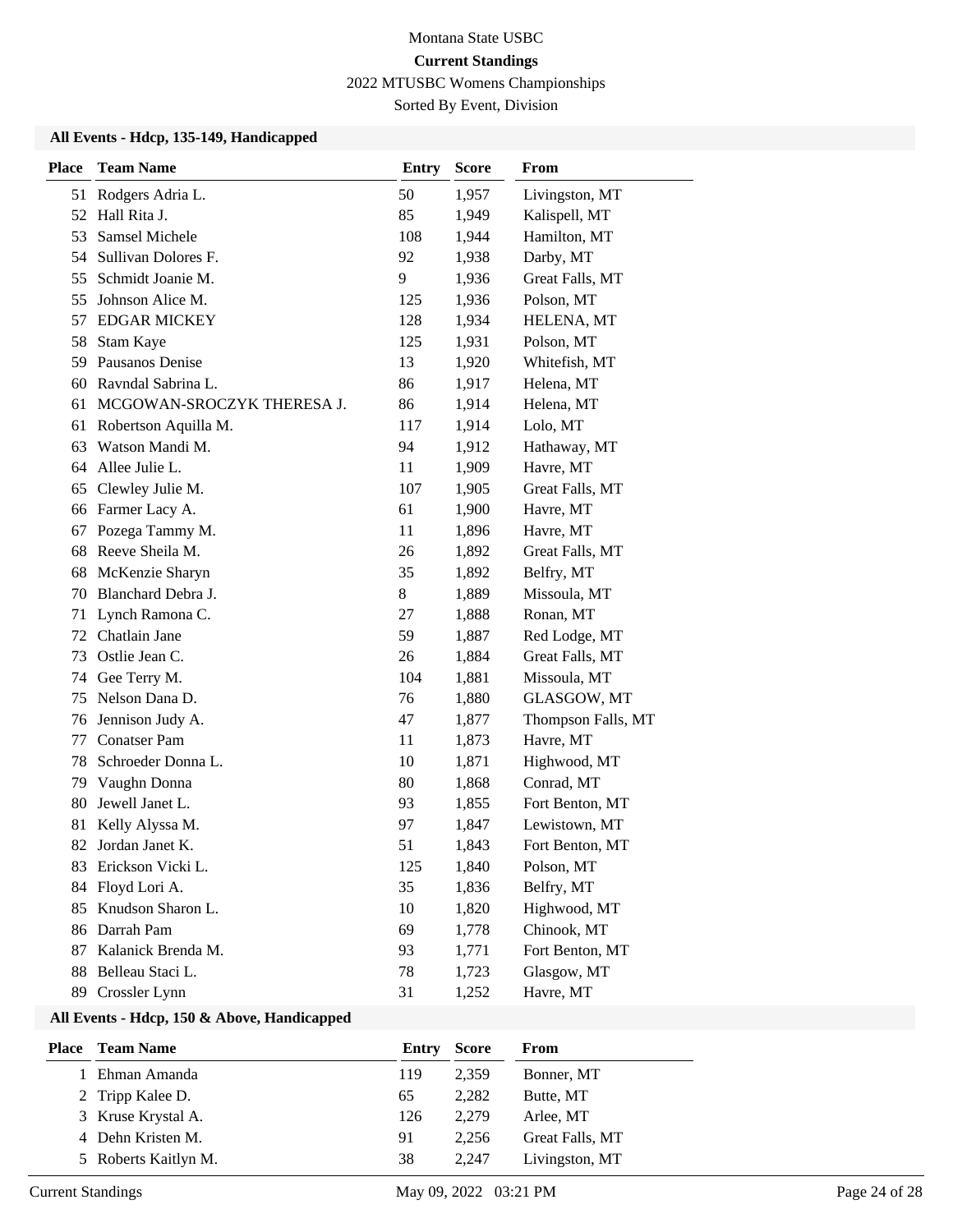Sorted By Event, Division

#### **All Events - Hdcp, 150 & Above, Handicapped**

| Shaffer Brenda E.<br>65<br>Butte, MT<br>2,240<br>6<br>98<br>Solomon Amanda L.<br>2,227<br>Lewistown, MT<br>7<br><b>BOLAN DANIELLE</b><br>87<br>2,217<br>Helena, MT<br>8<br>McCann Sandra<br>100<br>2,197<br>Helena, MT<br>9<br>Brendgord Pam J.<br>$\mathbf{1}$<br>2,190<br>Billings, MT<br>10<br>Zacher Nilda J.<br>11<br>65<br>2,179<br>Butte, MT<br>Waltari Terri R.<br>98<br>Lewistown, MT<br>12<br>2,145<br>Gilbert Cheryl S.<br>109<br>2,140<br>Great Falls, MT<br>13<br>Benson Erin S.<br>20<br>2,136<br>Helena, MT<br>14<br>Friedrich Crystal L.<br>1<br>2,133<br>Billings, MT<br>15<br>Livingston, MT<br>Hicks Amy C.<br>50<br>2,132<br>16<br>Link Joelle A.<br>Butte, MT<br>17<br>65<br>2,124<br>Hopp Lori L.<br>28<br>2,114<br>Vaughn, MT<br>18<br>19<br>Kimmerle Doris A.<br>91<br>2,113<br>Great Falls, MT<br>Wartnow Shannon M.<br>32<br>Whitefish, MT<br>20<br>2,112<br>Sickler Laurie A.<br>46<br>2,111<br>Great Falls, MT<br>21<br>McFarland Deidra A.<br>21<br>2,111<br>Clinton, MT<br>115<br>Davis Jennifer D.<br>Ronan, MT<br>23<br>27<br>2,109<br>$\mathbf{1}$<br>Obrecht Lindsey L.<br>Billings, MT<br>24<br>2,106<br>Rae Patty E.<br>66<br>2,093<br>Red Lodge, MT<br>25<br>Kindt Kira D.<br>6<br>2,086<br>Butte, MT<br>26<br>Anderson Brenda J.<br>77<br>GLASGOW, MT<br>27<br>2,084<br>Tate Rita I.<br>119<br>Bonner, MT<br>27<br>2,084<br>Watson Susan O.<br>Hathaway, MT<br>94<br>2,072<br>29<br>Baszczuk Rebecca I.<br>96<br>2,072<br>Lewistown, MT<br>29<br>Carlson Patti<br>31<br>91<br>2,069<br>Great Falls, MT<br>Sickles Colleen Q.<br>Missoula, MT<br>32<br>104<br>2,068<br>32<br>Dunbar Maryann G.<br>104<br>2,068<br>Missoula, MT<br>34 Feit Kristi L.<br>76<br>GLASGOW, MT<br>2,067<br>Bickerton Debbie L.<br>106<br>Missoula, MT<br>35<br>2,066<br>Ellsworth Terri L.<br>78<br>Glasgow, MT<br>36<br>2,064<br>37<br>44<br>Candelaria Kim L.<br>2,058<br>Missoula, MT<br>38 Reikofski-Rhine Kerry G.<br>81<br>2,047<br>Columbia Falls, MT<br>59<br>39 Kreatz Kathy<br>2,039<br>Red Lodge, MT<br><b>BOLAN KIMBERLY D.</b><br>87<br>2,039<br>Helena, MT<br>39<br>Schaff Billie J.<br>126<br>Arlee, MT<br>41<br>2,038<br>Bruch Brandy M.<br>52<br>Frenchtown, MT<br>2,031<br>42<br><b>Cloninger Peggy</b><br>86<br>2,031<br>Helena, MT<br>42<br>44 Edelen April M.<br>6<br>2,028<br>Butte, MT<br>Borgen Donna C.<br>GLASGOW, MT<br>45<br>77<br>2,023<br>Lien Sherri R.<br>106<br>Missoula, MT<br>2,022<br>46<br>Pavlik Linde S.<br>16<br>2,021<br>Trout Creek, MT<br>47<br>Keyser Alyssa<br>18<br>Bozeman, MT<br>2,021<br>47<br>Harberts Janette E.<br>104<br>Missoula, MT<br>49<br>2,017<br>Jensen Diane M.<br>GLASGOW, MT<br>76<br>2,010<br>50 | <b>Place</b> | <b>Team Name</b> | <b>Entry</b> | <b>Score</b> | From       |
|---------------------------------------------------------------------------------------------------------------------------------------------------------------------------------------------------------------------------------------------------------------------------------------------------------------------------------------------------------------------------------------------------------------------------------------------------------------------------------------------------------------------------------------------------------------------------------------------------------------------------------------------------------------------------------------------------------------------------------------------------------------------------------------------------------------------------------------------------------------------------------------------------------------------------------------------------------------------------------------------------------------------------------------------------------------------------------------------------------------------------------------------------------------------------------------------------------------------------------------------------------------------------------------------------------------------------------------------------------------------------------------------------------------------------------------------------------------------------------------------------------------------------------------------------------------------------------------------------------------------------------------------------------------------------------------------------------------------------------------------------------------------------------------------------------------------------------------------------------------------------------------------------------------------------------------------------------------------------------------------------------------------------------------------------------------------------------------------------------------------------------------------------------------------------------------------------------------------------------------------------------------------------------------------------------------------------------------------------------------------------------------------------------------------------------------------------------------------------------------------------------------------------------------------------------------------------------------------------------------------------------------------------------------------------------|--------------|------------------|--------------|--------------|------------|
|                                                                                                                                                                                                                                                                                                                                                                                                                                                                                                                                                                                                                                                                                                                                                                                                                                                                                                                                                                                                                                                                                                                                                                                                                                                                                                                                                                                                                                                                                                                                                                                                                                                                                                                                                                                                                                                                                                                                                                                                                                                                                                                                                                                                                                                                                                                                                                                                                                                                                                                                                                                                                                                                                 |              |                  |              |              |            |
|                                                                                                                                                                                                                                                                                                                                                                                                                                                                                                                                                                                                                                                                                                                                                                                                                                                                                                                                                                                                                                                                                                                                                                                                                                                                                                                                                                                                                                                                                                                                                                                                                                                                                                                                                                                                                                                                                                                                                                                                                                                                                                                                                                                                                                                                                                                                                                                                                                                                                                                                                                                                                                                                                 |              |                  |              |              |            |
|                                                                                                                                                                                                                                                                                                                                                                                                                                                                                                                                                                                                                                                                                                                                                                                                                                                                                                                                                                                                                                                                                                                                                                                                                                                                                                                                                                                                                                                                                                                                                                                                                                                                                                                                                                                                                                                                                                                                                                                                                                                                                                                                                                                                                                                                                                                                                                                                                                                                                                                                                                                                                                                                                 |              |                  |              |              |            |
|                                                                                                                                                                                                                                                                                                                                                                                                                                                                                                                                                                                                                                                                                                                                                                                                                                                                                                                                                                                                                                                                                                                                                                                                                                                                                                                                                                                                                                                                                                                                                                                                                                                                                                                                                                                                                                                                                                                                                                                                                                                                                                                                                                                                                                                                                                                                                                                                                                                                                                                                                                                                                                                                                 |              |                  |              |              |            |
|                                                                                                                                                                                                                                                                                                                                                                                                                                                                                                                                                                                                                                                                                                                                                                                                                                                                                                                                                                                                                                                                                                                                                                                                                                                                                                                                                                                                                                                                                                                                                                                                                                                                                                                                                                                                                                                                                                                                                                                                                                                                                                                                                                                                                                                                                                                                                                                                                                                                                                                                                                                                                                                                                 |              |                  |              |              |            |
|                                                                                                                                                                                                                                                                                                                                                                                                                                                                                                                                                                                                                                                                                                                                                                                                                                                                                                                                                                                                                                                                                                                                                                                                                                                                                                                                                                                                                                                                                                                                                                                                                                                                                                                                                                                                                                                                                                                                                                                                                                                                                                                                                                                                                                                                                                                                                                                                                                                                                                                                                                                                                                                                                 |              |                  |              |              |            |
|                                                                                                                                                                                                                                                                                                                                                                                                                                                                                                                                                                                                                                                                                                                                                                                                                                                                                                                                                                                                                                                                                                                                                                                                                                                                                                                                                                                                                                                                                                                                                                                                                                                                                                                                                                                                                                                                                                                                                                                                                                                                                                                                                                                                                                                                                                                                                                                                                                                                                                                                                                                                                                                                                 |              |                  |              |              |            |
|                                                                                                                                                                                                                                                                                                                                                                                                                                                                                                                                                                                                                                                                                                                                                                                                                                                                                                                                                                                                                                                                                                                                                                                                                                                                                                                                                                                                                                                                                                                                                                                                                                                                                                                                                                                                                                                                                                                                                                                                                                                                                                                                                                                                                                                                                                                                                                                                                                                                                                                                                                                                                                                                                 |              |                  |              |              |            |
|                                                                                                                                                                                                                                                                                                                                                                                                                                                                                                                                                                                                                                                                                                                                                                                                                                                                                                                                                                                                                                                                                                                                                                                                                                                                                                                                                                                                                                                                                                                                                                                                                                                                                                                                                                                                                                                                                                                                                                                                                                                                                                                                                                                                                                                                                                                                                                                                                                                                                                                                                                                                                                                                                 |              |                  |              |              |            |
|                                                                                                                                                                                                                                                                                                                                                                                                                                                                                                                                                                                                                                                                                                                                                                                                                                                                                                                                                                                                                                                                                                                                                                                                                                                                                                                                                                                                                                                                                                                                                                                                                                                                                                                                                                                                                                                                                                                                                                                                                                                                                                                                                                                                                                                                                                                                                                                                                                                                                                                                                                                                                                                                                 |              |                  |              |              |            |
|                                                                                                                                                                                                                                                                                                                                                                                                                                                                                                                                                                                                                                                                                                                                                                                                                                                                                                                                                                                                                                                                                                                                                                                                                                                                                                                                                                                                                                                                                                                                                                                                                                                                                                                                                                                                                                                                                                                                                                                                                                                                                                                                                                                                                                                                                                                                                                                                                                                                                                                                                                                                                                                                                 |              |                  |              |              |            |
|                                                                                                                                                                                                                                                                                                                                                                                                                                                                                                                                                                                                                                                                                                                                                                                                                                                                                                                                                                                                                                                                                                                                                                                                                                                                                                                                                                                                                                                                                                                                                                                                                                                                                                                                                                                                                                                                                                                                                                                                                                                                                                                                                                                                                                                                                                                                                                                                                                                                                                                                                                                                                                                                                 |              |                  |              |              |            |
|                                                                                                                                                                                                                                                                                                                                                                                                                                                                                                                                                                                                                                                                                                                                                                                                                                                                                                                                                                                                                                                                                                                                                                                                                                                                                                                                                                                                                                                                                                                                                                                                                                                                                                                                                                                                                                                                                                                                                                                                                                                                                                                                                                                                                                                                                                                                                                                                                                                                                                                                                                                                                                                                                 |              |                  |              |              |            |
|                                                                                                                                                                                                                                                                                                                                                                                                                                                                                                                                                                                                                                                                                                                                                                                                                                                                                                                                                                                                                                                                                                                                                                                                                                                                                                                                                                                                                                                                                                                                                                                                                                                                                                                                                                                                                                                                                                                                                                                                                                                                                                                                                                                                                                                                                                                                                                                                                                                                                                                                                                                                                                                                                 |              |                  |              |              |            |
|                                                                                                                                                                                                                                                                                                                                                                                                                                                                                                                                                                                                                                                                                                                                                                                                                                                                                                                                                                                                                                                                                                                                                                                                                                                                                                                                                                                                                                                                                                                                                                                                                                                                                                                                                                                                                                                                                                                                                                                                                                                                                                                                                                                                                                                                                                                                                                                                                                                                                                                                                                                                                                                                                 |              |                  |              |              |            |
|                                                                                                                                                                                                                                                                                                                                                                                                                                                                                                                                                                                                                                                                                                                                                                                                                                                                                                                                                                                                                                                                                                                                                                                                                                                                                                                                                                                                                                                                                                                                                                                                                                                                                                                                                                                                                                                                                                                                                                                                                                                                                                                                                                                                                                                                                                                                                                                                                                                                                                                                                                                                                                                                                 |              |                  |              |              |            |
|                                                                                                                                                                                                                                                                                                                                                                                                                                                                                                                                                                                                                                                                                                                                                                                                                                                                                                                                                                                                                                                                                                                                                                                                                                                                                                                                                                                                                                                                                                                                                                                                                                                                                                                                                                                                                                                                                                                                                                                                                                                                                                                                                                                                                                                                                                                                                                                                                                                                                                                                                                                                                                                                                 |              |                  |              |              |            |
|                                                                                                                                                                                                                                                                                                                                                                                                                                                                                                                                                                                                                                                                                                                                                                                                                                                                                                                                                                                                                                                                                                                                                                                                                                                                                                                                                                                                                                                                                                                                                                                                                                                                                                                                                                                                                                                                                                                                                                                                                                                                                                                                                                                                                                                                                                                                                                                                                                                                                                                                                                                                                                                                                 |              |                  |              |              |            |
|                                                                                                                                                                                                                                                                                                                                                                                                                                                                                                                                                                                                                                                                                                                                                                                                                                                                                                                                                                                                                                                                                                                                                                                                                                                                                                                                                                                                                                                                                                                                                                                                                                                                                                                                                                                                                                                                                                                                                                                                                                                                                                                                                                                                                                                                                                                                                                                                                                                                                                                                                                                                                                                                                 |              |                  |              |              |            |
|                                                                                                                                                                                                                                                                                                                                                                                                                                                                                                                                                                                                                                                                                                                                                                                                                                                                                                                                                                                                                                                                                                                                                                                                                                                                                                                                                                                                                                                                                                                                                                                                                                                                                                                                                                                                                                                                                                                                                                                                                                                                                                                                                                                                                                                                                                                                                                                                                                                                                                                                                                                                                                                                                 |              |                  |              |              |            |
|                                                                                                                                                                                                                                                                                                                                                                                                                                                                                                                                                                                                                                                                                                                                                                                                                                                                                                                                                                                                                                                                                                                                                                                                                                                                                                                                                                                                                                                                                                                                                                                                                                                                                                                                                                                                                                                                                                                                                                                                                                                                                                                                                                                                                                                                                                                                                                                                                                                                                                                                                                                                                                                                                 |              |                  |              |              |            |
|                                                                                                                                                                                                                                                                                                                                                                                                                                                                                                                                                                                                                                                                                                                                                                                                                                                                                                                                                                                                                                                                                                                                                                                                                                                                                                                                                                                                                                                                                                                                                                                                                                                                                                                                                                                                                                                                                                                                                                                                                                                                                                                                                                                                                                                                                                                                                                                                                                                                                                                                                                                                                                                                                 |              |                  |              |              |            |
|                                                                                                                                                                                                                                                                                                                                                                                                                                                                                                                                                                                                                                                                                                                                                                                                                                                                                                                                                                                                                                                                                                                                                                                                                                                                                                                                                                                                                                                                                                                                                                                                                                                                                                                                                                                                                                                                                                                                                                                                                                                                                                                                                                                                                                                                                                                                                                                                                                                                                                                                                                                                                                                                                 |              |                  |              |              |            |
|                                                                                                                                                                                                                                                                                                                                                                                                                                                                                                                                                                                                                                                                                                                                                                                                                                                                                                                                                                                                                                                                                                                                                                                                                                                                                                                                                                                                                                                                                                                                                                                                                                                                                                                                                                                                                                                                                                                                                                                                                                                                                                                                                                                                                                                                                                                                                                                                                                                                                                                                                                                                                                                                                 |              |                  |              |              |            |
|                                                                                                                                                                                                                                                                                                                                                                                                                                                                                                                                                                                                                                                                                                                                                                                                                                                                                                                                                                                                                                                                                                                                                                                                                                                                                                                                                                                                                                                                                                                                                                                                                                                                                                                                                                                                                                                                                                                                                                                                                                                                                                                                                                                                                                                                                                                                                                                                                                                                                                                                                                                                                                                                                 |              |                  |              |              |            |
|                                                                                                                                                                                                                                                                                                                                                                                                                                                                                                                                                                                                                                                                                                                                                                                                                                                                                                                                                                                                                                                                                                                                                                                                                                                                                                                                                                                                                                                                                                                                                                                                                                                                                                                                                                                                                                                                                                                                                                                                                                                                                                                                                                                                                                                                                                                                                                                                                                                                                                                                                                                                                                                                                 |              |                  |              |              |            |
|                                                                                                                                                                                                                                                                                                                                                                                                                                                                                                                                                                                                                                                                                                                                                                                                                                                                                                                                                                                                                                                                                                                                                                                                                                                                                                                                                                                                                                                                                                                                                                                                                                                                                                                                                                                                                                                                                                                                                                                                                                                                                                                                                                                                                                                                                                                                                                                                                                                                                                                                                                                                                                                                                 |              |                  |              |              |            |
|                                                                                                                                                                                                                                                                                                                                                                                                                                                                                                                                                                                                                                                                                                                                                                                                                                                                                                                                                                                                                                                                                                                                                                                                                                                                                                                                                                                                                                                                                                                                                                                                                                                                                                                                                                                                                                                                                                                                                                                                                                                                                                                                                                                                                                                                                                                                                                                                                                                                                                                                                                                                                                                                                 |              |                  |              |              |            |
|                                                                                                                                                                                                                                                                                                                                                                                                                                                                                                                                                                                                                                                                                                                                                                                                                                                                                                                                                                                                                                                                                                                                                                                                                                                                                                                                                                                                                                                                                                                                                                                                                                                                                                                                                                                                                                                                                                                                                                                                                                                                                                                                                                                                                                                                                                                                                                                                                                                                                                                                                                                                                                                                                 |              |                  |              |              |            |
|                                                                                                                                                                                                                                                                                                                                                                                                                                                                                                                                                                                                                                                                                                                                                                                                                                                                                                                                                                                                                                                                                                                                                                                                                                                                                                                                                                                                                                                                                                                                                                                                                                                                                                                                                                                                                                                                                                                                                                                                                                                                                                                                                                                                                                                                                                                                                                                                                                                                                                                                                                                                                                                                                 |              |                  |              |              |            |
|                                                                                                                                                                                                                                                                                                                                                                                                                                                                                                                                                                                                                                                                                                                                                                                                                                                                                                                                                                                                                                                                                                                                                                                                                                                                                                                                                                                                                                                                                                                                                                                                                                                                                                                                                                                                                                                                                                                                                                                                                                                                                                                                                                                                                                                                                                                                                                                                                                                                                                                                                                                                                                                                                 |              |                  |              |              |            |
|                                                                                                                                                                                                                                                                                                                                                                                                                                                                                                                                                                                                                                                                                                                                                                                                                                                                                                                                                                                                                                                                                                                                                                                                                                                                                                                                                                                                                                                                                                                                                                                                                                                                                                                                                                                                                                                                                                                                                                                                                                                                                                                                                                                                                                                                                                                                                                                                                                                                                                                                                                                                                                                                                 |              |                  |              |              |            |
|                                                                                                                                                                                                                                                                                                                                                                                                                                                                                                                                                                                                                                                                                                                                                                                                                                                                                                                                                                                                                                                                                                                                                                                                                                                                                                                                                                                                                                                                                                                                                                                                                                                                                                                                                                                                                                                                                                                                                                                                                                                                                                                                                                                                                                                                                                                                                                                                                                                                                                                                                                                                                                                                                 |              |                  |              |              |            |
|                                                                                                                                                                                                                                                                                                                                                                                                                                                                                                                                                                                                                                                                                                                                                                                                                                                                                                                                                                                                                                                                                                                                                                                                                                                                                                                                                                                                                                                                                                                                                                                                                                                                                                                                                                                                                                                                                                                                                                                                                                                                                                                                                                                                                                                                                                                                                                                                                                                                                                                                                                                                                                                                                 |              |                  |              |              |            |
|                                                                                                                                                                                                                                                                                                                                                                                                                                                                                                                                                                                                                                                                                                                                                                                                                                                                                                                                                                                                                                                                                                                                                                                                                                                                                                                                                                                                                                                                                                                                                                                                                                                                                                                                                                                                                                                                                                                                                                                                                                                                                                                                                                                                                                                                                                                                                                                                                                                                                                                                                                                                                                                                                 |              |                  |              |              |            |
|                                                                                                                                                                                                                                                                                                                                                                                                                                                                                                                                                                                                                                                                                                                                                                                                                                                                                                                                                                                                                                                                                                                                                                                                                                                                                                                                                                                                                                                                                                                                                                                                                                                                                                                                                                                                                                                                                                                                                                                                                                                                                                                                                                                                                                                                                                                                                                                                                                                                                                                                                                                                                                                                                 |              |                  |              |              |            |
|                                                                                                                                                                                                                                                                                                                                                                                                                                                                                                                                                                                                                                                                                                                                                                                                                                                                                                                                                                                                                                                                                                                                                                                                                                                                                                                                                                                                                                                                                                                                                                                                                                                                                                                                                                                                                                                                                                                                                                                                                                                                                                                                                                                                                                                                                                                                                                                                                                                                                                                                                                                                                                                                                 |              |                  |              |              |            |
|                                                                                                                                                                                                                                                                                                                                                                                                                                                                                                                                                                                                                                                                                                                                                                                                                                                                                                                                                                                                                                                                                                                                                                                                                                                                                                                                                                                                                                                                                                                                                                                                                                                                                                                                                                                                                                                                                                                                                                                                                                                                                                                                                                                                                                                                                                                                                                                                                                                                                                                                                                                                                                                                                 |              |                  |              |              |            |
|                                                                                                                                                                                                                                                                                                                                                                                                                                                                                                                                                                                                                                                                                                                                                                                                                                                                                                                                                                                                                                                                                                                                                                                                                                                                                                                                                                                                                                                                                                                                                                                                                                                                                                                                                                                                                                                                                                                                                                                                                                                                                                                                                                                                                                                                                                                                                                                                                                                                                                                                                                                                                                                                                 |              |                  |              |              |            |
|                                                                                                                                                                                                                                                                                                                                                                                                                                                                                                                                                                                                                                                                                                                                                                                                                                                                                                                                                                                                                                                                                                                                                                                                                                                                                                                                                                                                                                                                                                                                                                                                                                                                                                                                                                                                                                                                                                                                                                                                                                                                                                                                                                                                                                                                                                                                                                                                                                                                                                                                                                                                                                                                                 |              |                  |              |              |            |
|                                                                                                                                                                                                                                                                                                                                                                                                                                                                                                                                                                                                                                                                                                                                                                                                                                                                                                                                                                                                                                                                                                                                                                                                                                                                                                                                                                                                                                                                                                                                                                                                                                                                                                                                                                                                                                                                                                                                                                                                                                                                                                                                                                                                                                                                                                                                                                                                                                                                                                                                                                                                                                                                                 |              |                  |              |              |            |
|                                                                                                                                                                                                                                                                                                                                                                                                                                                                                                                                                                                                                                                                                                                                                                                                                                                                                                                                                                                                                                                                                                                                                                                                                                                                                                                                                                                                                                                                                                                                                                                                                                                                                                                                                                                                                                                                                                                                                                                                                                                                                                                                                                                                                                                                                                                                                                                                                                                                                                                                                                                                                                                                                 |              |                  |              |              |            |
|                                                                                                                                                                                                                                                                                                                                                                                                                                                                                                                                                                                                                                                                                                                                                                                                                                                                                                                                                                                                                                                                                                                                                                                                                                                                                                                                                                                                                                                                                                                                                                                                                                                                                                                                                                                                                                                                                                                                                                                                                                                                                                                                                                                                                                                                                                                                                                                                                                                                                                                                                                                                                                                                                 |              |                  |              |              |            |
|                                                                                                                                                                                                                                                                                                                                                                                                                                                                                                                                                                                                                                                                                                                                                                                                                                                                                                                                                                                                                                                                                                                                                                                                                                                                                                                                                                                                                                                                                                                                                                                                                                                                                                                                                                                                                                                                                                                                                                                                                                                                                                                                                                                                                                                                                                                                                                                                                                                                                                                                                                                                                                                                                 |              |                  |              |              |            |
|                                                                                                                                                                                                                                                                                                                                                                                                                                                                                                                                                                                                                                                                                                                                                                                                                                                                                                                                                                                                                                                                                                                                                                                                                                                                                                                                                                                                                                                                                                                                                                                                                                                                                                                                                                                                                                                                                                                                                                                                                                                                                                                                                                                                                                                                                                                                                                                                                                                                                                                                                                                                                                                                                 | 51           | Frank Jacki      | $20\,$       | 2,006        | Helena, MT |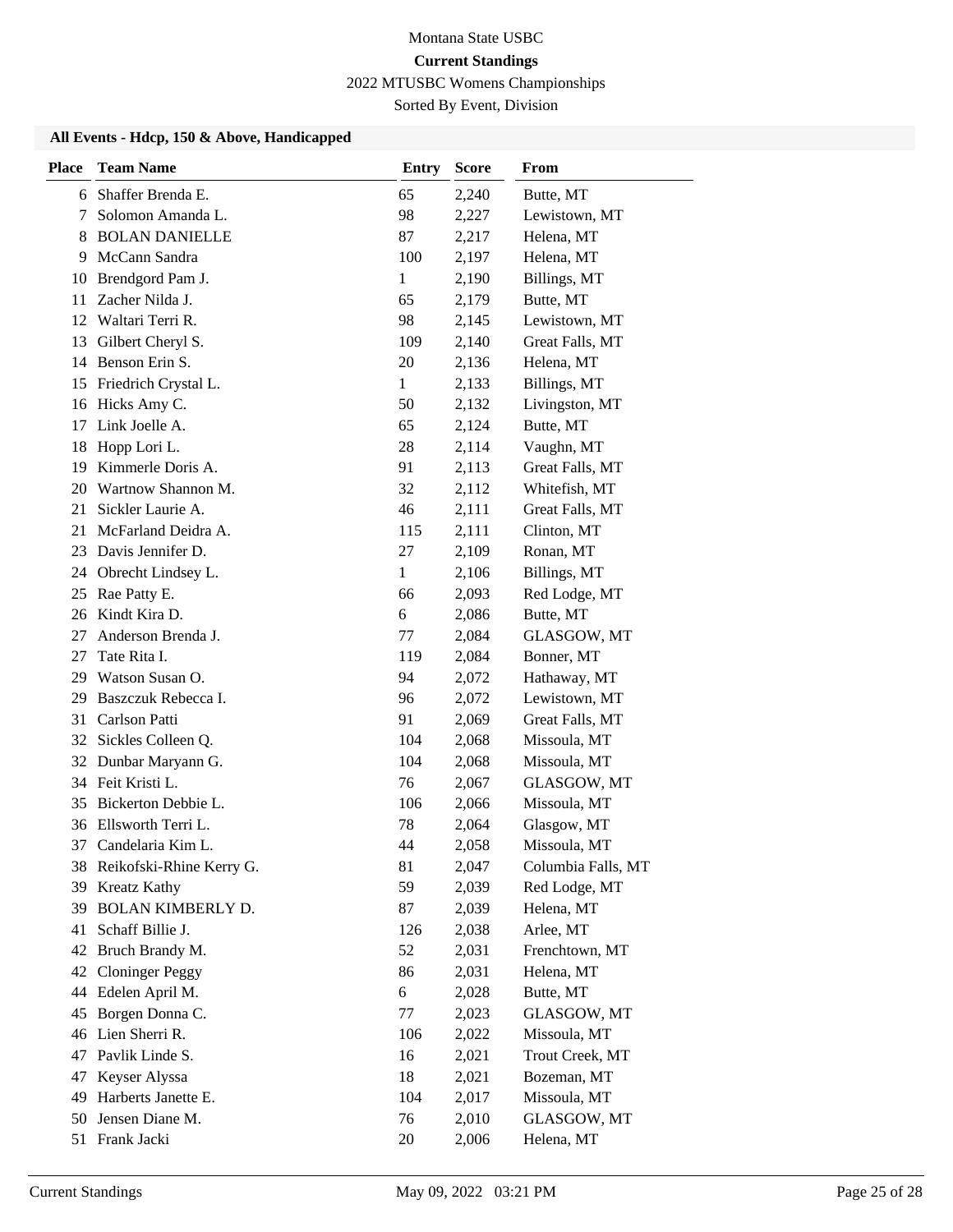# Montana State USBC **Current Standings**

2022 MTUSBC Womens Championships

# Sorted By Event, Division

### **All Events - Hdcp, 150 & Above, Handicapped**

| <b>Place</b> | <b>Team Name</b>      | <b>Entry</b>   | <b>Score</b> | From               |
|--------------|-----------------------|----------------|--------------|--------------------|
|              | 52 Porter Mary E.     | 126            | 2,005        | Arlee, MT          |
| 53           | Wright Kim D.         | 59             | 2,004        | Red Lodge, MT      |
|              | 54 Kump Anita D.      | 5              | 2,001        | Butte, MT          |
| 54           | Kadrmas Kym K.        | 38             | 2,001        | Livingston, MT     |
| 56           | Brown Nichole M.      | $\overline{c}$ | 1,999        | Laurel, MT         |
| 57           | Seidel Dana E.        | 31             | 1,998        | Havre, MT          |
| 58           | Sheridan Barbara M.   | 89             | 1,996        | Helena, MT         |
| 59           | Streit Guyla A.       | 91             | 1,995        | Great Falls, MT    |
| 60           | Morris Nesta F.       | 32             | 1,994        | Whitefish, MT      |
| 61           | Duke Christal M.      | $\overline{c}$ | 1,991        | Laurel, MT         |
| 61           | Johnson Randi J.      | 24             | 1,991        | Helena, MT         |
| 63           | Franck Brenda J.      | 15             | 1,986        | Trout Creek, MT    |
| 64           | Morehouse Juanita K.  | 78             | 1,983        | Glasgow, MT        |
| 65           | Reeve Kayla M.        | 96             | 1,980        | Lewistown, MT      |
| 66           | Manning Shawna J.     | 123            | 1,977        | Butte, MT          |
| 67           | Painter Jeannie L.    | $8\,$          | 1,975        | Missoula, MT       |
| 68           | Daniels Megan M.      | 119            | 1,972        | Bonner, MT         |
| 69           | Rodgers Julie         | 22             | 1,971        | Havre, MT          |
| 70           | Schaff Eileen L.      | $8\,$          | 1,968        | Missoula, MT       |
| 71           | Gonzalez Heather M.   | $\overline{c}$ | 1,952        | Laurel, MT         |
| 72           | O'Neil Carol W.       | 18             | 1,949        | Bozeman, MT        |
| 72           | <b>Collick Nancy</b>  | 20             | 1,949        | Helena, MT         |
| 72           | Foley Vivian R.       | 92             | 1,949        | Darby, MT          |
| 75           | Stenberg Jolene       | 49             | 1,946        | Livingston, MT     |
| 76           | Ravndal Christine L.  | 86             | 1,943        | Helena, MT         |
| 77           | Dorsey Veva Lee R.    | 10             | 1,942        | Highwood, MT       |
| 78           | Cameron Ronnie A.     | 81             | 1,940        | Columbia Falls, MT |
| 79           | Elensky Geana L.      | 117            | 1,934        | Lolo, MT           |
| 80           | Gaglia Alex L.        | $\overline{c}$ | 1,930        | Laurel, MT         |
| 81           | Parr Tammy L.         | 52             | 1,927        | Frenchtown, MT     |
| 82           | <b>CHAMBERS JENNY</b> | 87             | 1,925        | Helena, MT         |
| 83           | Nelson Eileen         | $8\,$          | 1,923        | Missoula, MT       |
| 84.          | Sharpe Judy A.        | 13             | 1,921        | Whitefish, MT      |
| 85           | Kremer Trista         | 123            | 1,916        | Butte, MT          |
| 86           | Barker Shelle L.      | 41             | 1,914        | Billings, MT       |
| 86           | Torres Sandi          | 47             | 1,914        | Thompson Falls, MT |
| 88           | Stahl Ann D.          | 79             | 1,913        | Glasgow, MT        |
| 88           | Chambard Denise L.    | 106            | 1,913        | Missoula, MT       |
| 90           | Quinones Leslie M.    | $\overline{4}$ | 1,911        | Florence, MT       |
| 91           | Johnson Terri E.      | 128            | 1,908        | HELENA, MT         |
| 92           | Budys Amanda J.       | 18             | 1,902        | Bozeman, MT        |
| 93           | Foran Jill L.         | 33             | 1,900        | Billings, MT       |
| 94           | Ward Ginger L.        | 23             | 1,899        | Thompson Falls, MT |
| 95           | Tuss Ruth L.          | 96             | 1,894        | Lewistown, MT      |
| 96           | Degner Donna J.       | 21             | 1,891        | Billings, MT       |
| 97           | Maul Tammy            | 52             | 1,890        | Frenchtown, MT     |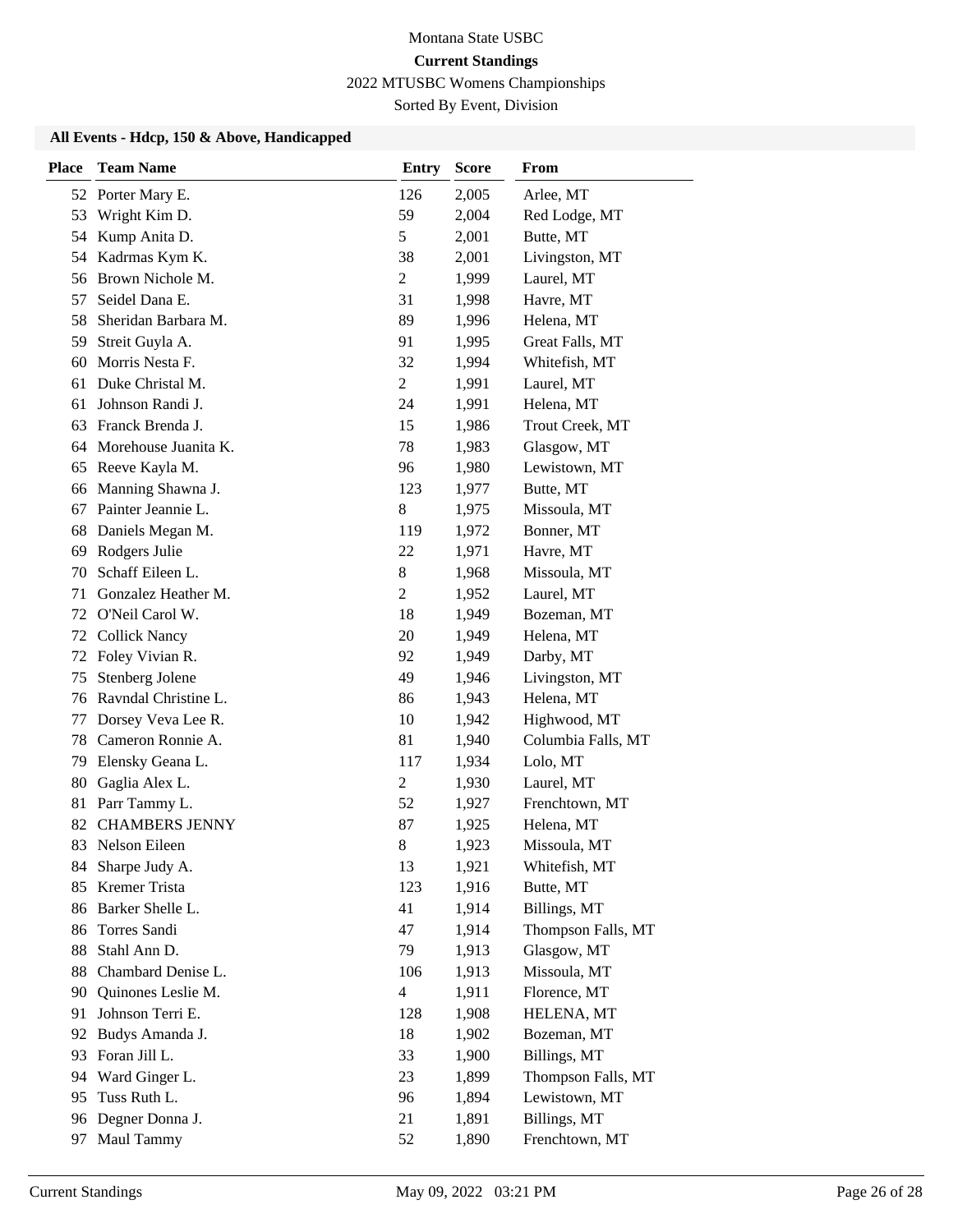# Montana State USBC **Current Standings**

2022 MTUSBC Womens Championships

Sorted By Event, Division

### **All Events - Hdcp, 150 & Above, Handicapped**

| <b>Place</b> | <b>Team Name</b>        | Entry          | Score | From            |
|--------------|-------------------------|----------------|-------|-----------------|
| 98.          | Black Sandra A.         | 30             | 1,889 | Ennis, MT       |
| 99.          | Kottwitz Lori J.        | 18             | 1,883 | Bozeman, MT     |
| 100          | Salsbury Andrea G.      | 18             | 1,879 | Bozeman, MT     |
| 101          | Shipman Darla S.        | 78             | 1,868 | Glasgow, MT     |
| 102          | Balcerzak Valerie       | 100            | 1,862 | Helena, MT      |
| 103          | Whale Laura E           | 87             | 1,856 | Helena, MT      |
| 104          | Kohlman Keilei D.       | 33             | 1,845 | Billings, MT    |
| 105          | Hightower Linda L.      | $\overline{4}$ | 1,838 | Florence, MT    |
| 106          | Dunn Lisa M.            | 26             | 1,814 | Great Falls, MT |
| 107          | Johnson Cynthia A.      | 64             | 1,806 | Conrad, MT      |
| 108          | Dodge Judy L.           | 124            | 1,798 | Butte, MT       |
| 109          | Ferkovich Marie J.      | 117            | 1,788 | Lolo, MT        |
| 110          | McNulty Carole L.       | 21             | 1,771 | Billings, MT    |
| 111          | <b>Martinich Debbie</b> | 5              | 1,686 | Butte, MT       |
|              | 112 Sillerud Darci      | 62             | 1,573 | Glasgow, MT     |
| 113          | Goligoski Karen A.      | 108            | 616   | Hamilton, MT    |

### **All Events -- Scratch, Scratch, Scratch**

| <b>Place</b> | <b>Team Name</b>         | <b>Entry</b> | <b>Score</b> | From            |
|--------------|--------------------------|--------------|--------------|-----------------|
| 1            | Tripp Kalee D.           | 65           | 2,129        | Butte, MT       |
| 2            | Ehman Amanda             | 119          | 2,092        | Bonner, MT      |
| 3            | Shaffer Brenda E.        | 65           | 2,063        | Butte, MT       |
| 4            | Dehn Kristen M.          | 91           | 2,013        | Great Falls, MT |
| 5            | Sickler Laurie A.        | 46           | 1,976        | Great Falls, MT |
| 6            | Link Joelle A.           | 65           | 1,908        | Butte, MT       |
| 7            | Zacher Nilda J.          | 65           | 1,849        | Butte, MT       |
| 8            | Kimmerle Doris A.        | 91           | 1,846        | Great Falls, MT |
| 9            | <b>BOLAN DANIELLE</b>    | 87           | 1,812        | Helena, MT      |
| 10           | Carlson Patti            | 91           | 1,802        | Great Falls, MT |
| 11           | Solomon Amanda L.        | 98           | 1,774        | Lewistown, MT   |
| 12           | Porter Mary E.           | 126          | 1,756        | Arlee, MT       |
| 13           | Obrecht Lindsey L.       | 1            | 1,734        | Billings, MT    |
| 14           | Streit Guyla A.          | 91           | 1,722        | Great Falls, MT |
| 15           | Daniels Megan M.         | 119          | 1,705        | Bonner, MT      |
| 16           | Waltari Terri R.         | 98           | 1,701        | Lewistown, MT   |
| 17           | <b>BOLAN KIMBERLY D.</b> | 87           | 1,691        | Helena, MT      |
| 18           | Lien Sherri R.           | 106          | 1,683        | Missoula, MT    |
| 19           | Schaff Billie J.         | 126          | 1,675        | Arlee, MT       |
| 20           | Friedrich Crystal L.     | 1            | 1,641        | Billings, MT    |
| 21           | Sheridan Barbara M.      | 89           | 1,585        | Helena, MT      |
| 22           | Borgen Donna C.          | 77           | 1,579        | GLASGOW, MT     |
| 23           | Keyser Alyssa            | 18           | 1,577        | Bozeman, MT     |
| 24           | Rodgers Julie            | 22           | 1,575        | Havre, MT       |
| 25           | Reeve Kayla M.           | 96           | 1,569        | Lewistown, MT   |
| 26           | Feit Kristi L.           | 76           | 1,557        | GLASGOW, MT     |
| 27           | Johnson Terri E.         | 128          | 1,521        | HELENA, MT      |
| 28           | Budys Amanda J.          | 18           | 1,506        | Bozeman, MT     |